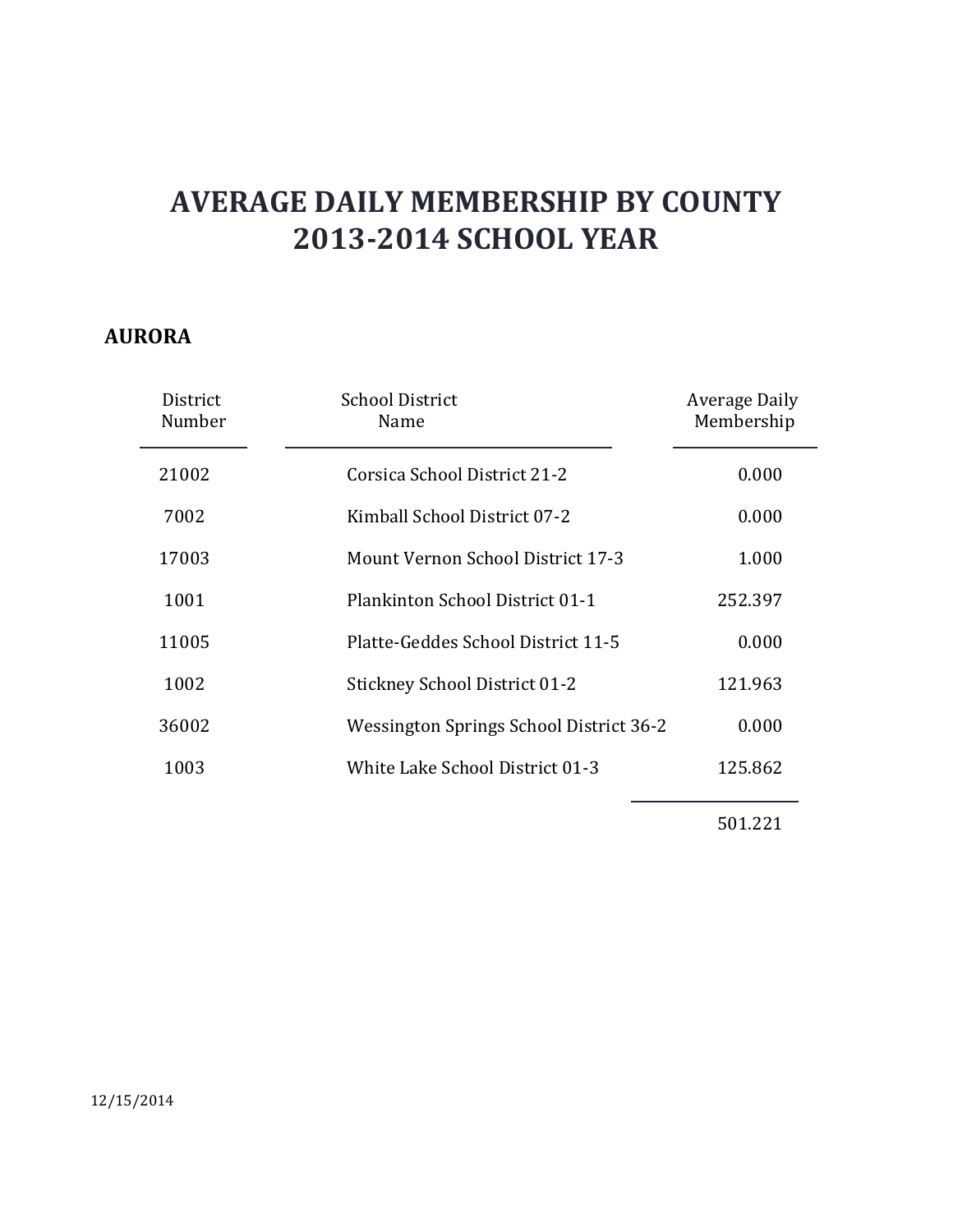### **BEADLE**

| District<br>Number | <b>School District</b><br>Name          | Average Daily<br>Membership |
|--------------------|-----------------------------------------|-----------------------------|
| 56002              | Doland School District 56-2             | 0.000                       |
| 56006              | Hitchcock-Tulare School District 56-6   | 4.000                       |
| 2002               | Huron School District 02-2              | 2,755.620                   |
| 2003               | Iroquois School District 02-3           | 172.674                     |
| 29004              | Miller School District 29-4             | 0.000                       |
| 36002              | Wessington Springs School District 36-2 | 0.000                       |
| 12003              | Willow Lake School District 12-3        | 11.000                      |
| 2006               | Wolsey-Wessington Sch District 02-6     | 279.861                     |
|                    |                                         |                             |

3,223.155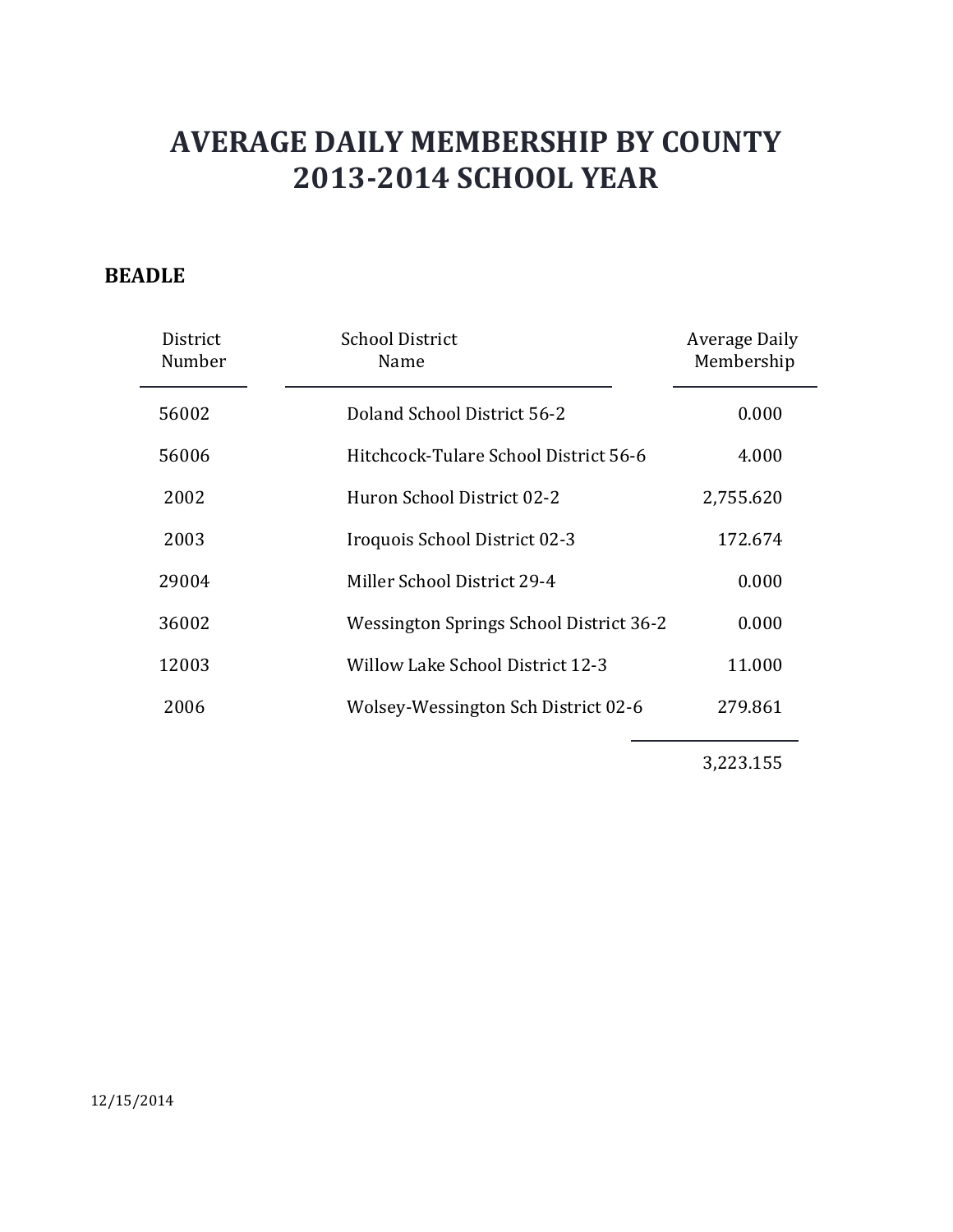#### **BENNETT**

| District<br>Number | <b>School District</b><br>Name             | Average Daily<br>Membership |
|--------------------|--------------------------------------------|-----------------------------|
| 3001               | <b>Bennett County School District 03-1</b> | 753.414                     |
|                    |                                            | 753.414                     |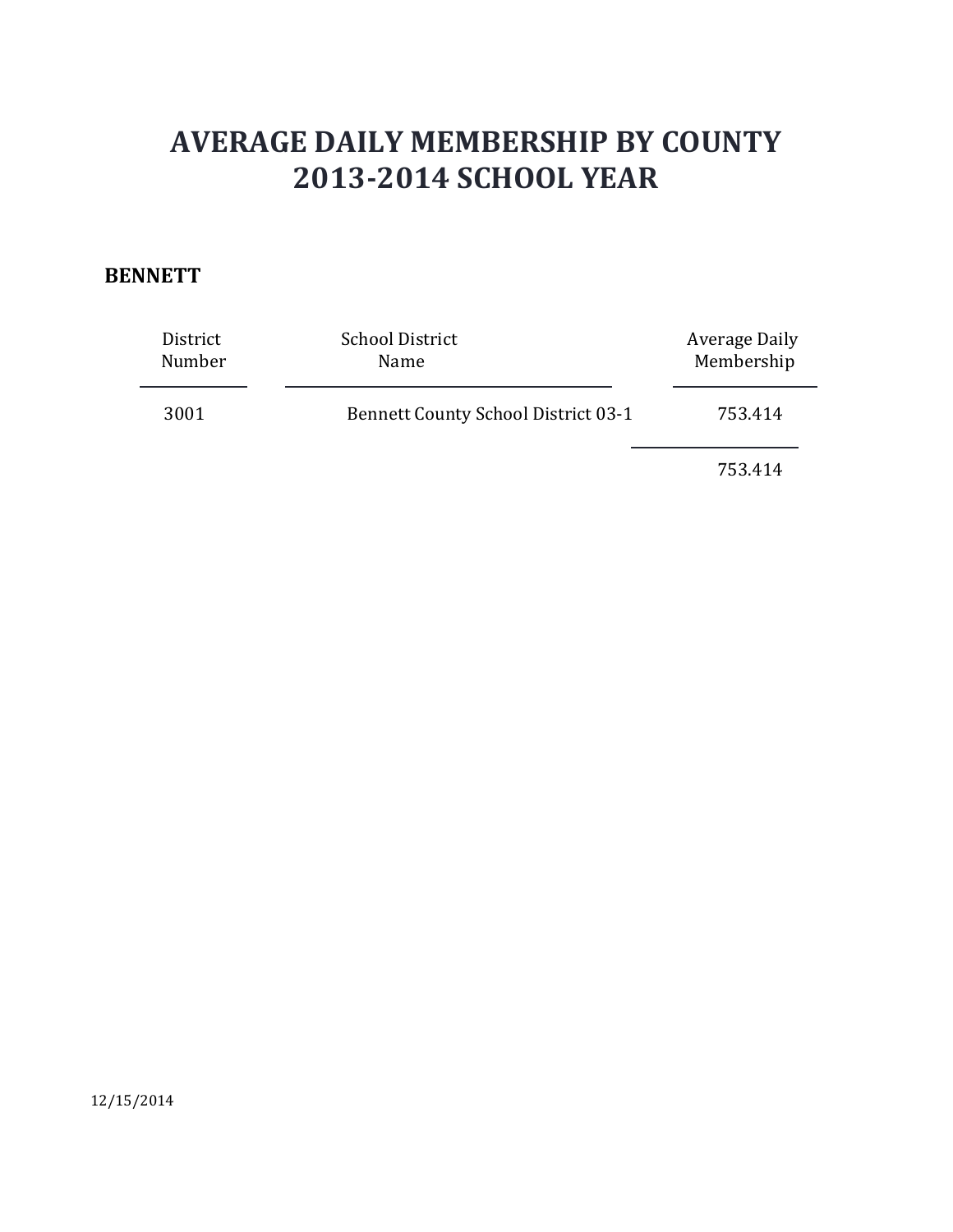#### **BON HOMME**

| District<br>Number | <b>School District</b><br>Name        | Average Daily<br>Membership |
|--------------------|---------------------------------------|-----------------------------|
| 4001               | Avon School District 04-1             | 211.649                     |
| 4002               | <b>Bon Homme School District 04-2</b> | 567.753                     |
| 4003               | Scotland School District 04-3         | 261.951                     |
| 33005              | Tripp-Delmont School District 33-5    | 4.971                       |
|                    |                                       |                             |

1,046.324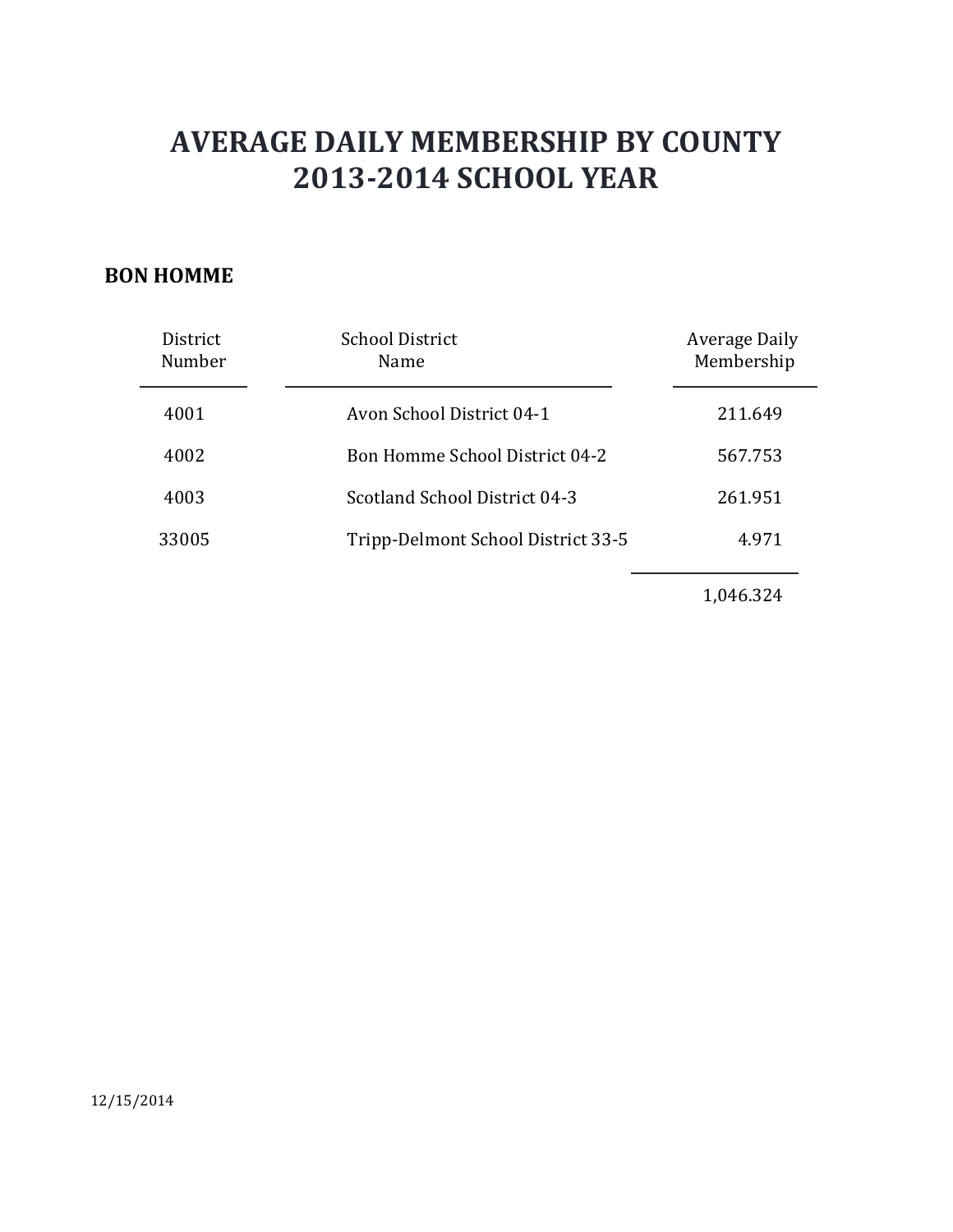### **BROOKINGS**

| District<br>Number | <b>School District</b><br>Name        | Average Daily<br>Membership |
|--------------------|---------------------------------------|-----------------------------|
| 38001              | Arlington School District 38-1        | 9.000                       |
| 5001               | <b>Brookings School District 05-1</b> | 3,261.797                   |
| 5006               | Deubrook Area School District 05-6    | 263.868                     |
| 5003               | Elkton School District 05-3           | 268.557                     |
| 28002              | Estelline School District 28-2        | 0.000                       |
| 5005               | Sioux Valley School District 05-5     | 591.393                     |

4,394.616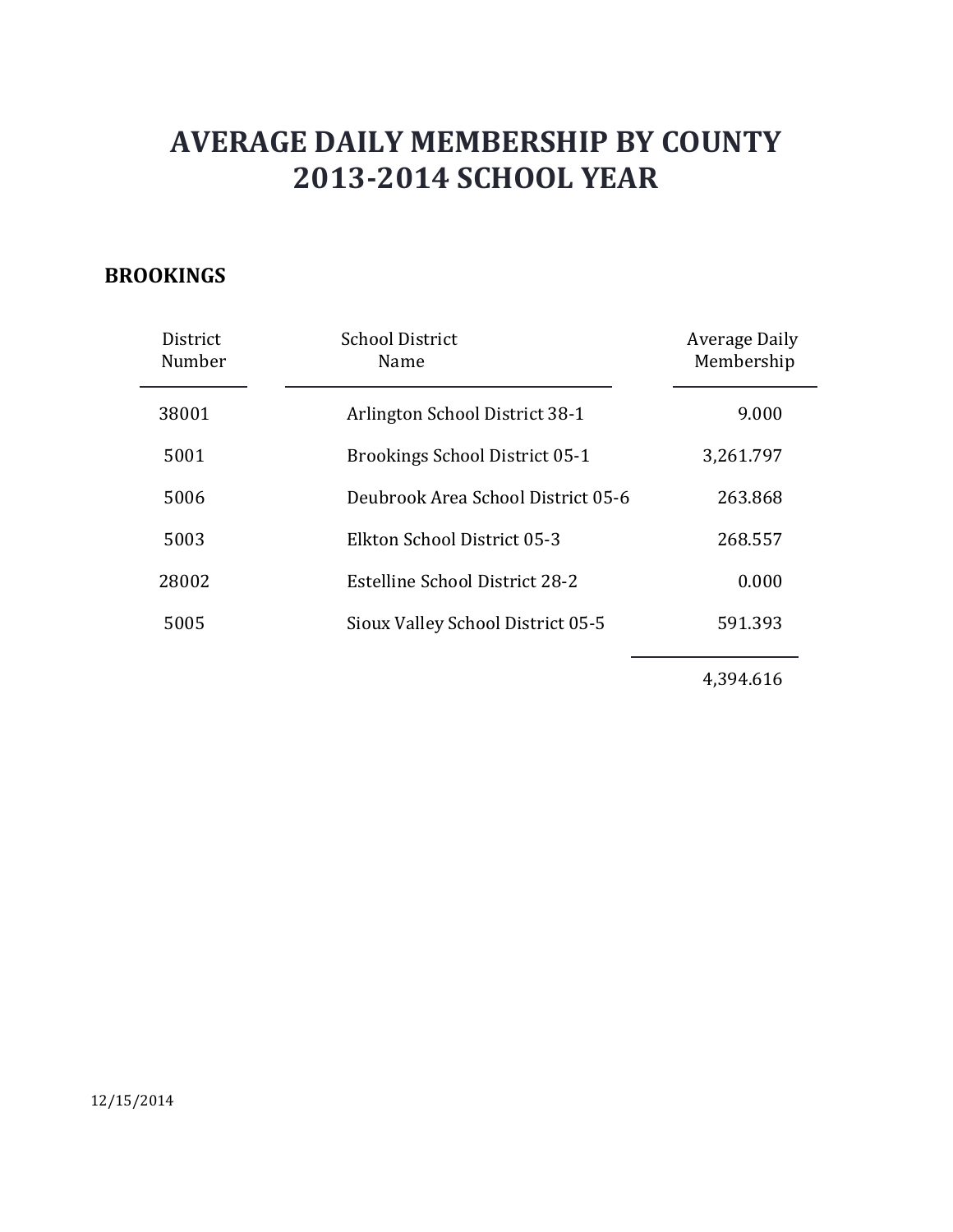#### **BROWN**

| District<br>Number | <b>School District</b><br>Name         | Average Daily<br>Membership |
|--------------------|----------------------------------------|-----------------------------|
| 6001               | Aberdeen School District 06-1          | 5,063.882                   |
| 45004              | Britton-Hecla School District 45-4     | 12.228                      |
| 6002               | Frederick Area School District 06-2    | 179.810                     |
| 6006               | Groton Area School District 06-6       | 563.142                     |
| 45005              | Langford Area School District 45-5     | 26.515                      |
| 56007              | Northwestern Area School District 56-7 | 7.000                       |
| 6005               | Warner School District 06-5            | 255.115                     |

6,107.691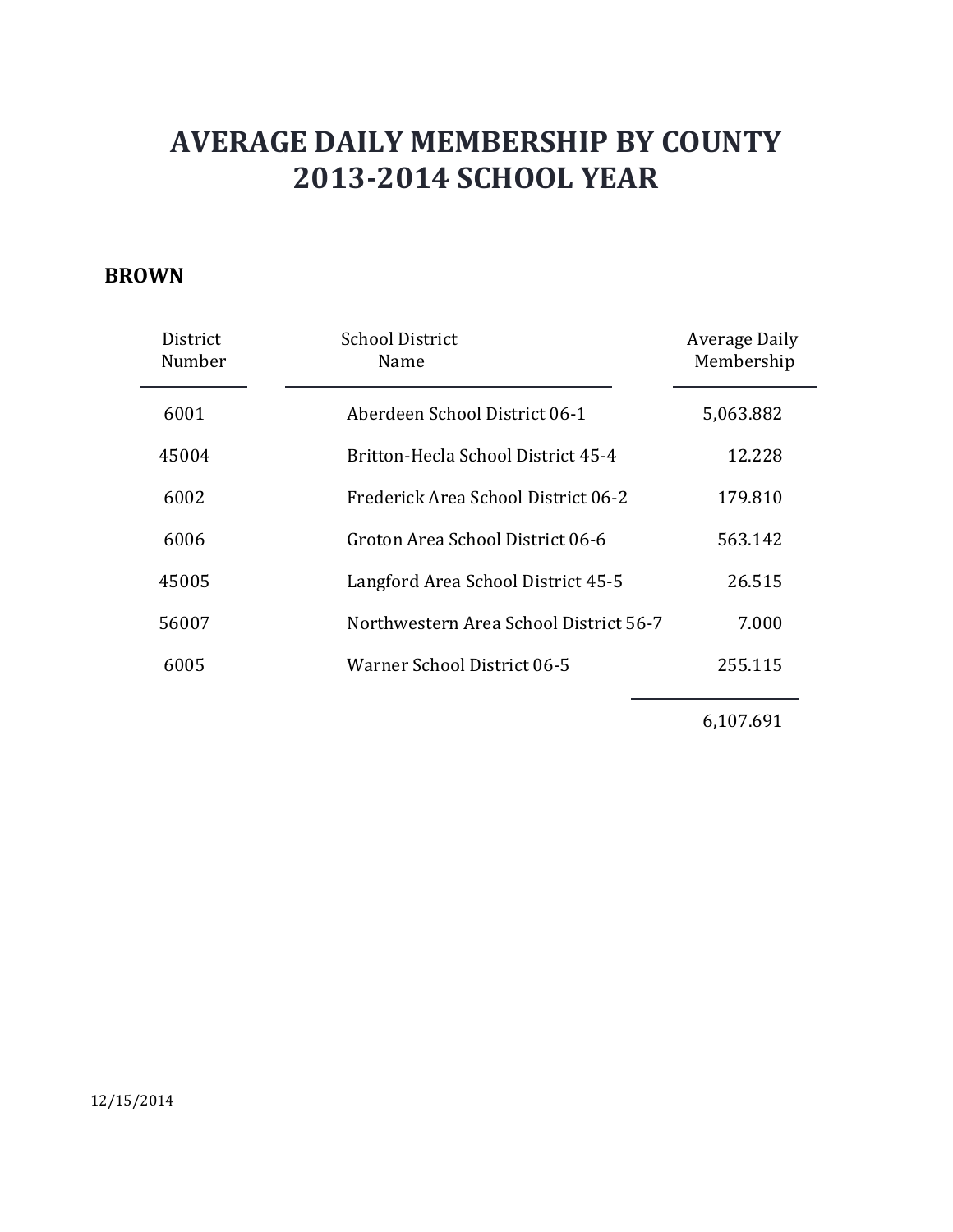### **BRULE**

| District<br>Number | School District<br><b>Name</b>          | Average Daily<br>Membership |
|--------------------|-----------------------------------------|-----------------------------|
| 7001               | Chamberlain School District 07-1        | 1,141.222                   |
| 7002               | Kimball School District 07-2            | 256.233                     |
| 11005              | Platte-Geddes School District 11-5      | 19.995                      |
| 36002              | Wessington Springs School District 36-2 | 0.000                       |
| 1003               | White Lake School District 01-3         | 0.000                       |

1,417.450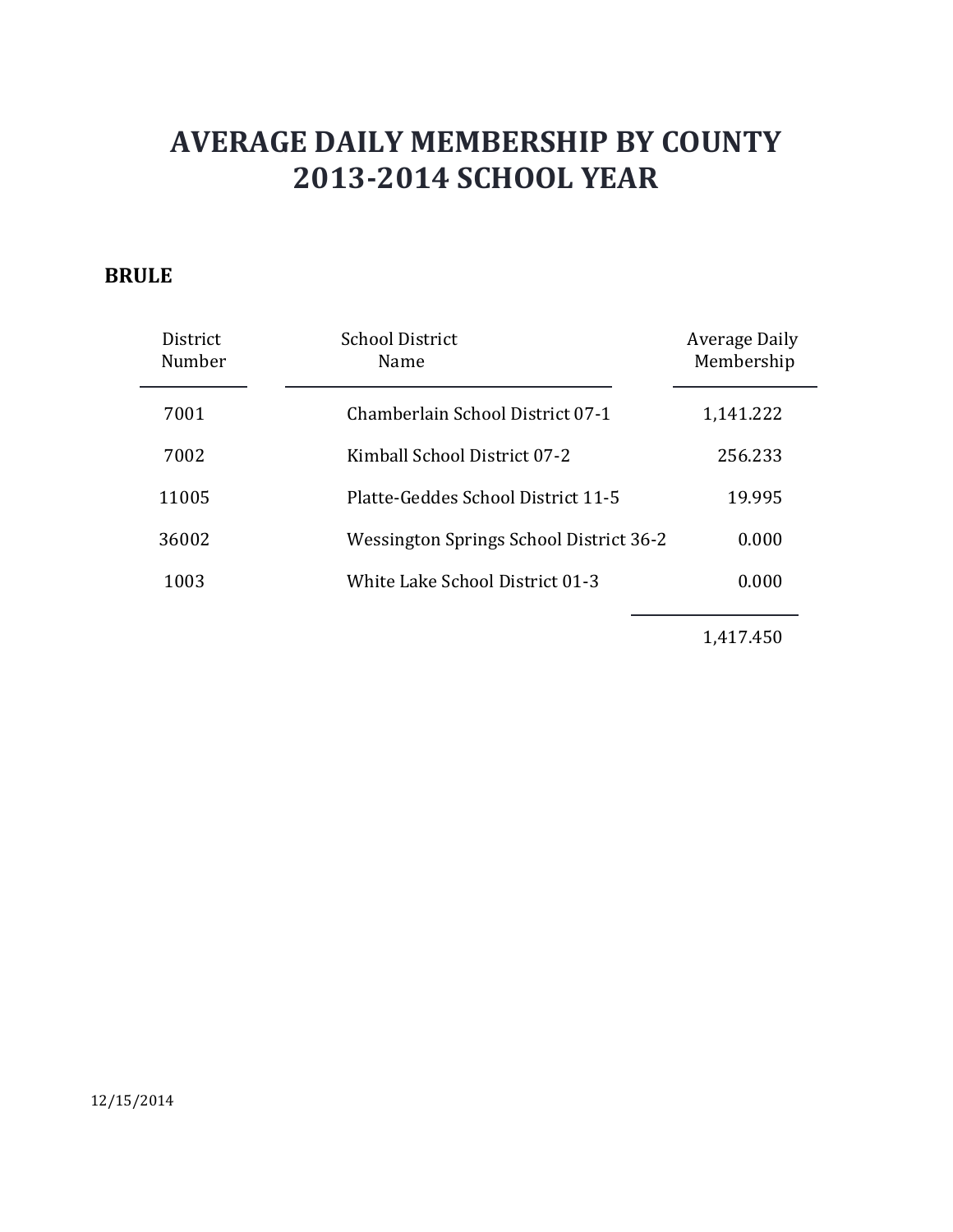### **BUFFALO**

| District<br>Number | <b>School District</b><br>Name          | Average Daily<br>Membership |
|--------------------|-----------------------------------------|-----------------------------|
| 7001               | Chamberlain School District 07-1        | 208.873                     |
| 7002               | Kimball School District 07-2            | 0.000                       |
| 29004              | Miller School District 29-4             | 0.000                       |
| 36002              | Wessington Springs School District 36-2 | 8.000                       |
|                    |                                         |                             |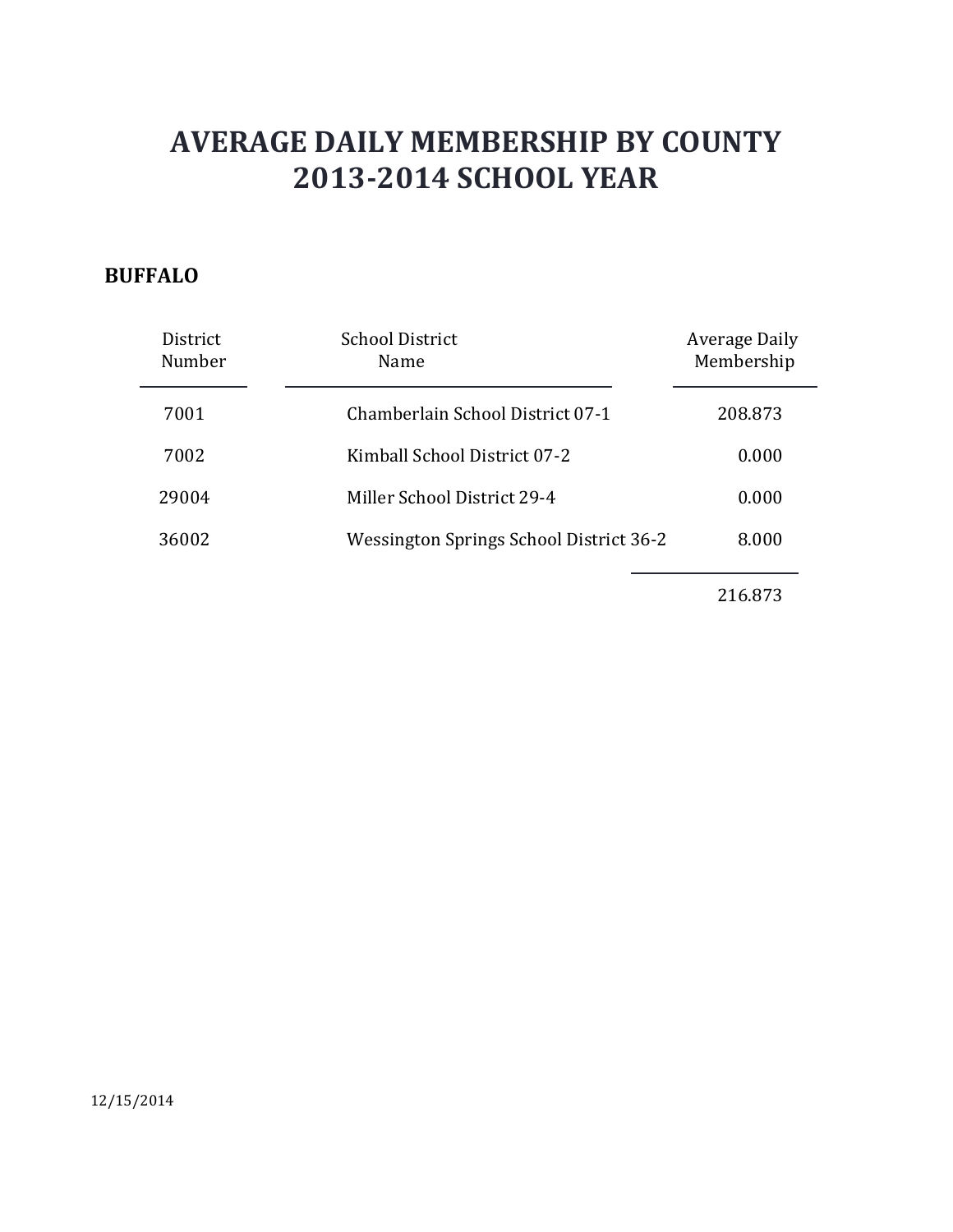### **BUTTE**

| District<br>Number | <b>School District</b><br><b>Name</b> | <b>Average Daily</b><br>Membership |
|--------------------|---------------------------------------|------------------------------------|
| 9001               | Belle Fourche School District 09-1    | 1,428.203                          |
| 9002               | Newell School District 09-2           | 373.025                            |
| 40002              | Spearfish School District 40-2        | 0.000                              |
|                    |                                       |                                    |

1,801.228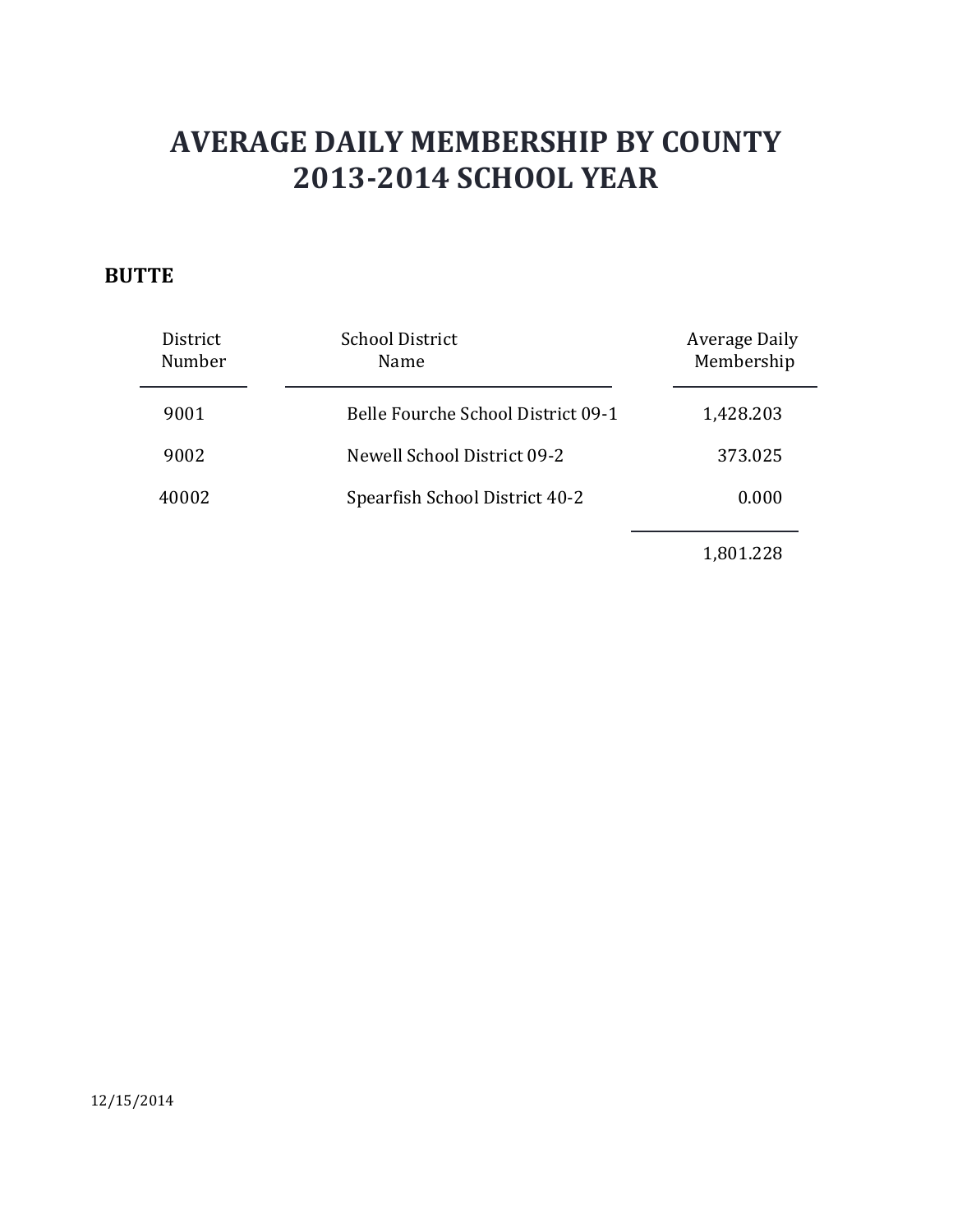### **CAMPBELL**

| District<br>Number | School District<br>Name               | Average Daily<br>Membership |
|--------------------|---------------------------------------|-----------------------------|
| 22001              | <b>Bowdle School District 22-1</b>    | 0.000                       |
| 44001              | Eureka School District 44-1           | 1.000                       |
| 10001              | Herreid School District 10-1          | 107.056                     |
| 62006              | Mobridge-Pollock School District 62-6 | 25.438                      |
| 62005              | Selby Area School District 62-5       | 3.000                       |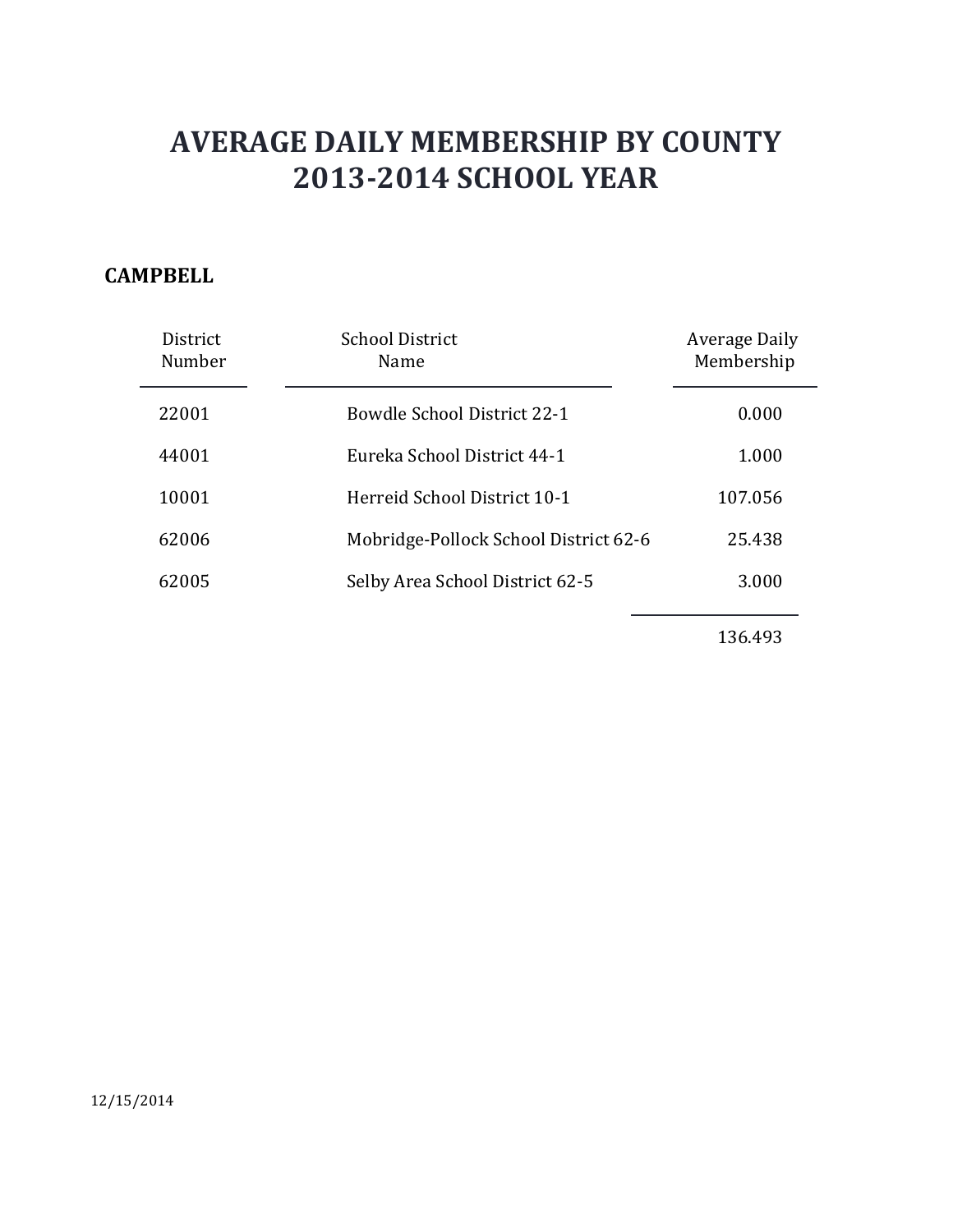#### **CHARLES MIX**

| District<br>Number | <b>School District</b><br>Name               | Average Daily<br>Membership |
|--------------------|----------------------------------------------|-----------------------------|
| 11001              | Andes Central School District 11-1           | 469.439                     |
| 21001              | Armour School District 21-1                  | 2.791                       |
| 4001               | Avon School District 04-1                    | 10.041                      |
| 11005              | Platte-Geddes School District 11-5           | 515.411                     |
| 33005              | Tripp-Delmont School District 33-5           | 0.000                       |
| 11004              | <b>Wagner Community School District 11-4</b> | 896.859                     |

1,894.541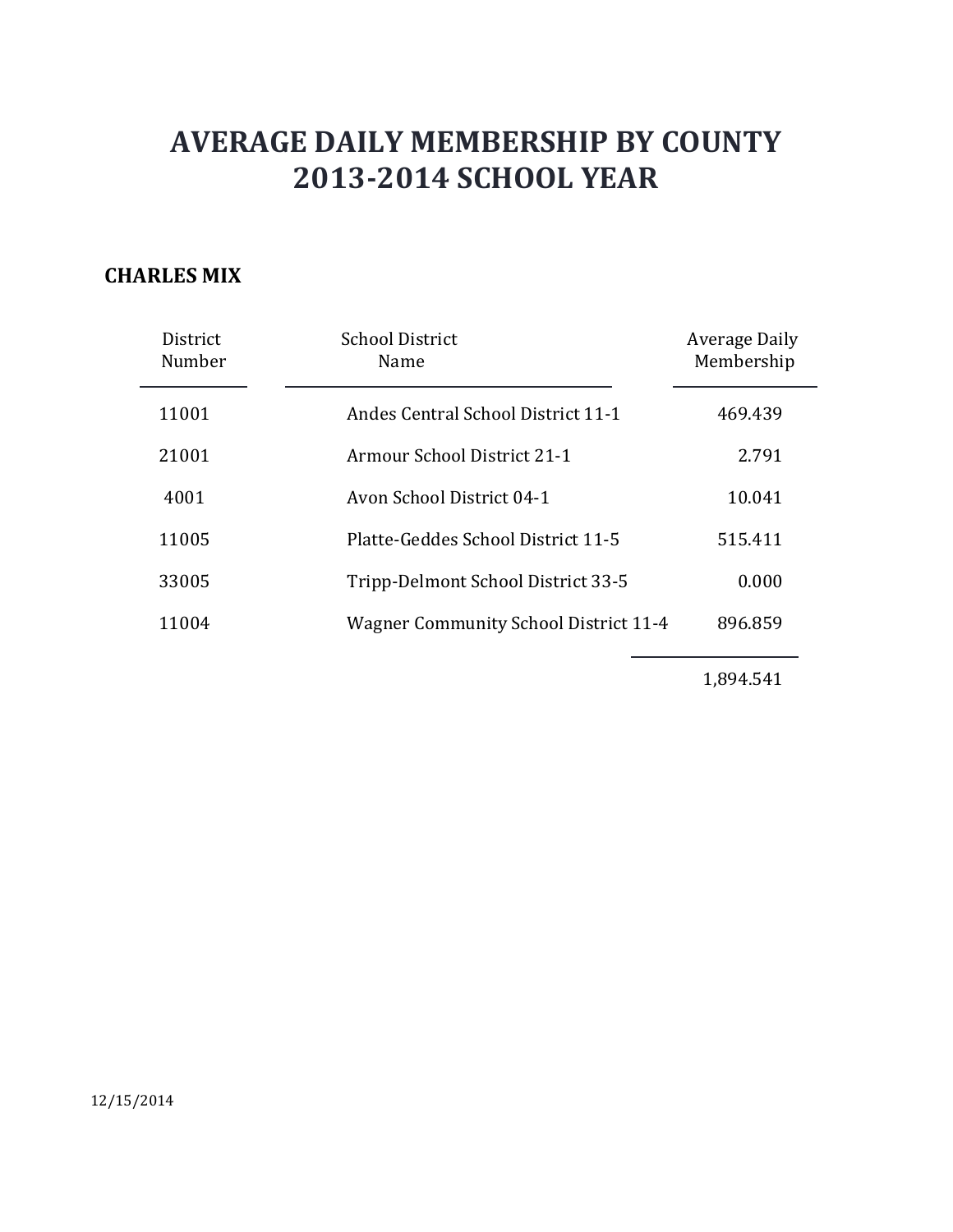### **CLARK**

| District<br>Number | <b>School District</b><br>Name          | Average Daily<br>Membership |
|--------------------|-----------------------------------------|-----------------------------|
| 12002              | Clark School District 12-2              | 407.285                     |
| 38002              | De Smet School District 38-2            | 0.000                       |
| 56002              | Doland School District 56-2             | 0.000                       |
| 6006               | Groton Area School District 06-6        | 0.000                       |
| 28003              | Hamlin School District 28-3             | 2.000                       |
| 14002              | Henry School District 14-2              | 1.000                       |
| 18005              | Webster Area School District 18-5       | 7.750                       |
| 12003              | <b>Willow Lake School District 12-3</b> | 193.938                     |
|                    |                                         |                             |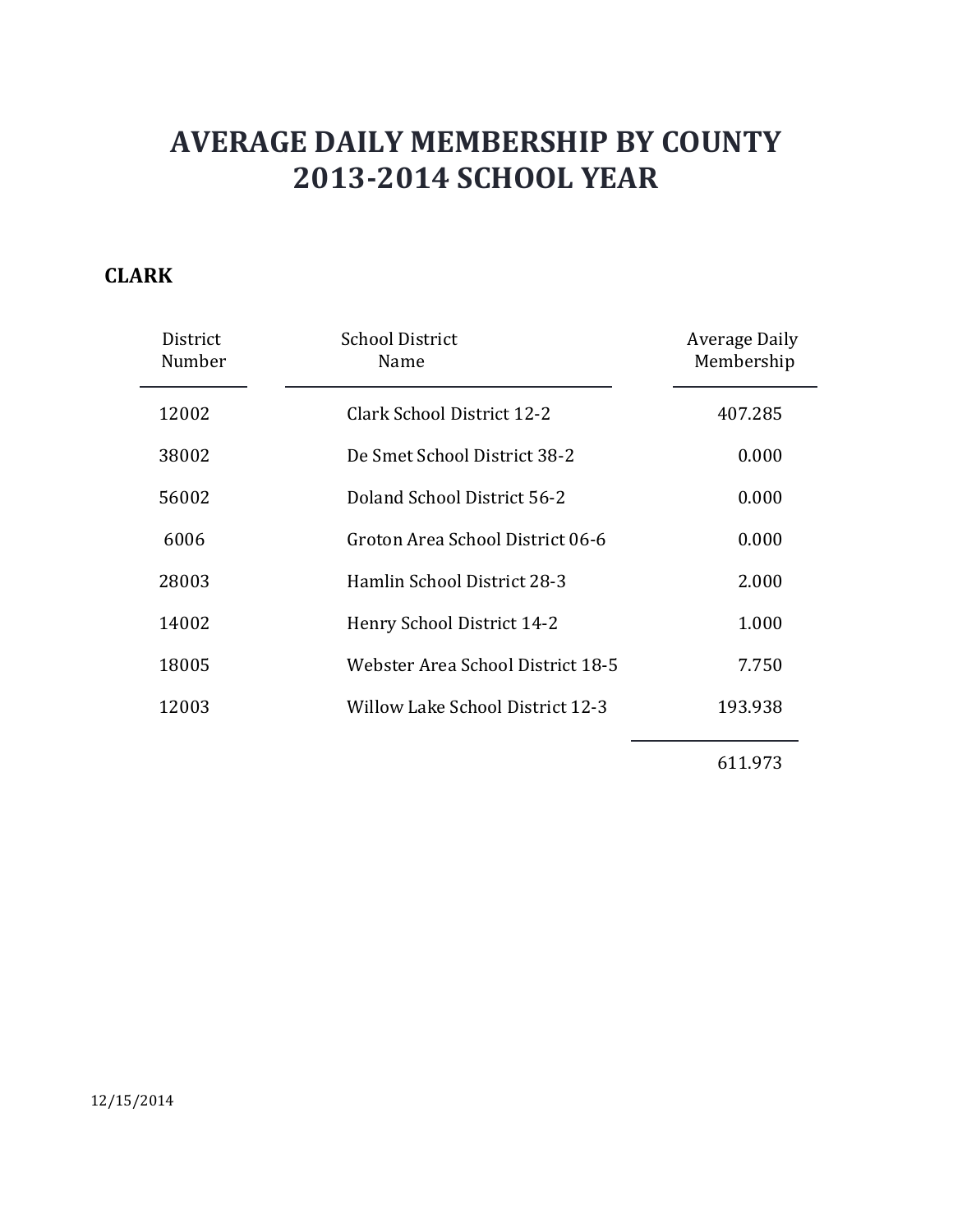### **CLAY**

| District<br>Number | <b>School District</b><br>Name      | Average Daily<br>Membership |
|--------------------|-------------------------------------|-----------------------------|
| 61002              | Beresford School District 61-2      | 52.234                      |
| 60001              | Centerville School District 60-1    | 21.471                      |
| 63001              | Gayville-Volin School District 63-1 | 0.000                       |
| 13003              | Irene-Wakonda School District 13-3  | 250.800                     |
| 13001              | Vermillion School District 13-1     | 1,300.343                   |
| 60006              | Viborg-Hurley School District 60-6  | 0.000                       |

1,624.847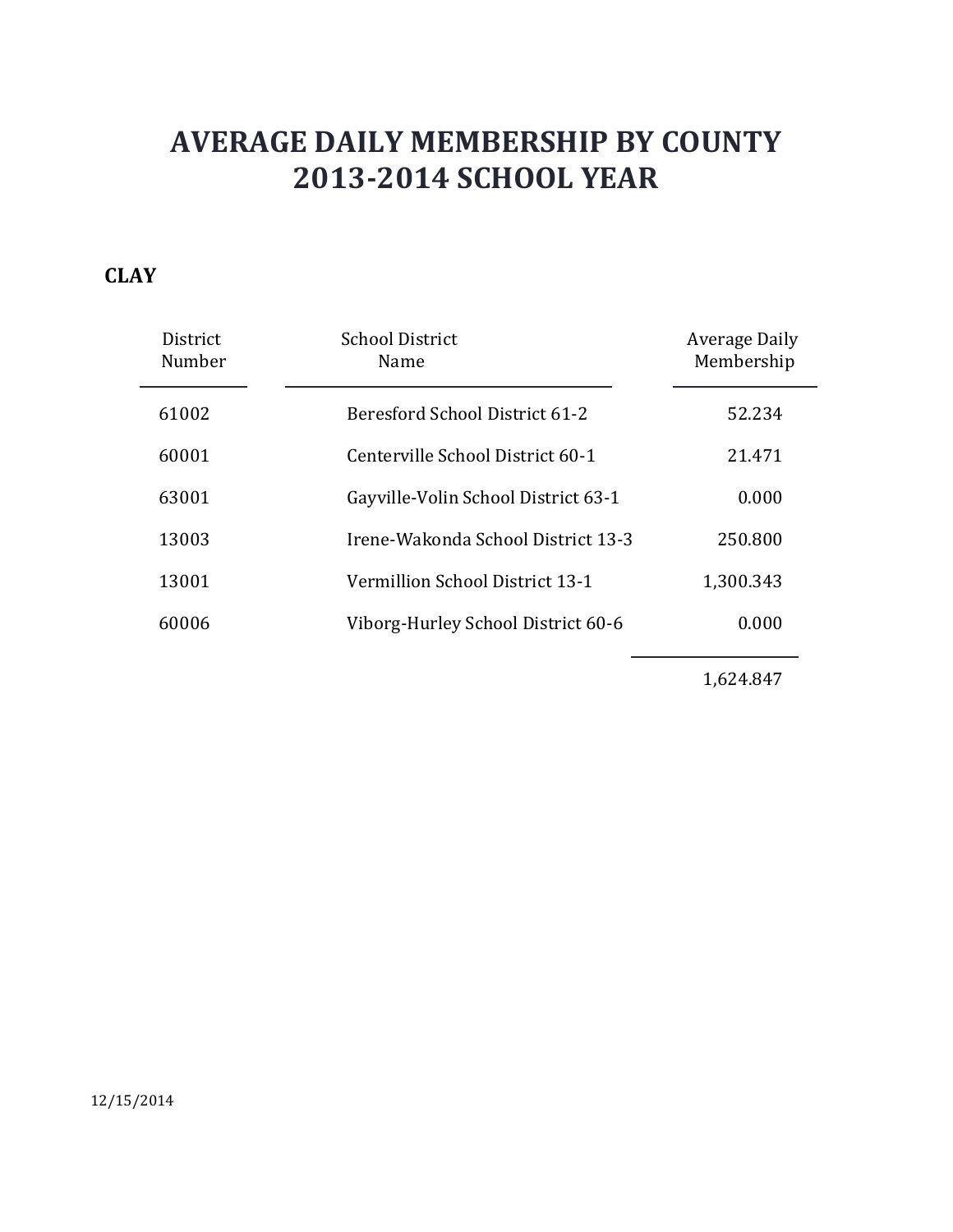### **CODINGTON**

| District<br>Number | <b>School District</b><br>Name      | <b>Average Daily</b><br>Membership |
|--------------------|-------------------------------------|------------------------------------|
| 28001              | Castlewood School District 28-1     | 0.000                              |
| 19004              | Deuel School District 19-4          | 0.983                              |
| 14001              | Florence School District 14-1       | 152.217                            |
| 25003              | Grant-Deuel School District 25-3    | 0.000                              |
| 28003              | Hamlin School District 28-3         | 1.491                              |
| 14002              | Henry School District 14-2          | 112.147                            |
| 14004              | Watertown School District 14-4      | 4,375.765                          |
| 14005              | <b>Waverly School District 14-5</b> | 186.931                            |
| 18005              | Webster Area School District 18-5   | 12.233                             |
|                    |                                     |                                    |

4,841.767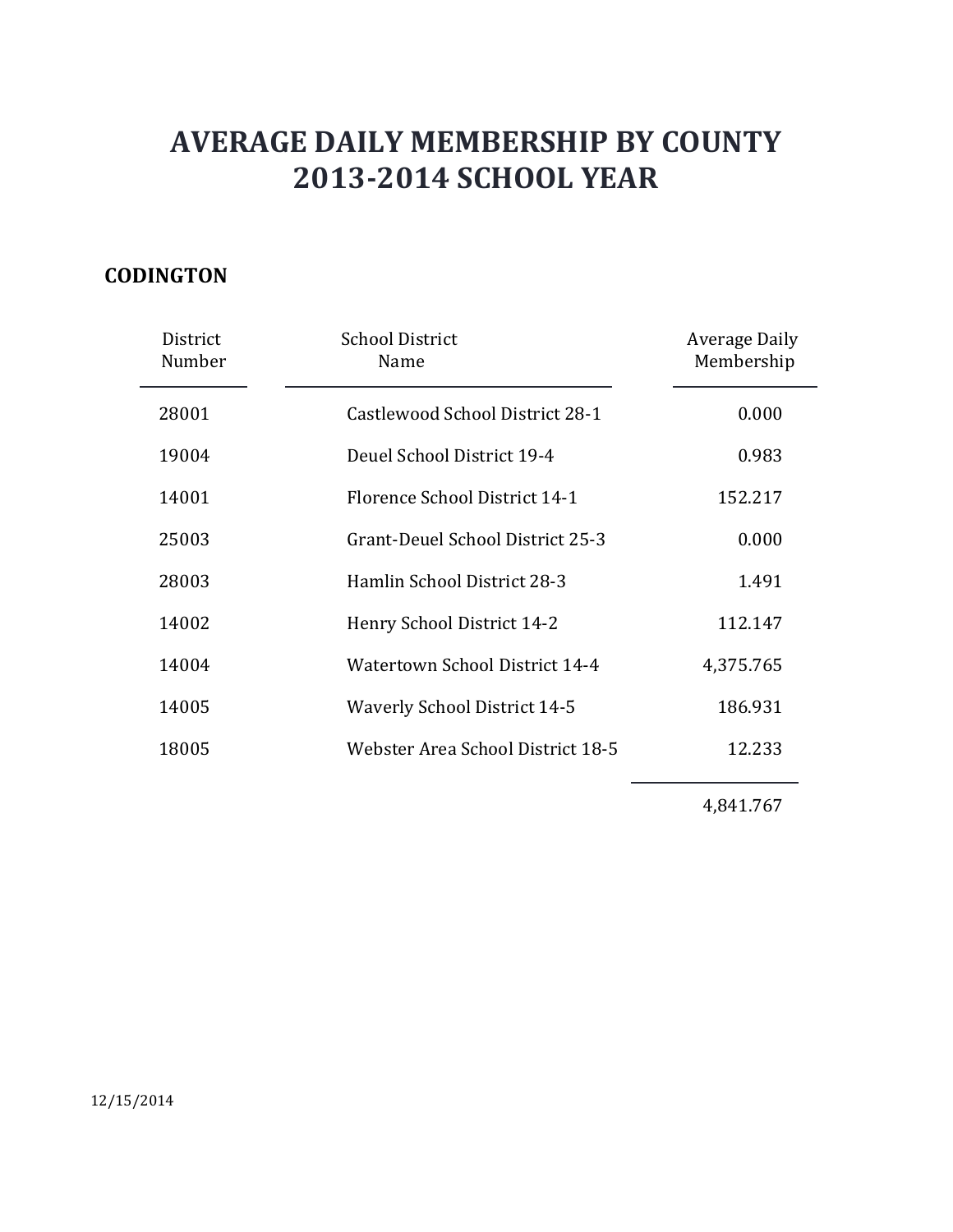### **CORSON**

| <b>District</b><br>Number | School District<br>Name          | Average Daily<br>Membership |
|---------------------------|----------------------------------|-----------------------------|
| 52004                     | Lemmon School District 52-4      | 8.000                       |
| 15001                     | McIntosh School District 15-1    | 113.320                     |
| 15002                     | McLaughlin School District 15-2  | 715.945                     |
| 15003                     | Smee School District 15-3        | 144.191                     |
| 20003                     | Timber Lake School District 20-3 | 8.000                       |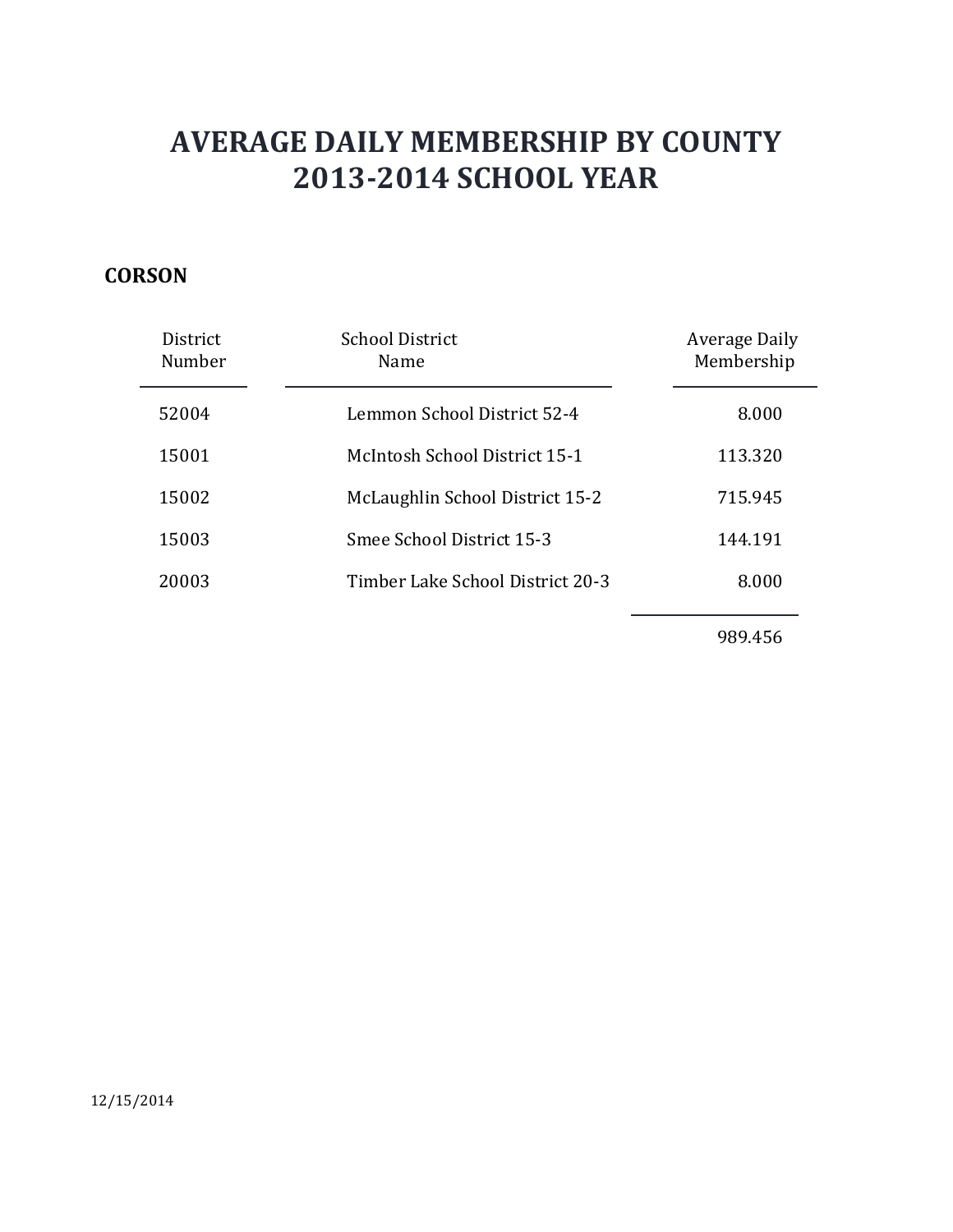### **CUSTER**

| District<br>Number | <b>School District</b><br>Name    | Average Daily<br>Membership |
|--------------------|-----------------------------------|-----------------------------|
| 16001              | Custer School District 16-1       | 1,011.985                   |
| 16002              | Elk Mountain School District 16-2 | 16.328                      |
| 23002              | Hot Springs School District 23-2  | 0.000                       |
|                    |                                   |                             |

1,028.313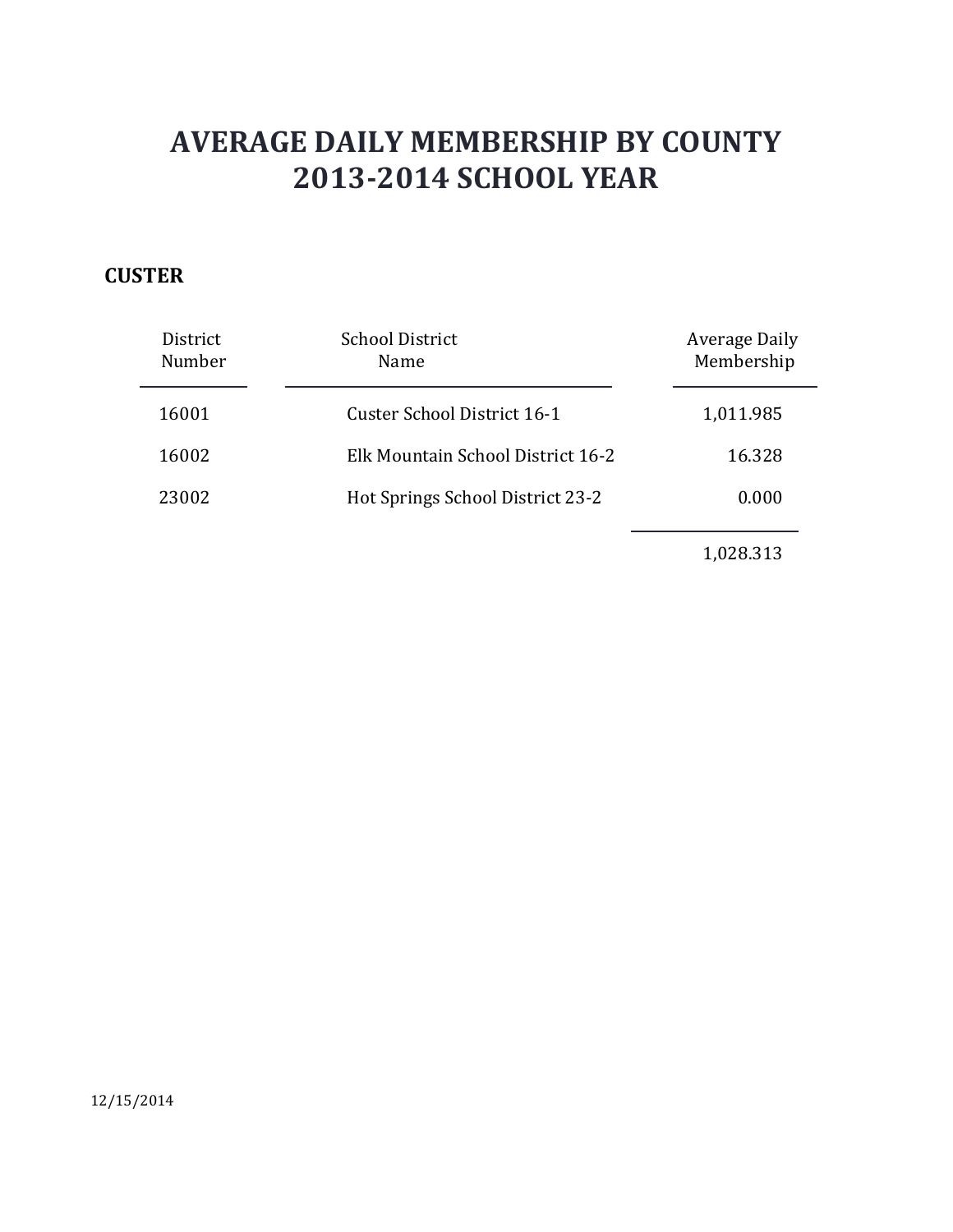### **DAVISON**

| District<br>Number | <b>School District</b><br>Name           | Average Daily<br>Membership |
|--------------------|------------------------------------------|-----------------------------|
| 17001              | Ethan School District 17-1               | 177.681                     |
| 17002              | Mitchell School District 17-2            | 3,048.855                   |
| 17003              | <b>Mount Vernon School District 17-3</b> | 185.308                     |
| 33003              | Parkston School District 33-3            | 4.000                       |
| 1001               | Plankinton School District 01-1          | 0.000                       |
| 55005              | Sanborn Central School District 55-5     | 2.000                       |
| 1002               | <b>Stickney School District 01-2</b>     | 0.000                       |

3,417.844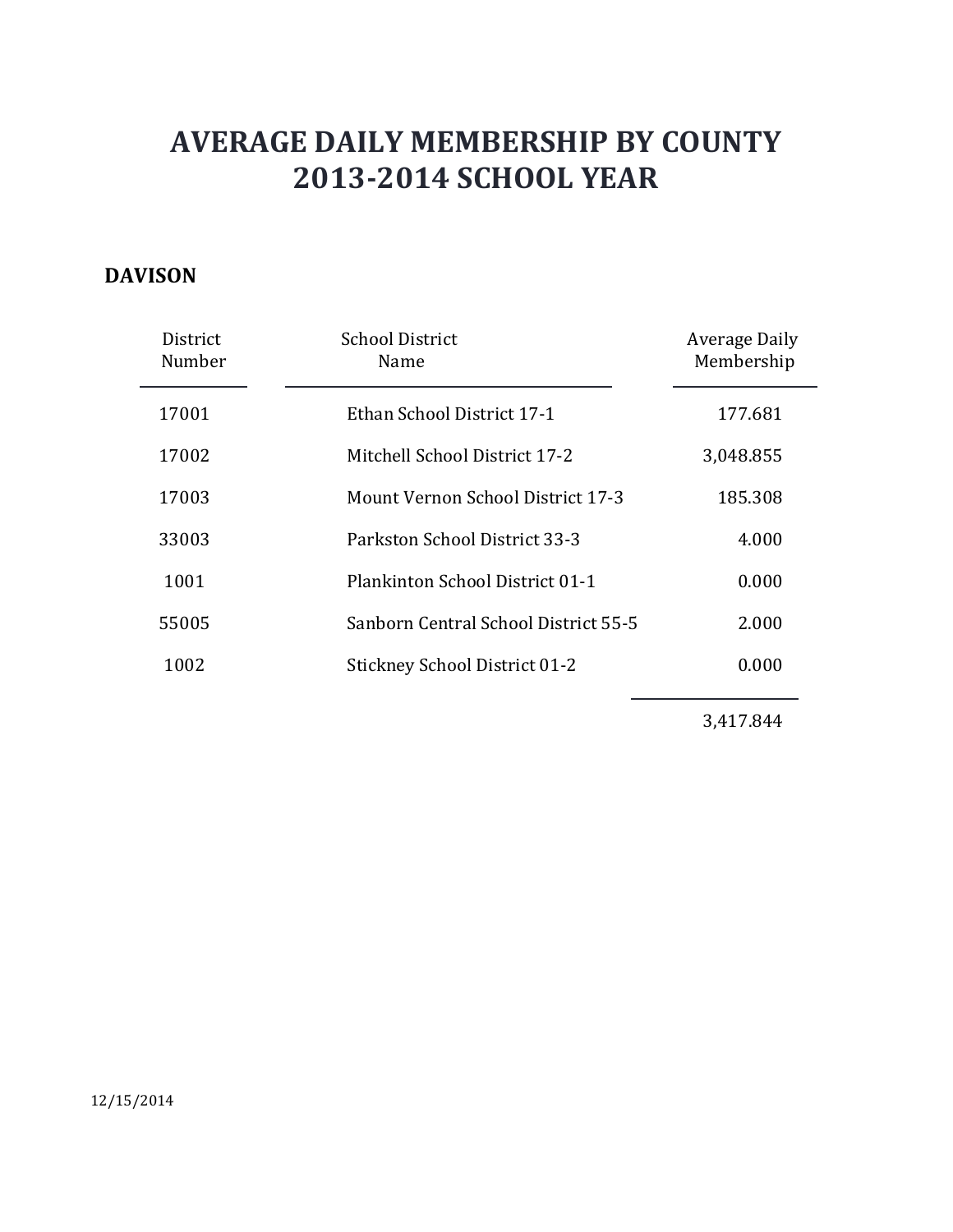### **DAY**

| District<br>Number | <b>School District</b><br>Name      | Average Daily<br>Membership |
|--------------------|-------------------------------------|-----------------------------|
| 14001              | Florence School District 14-1       | 3.000                       |
| 6006               | Groton Area School District 06-6    | 63.090                      |
| 45005              | Langford Area School District 45-5  | 37.735                      |
| 18003              | <b>Waubay School District 18-3</b>  | 225.429                     |
| 14005              | <b>Waverly School District 14-5</b> | 0.000                       |
| 18005              | Webster Area School District 18-5   | 511.371                     |
|                    |                                     |                             |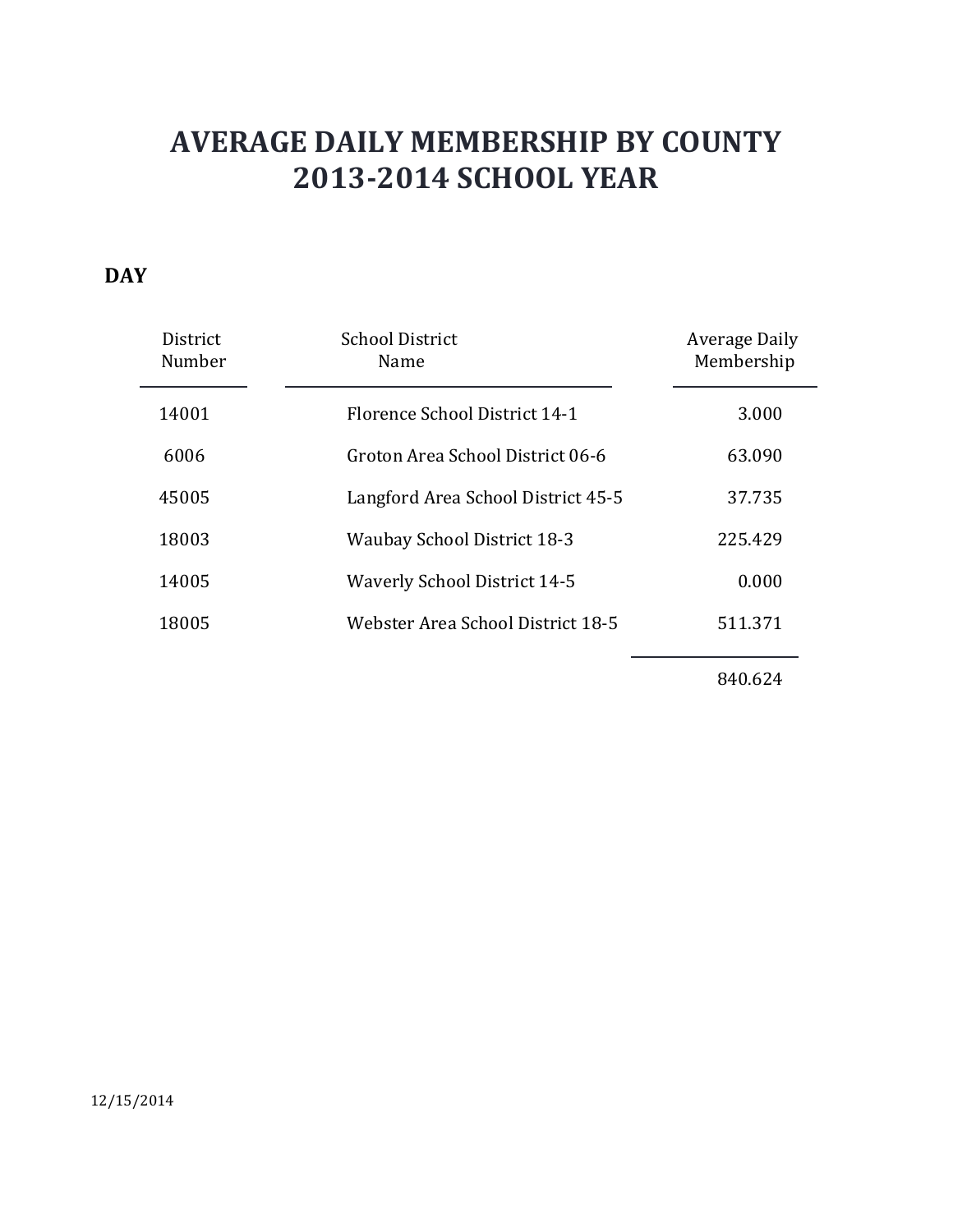### **DEUEL**

| District<br>Number | <b>School District</b><br>Name      | Average Daily<br>Membership |
|--------------------|-------------------------------------|-----------------------------|
| 28001              | Castlewood School District 28-1     | 0.000                       |
| 5006               | Deubrook Area School District 05-6  | 88.079                      |
| 19004              | Deuel School District 19-4          | 549.541                     |
| 28002              | Estelline School District 28-2      | 0.000                       |
| 25003              | Grant-Deuel School District 25-3    | 6.988                       |
| 14004              | Watertown School District 14-4      | 0.000                       |
| 14005              | <b>Waverly School District 14-5</b> | 0.000                       |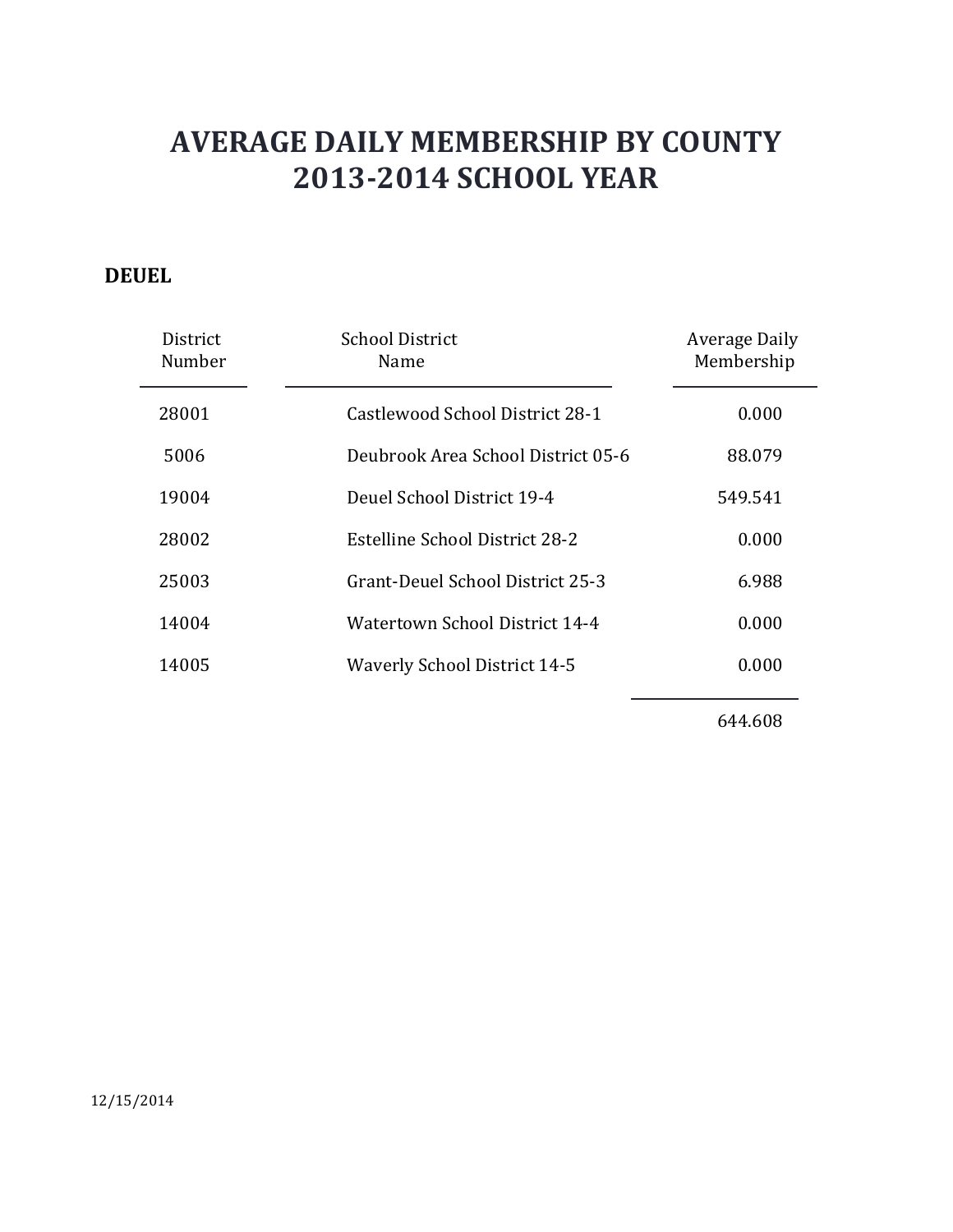#### **DEWEY**

| District<br>Number | <b>School District</b><br>Name   | <b>Average Daily</b><br>Membership |
|--------------------|----------------------------------|------------------------------------|
| 64002              | Dupree School District 64-2      | 3.000                              |
| 20001              | Eagle Butte School District 20-1 | 1,290.329                          |
| 20003              | Timber Lake School District 20-3 | 295.237                            |
|                    |                                  |                                    |

1,588.566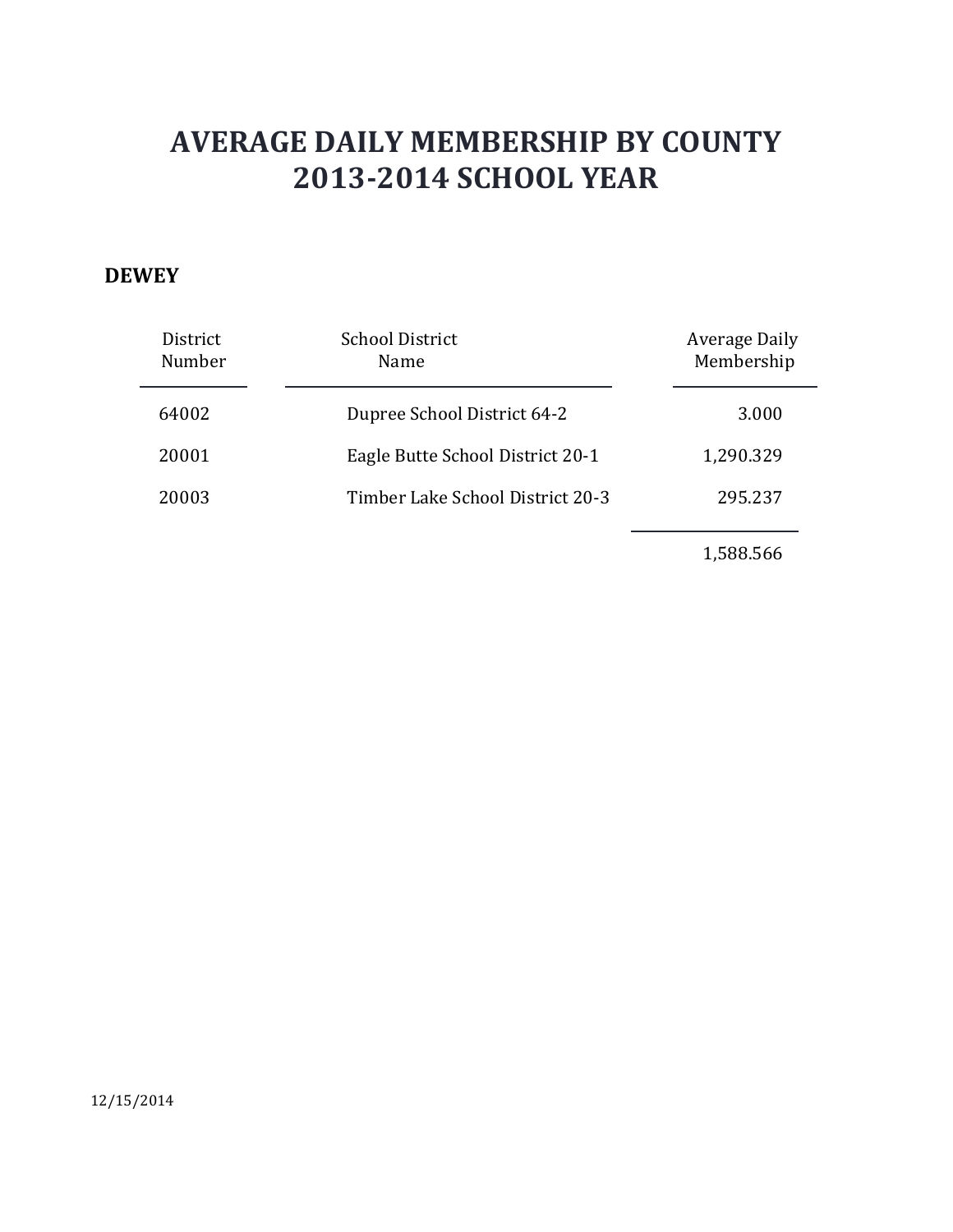### **DOUGLAS**

| <b>District</b><br>Number | <b>School District</b><br>Name     | <b>Average Daily</b><br>Membership |
|---------------------------|------------------------------------|------------------------------------|
| 21001                     | Armour School District 21-1        | 167.104                            |
| 21002                     | Corsica School District 21-2       | 205.060                            |
| 33003                     | Parkston School District 33-3      | 8.000                              |
| 11005                     | Platte-Geddes School District 11-5 | 27.928                             |
| 33005                     | Tripp-Delmont School District 33-5 | 19.999                             |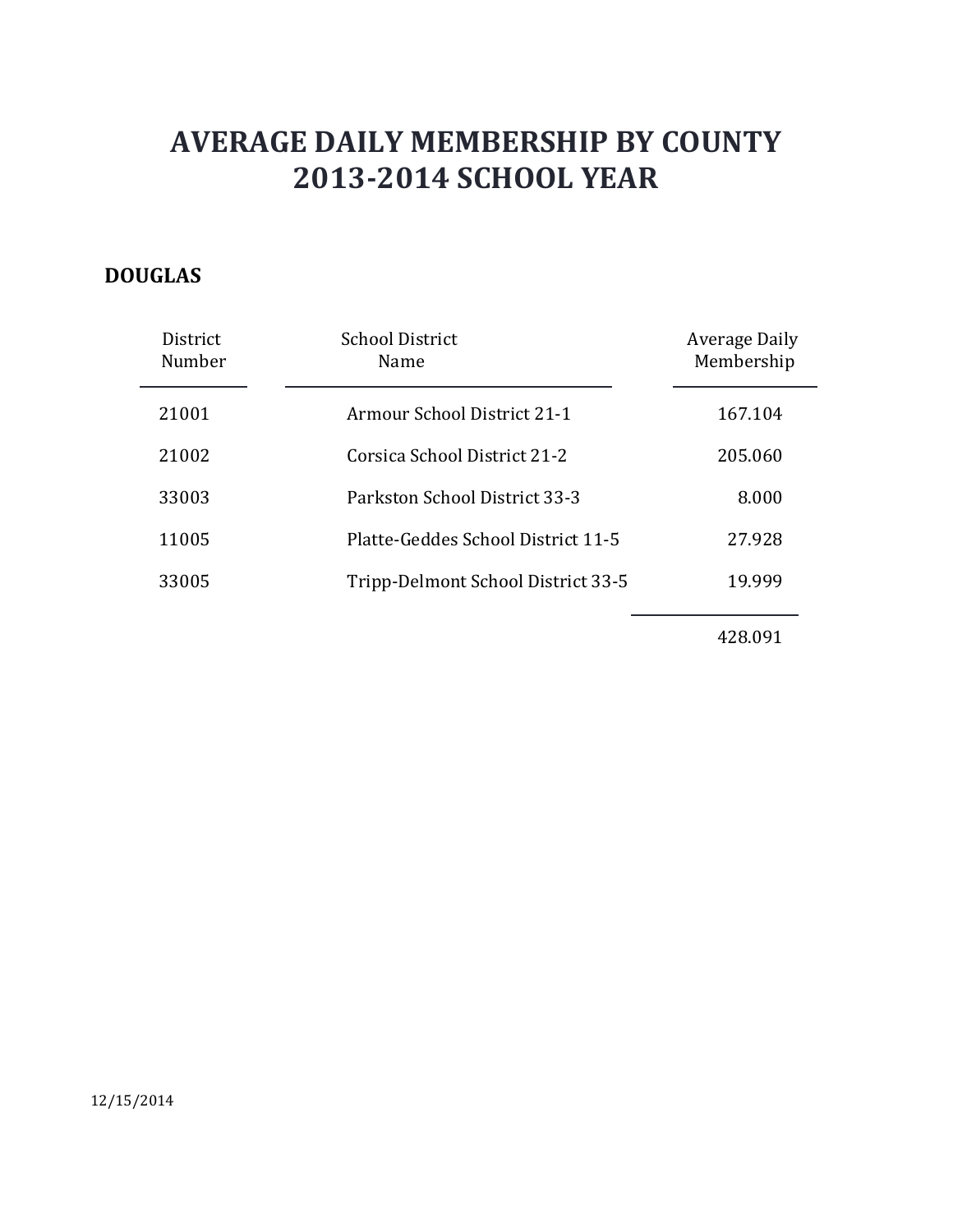#### **EDMUNDS**

| District<br>Number | <b>School District</b><br>Name         | Average Daily<br>Membership |
|--------------------|----------------------------------------|-----------------------------|
| 22001              | <b>Bowdle School District 22-1</b>     | 113.560                     |
| 22005              | Edmunds Central School District 22-5   | 141.310                     |
| 53002              | Hoven School District 53-2             | 1.000                       |
| 22006              | Ipswich Public School District 22-6    | 422.774                     |
| 56007              | Northwestern Area School District 56-7 | 0.000                       |
| 6005               | Warner School District 06-5            | 0.000                       |
|                    |                                        |                             |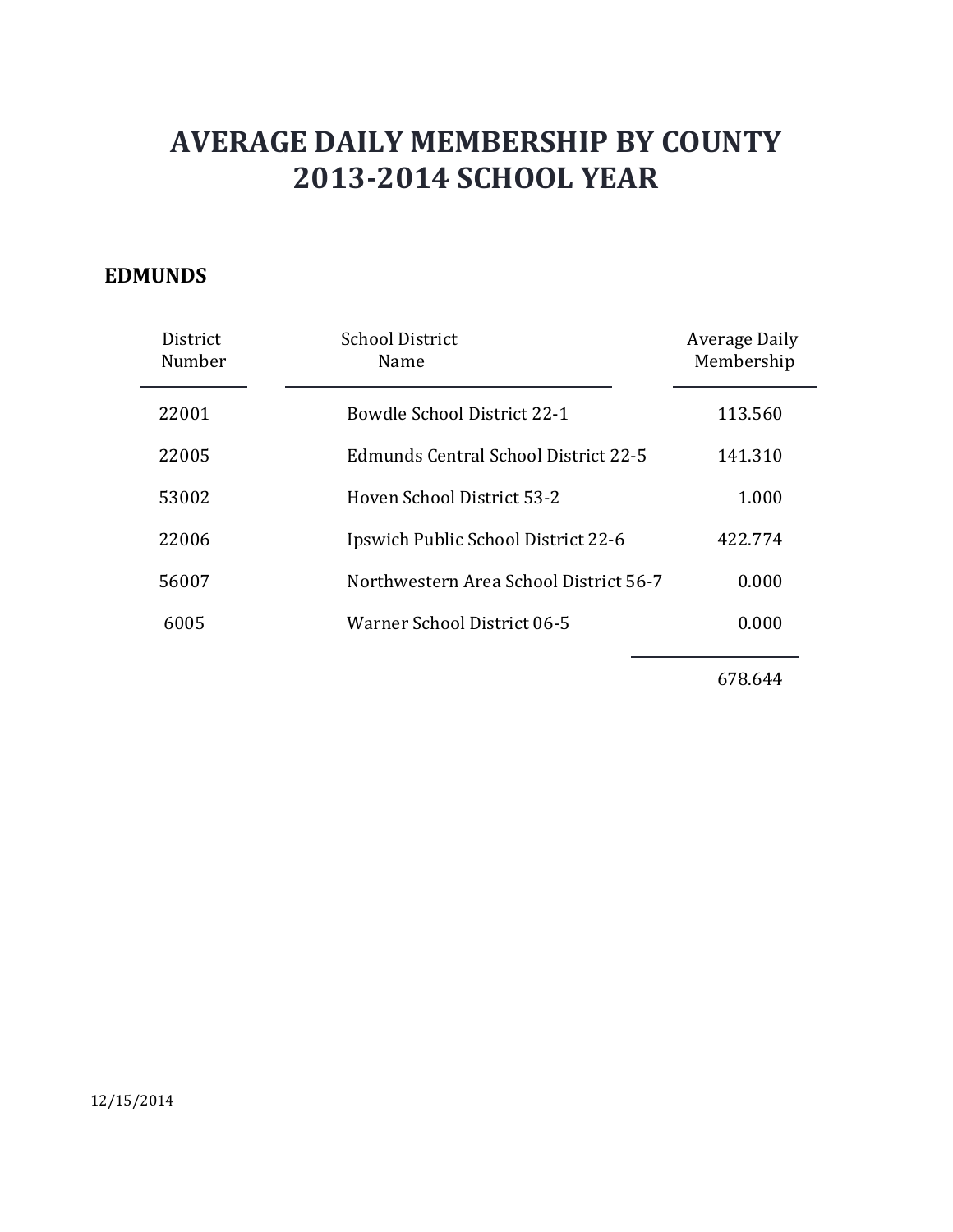### **FALL RIVER**

| District<br>Number | <b>School District</b><br>Name       | Average Daily<br>Membership |
|--------------------|--------------------------------------|-----------------------------|
| 23001              | Edgemont School District 23-1        | 165.781                     |
| 23002              | Hot Springs School District 23-2     | 835.593                     |
| 23003              | <b>Oelrichs School District 23-3</b> | 31.138                      |
|                    |                                      | $\sim$ $\sim$ $\sim$        |

1,032.512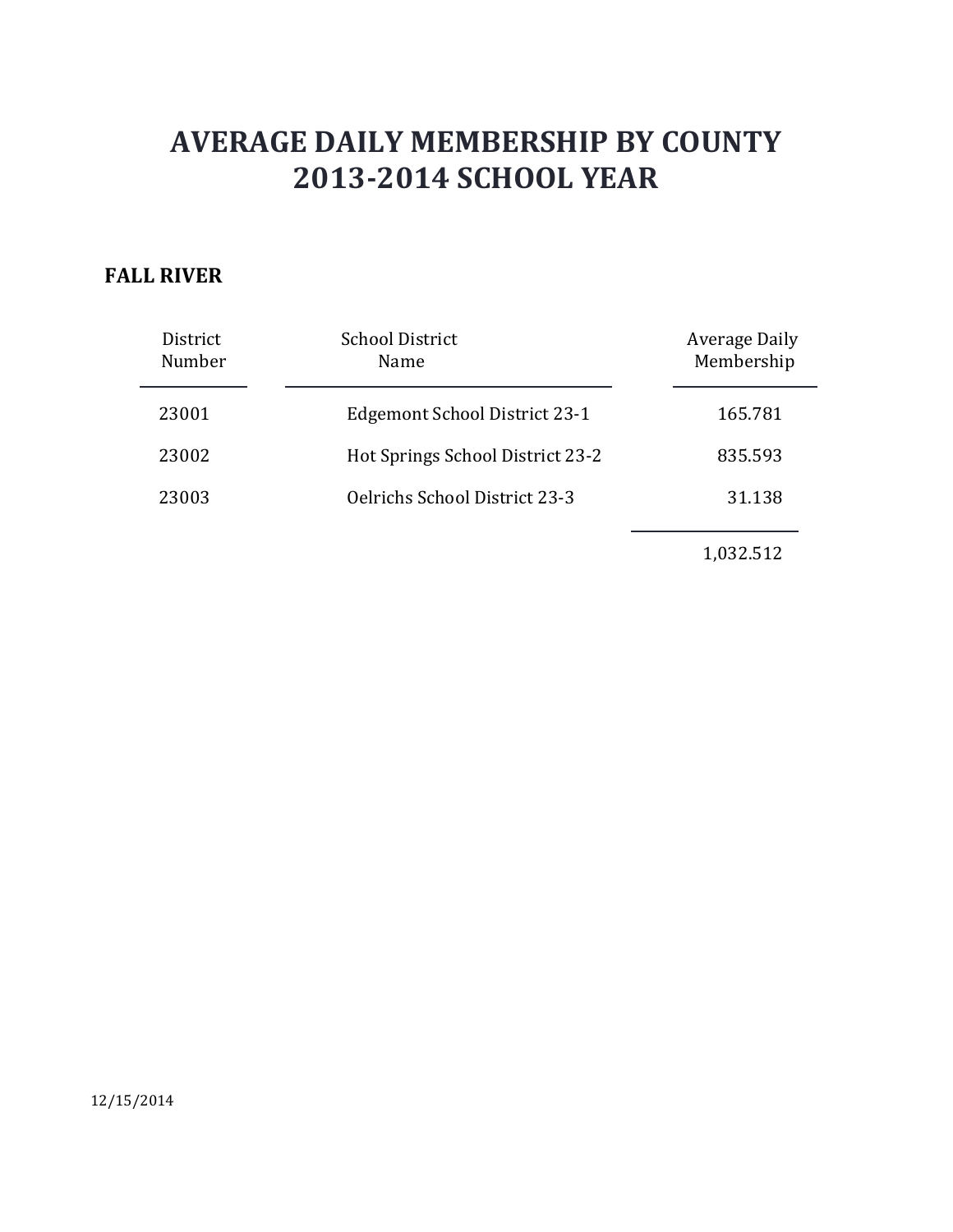### **FAULK**

| District<br>Number | <b>School District</b><br>Name             | Average Daily<br>Membership |
|--------------------|--------------------------------------------|-----------------------------|
| 22005              | Edmunds Central School District 22-5       | 0.000                       |
| 24004              | <b>Faulkton Area Schools District 24-4</b> | 293.377                     |
| 53002              | Hoven School District 53-2                 | 1.000                       |
| 22006              | Ipswich Public School District 22-6        | 1.000                       |
| 56007              | Northwestern Area School District 56-7     | 0.000                       |
| 56004              | Redfield School District 56-4              | 0.000                       |
|                    |                                            |                             |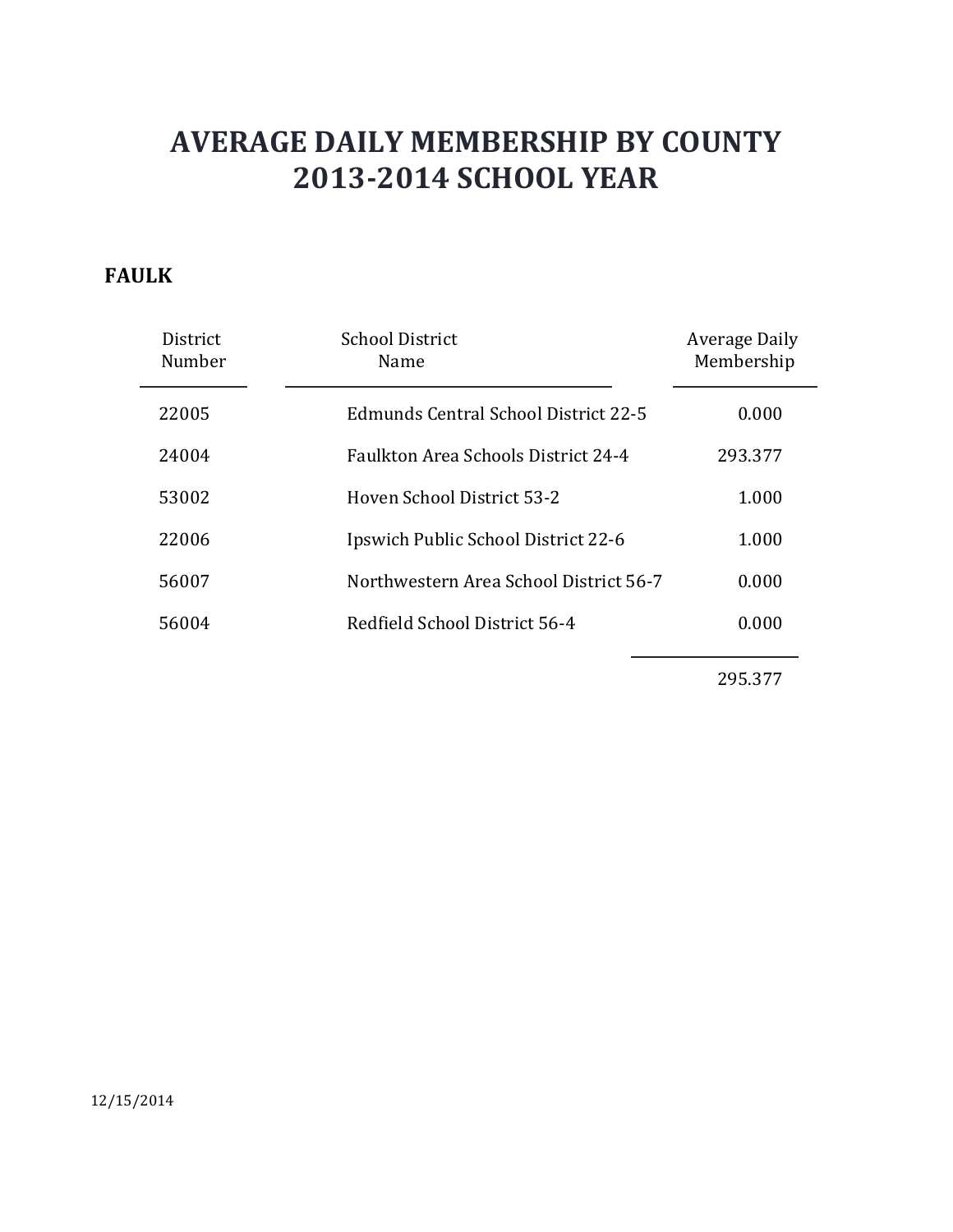### **GRANT**

| District<br>Number | <b>School District</b><br>Name        | Average Daily<br>Membership |
|--------------------|---------------------------------------|-----------------------------|
| 25001              | Big Stone City School District 25-1   | 89.779                      |
| 14001              | Florence School District 14-1         | 1.000                       |
| 25003              | Grant-Deuel School District 25-3      | 124.507                     |
| 25004              | Milbank School District 25-4          | 991.113                     |
| 54006              | Summit School District 54-6           | 49.228                      |
| 14004              | <b>Watertown School District 14-4</b> | 0.000                       |
| 18003              | <b>Waubay School District 18-3</b>    | 4.000                       |
| 14005              | <b>Waverly School District 14-5</b>   | 4.000                       |
| 54007              | Wilmot School District 54-7           | 1.000                       |
|                    |                                       |                             |

1,264.627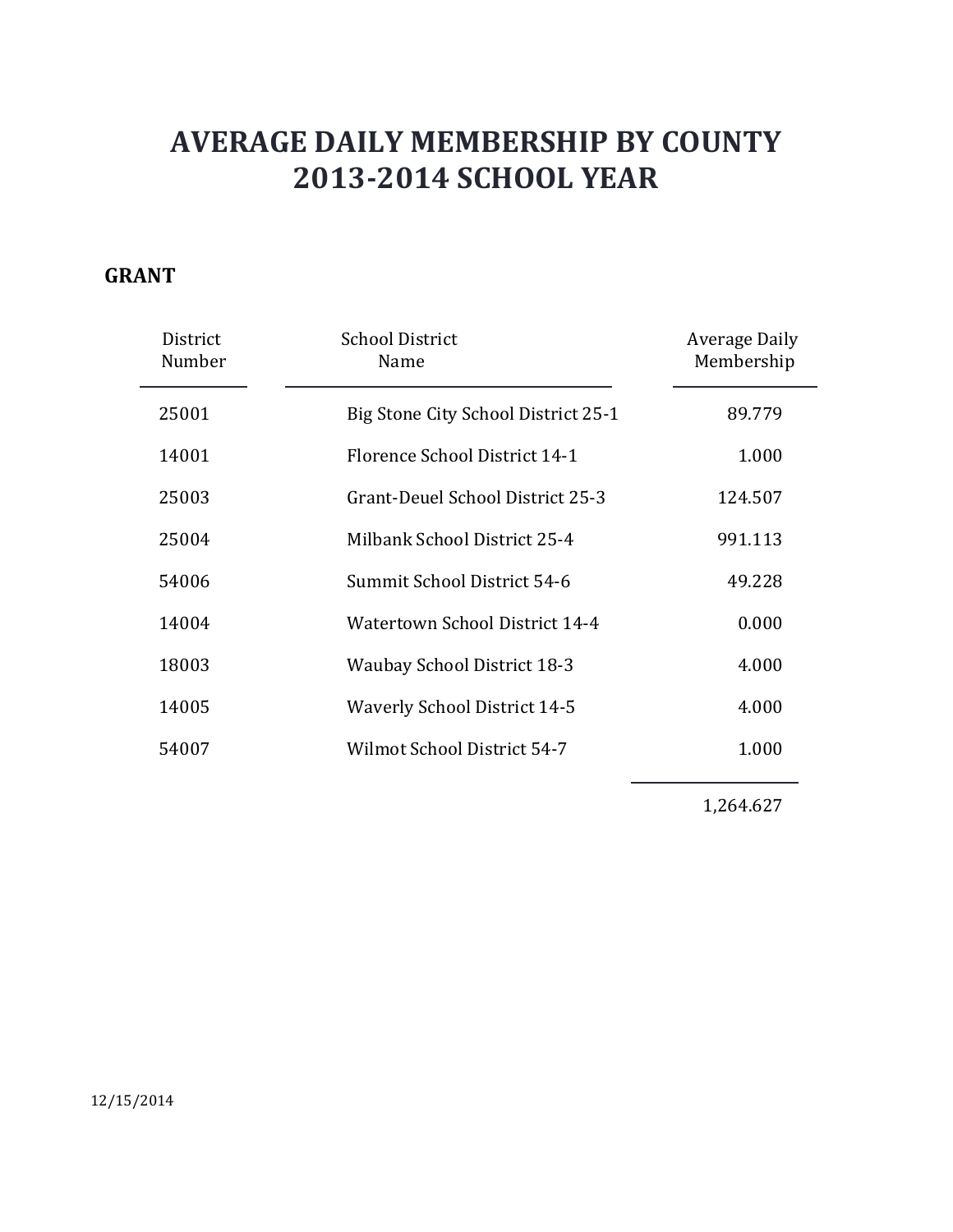### **GREGORY**

| District<br>Number | <b>School District</b><br>Name            | Average Daily<br>Membership |
|--------------------|-------------------------------------------|-----------------------------|
| 11001              | <b>Andes Central School District 11-1</b> | 0.000                       |
| 26002              | <b>Burke School District 26-2</b>         | 225.230                     |
| 26004              | Gregory School District 26-4              | 365.303                     |
| 26005              | South Central School District 26-5        | 119.490                     |
|                    |                                           |                             |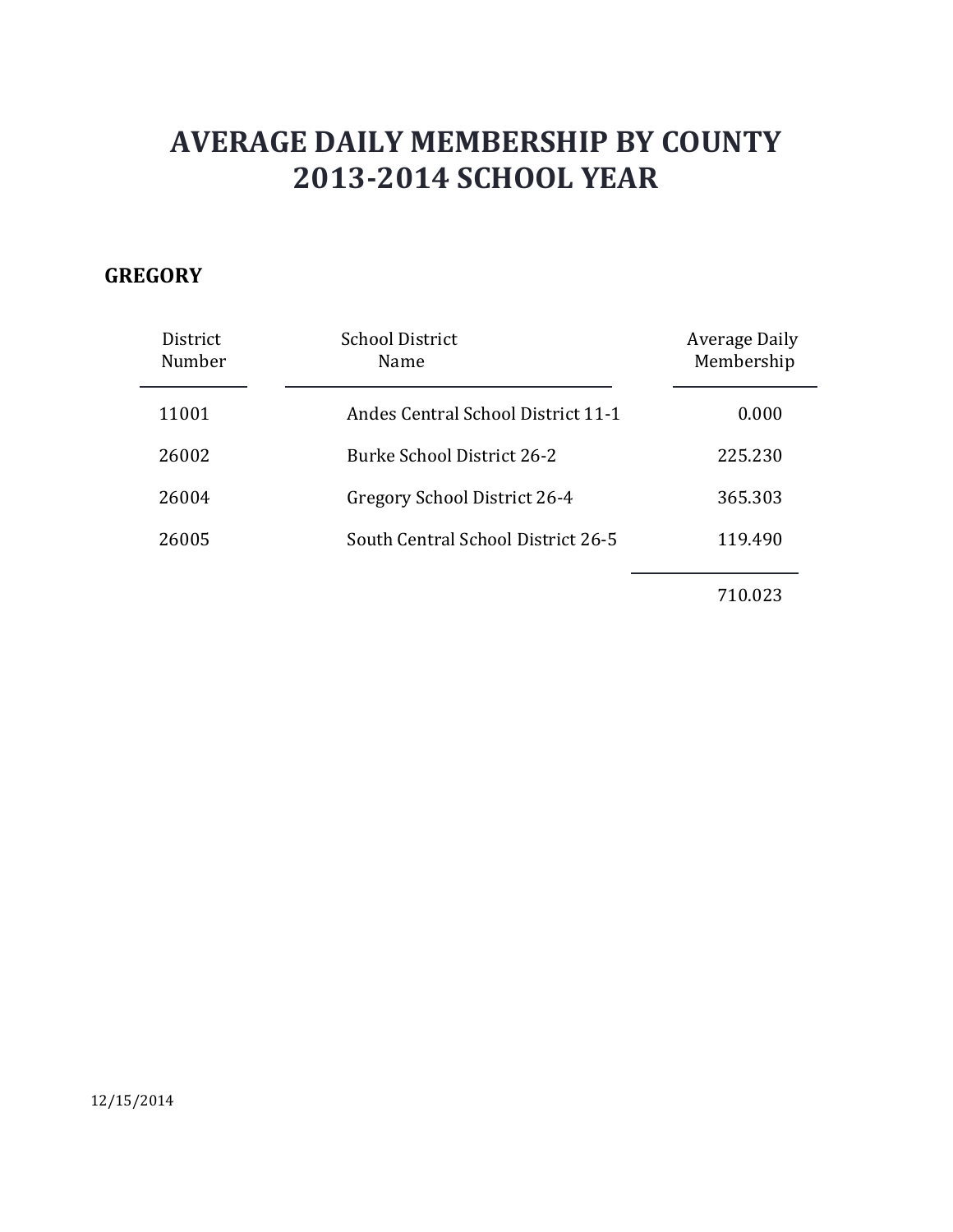#### **HAAKON**

| District<br>Number | <b>School District</b><br>Name   | Average Daily<br>Membership |
|--------------------|----------------------------------|-----------------------------|
| 27001              | Haakon School District 27-1      | 258.594                     |
| 35002              | Kadoka Area School District 35-2 | 12.967                      |
|                    |                                  |                             |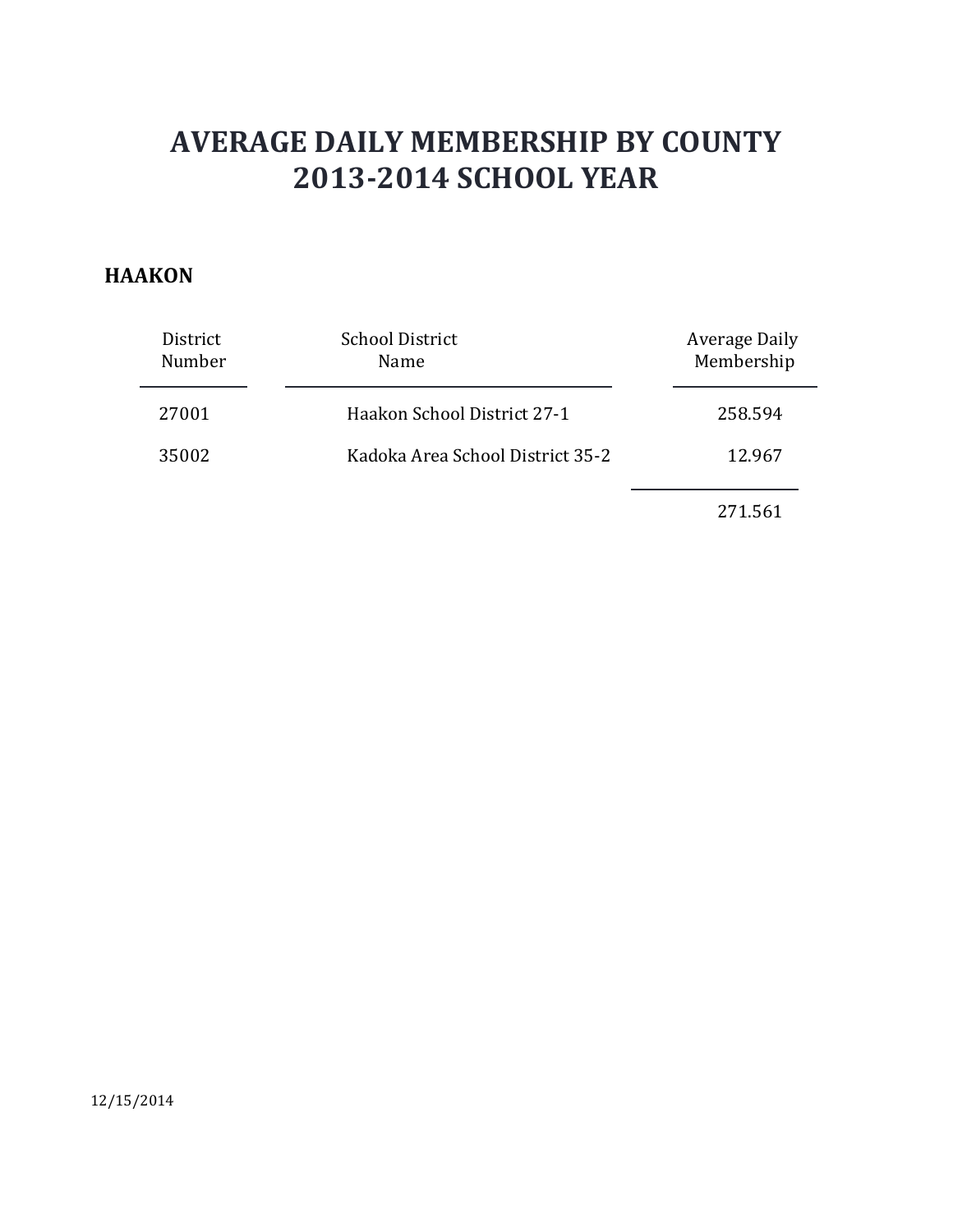#### **HAMLIN**

| District<br>Number | <b>School District</b><br>Name      | Average Daily<br>Membership |
|--------------------|-------------------------------------|-----------------------------|
| 38001              | Arlington School District 38-1      | 1.000                       |
| 28001              | Castlewood School District 28-1     | 284.381                     |
| 19004              | Deuel School District 19-4          | 0.000                       |
| 28002              | Estelline School District 28-2      | 253.654                     |
| 28003              | Hamlin School District 28-3         | 809.049                     |
| 14002              | Henry School District 14-2          | 0.000                       |
| 14004              | Watertown School District 14-4      | 0.000                       |
| 14005              | <b>Waverly School District 14-5</b> | 0.000                       |
|                    |                                     |                             |

1,348.084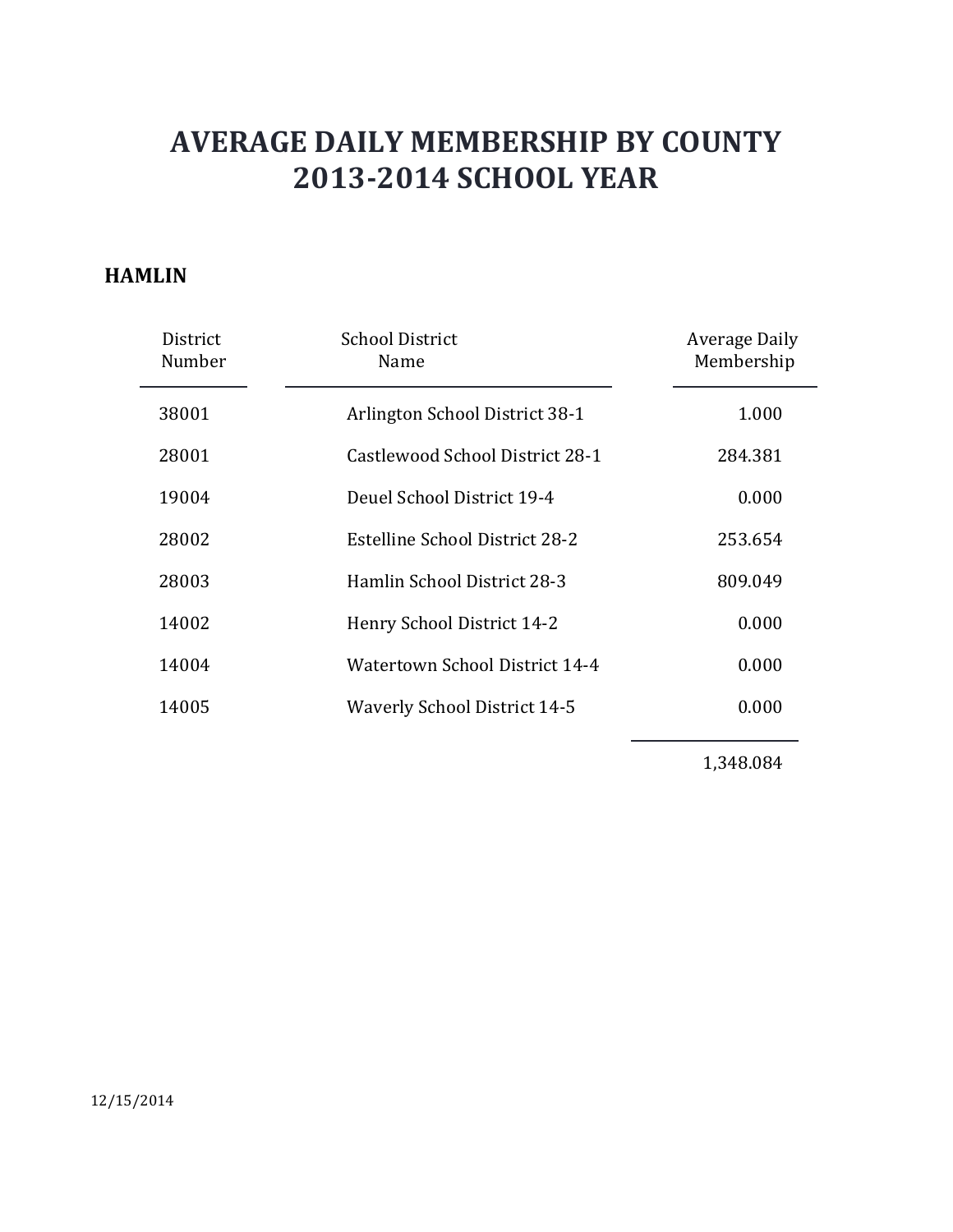#### **HAND**

| <b>District</b><br>Number | School District<br>Name                    | Average Daily<br>Membership |
|---------------------------|--------------------------------------------|-----------------------------|
| 24004                     | <b>Faulkton Area Schools District 24-4</b> | 16.000                      |
| 56006                     | Hitchcock-Tulare School District 56-6      | 0.000                       |
| 29004                     | Miller School District 29-4                | 480.013                     |
| 56004                     | Redfield School District 56-4              | 1.000                       |
| 2006                      | Wolsey-Wessington Sch District 02-6        | 1.000                       |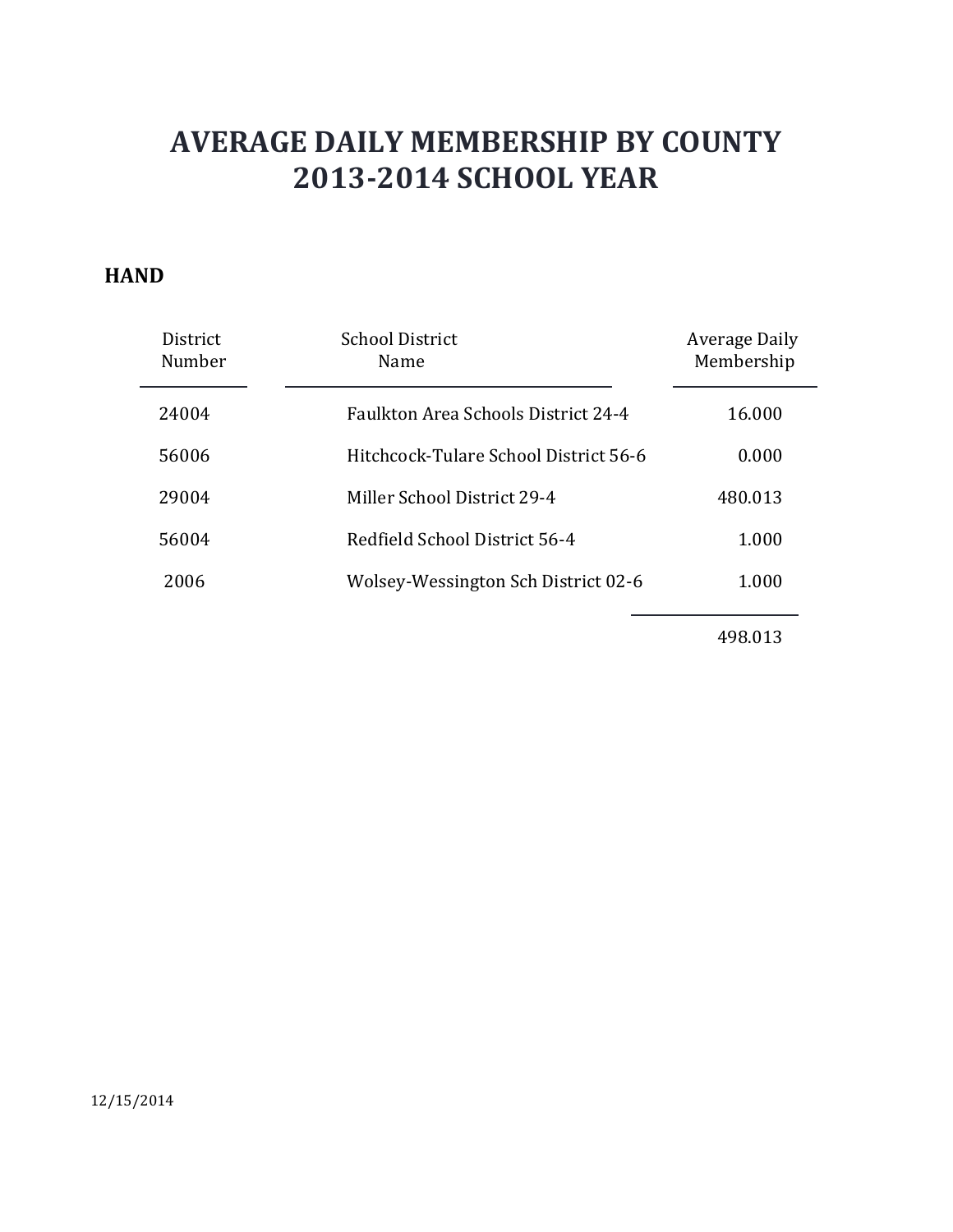#### **HANSON**

| District<br>Number | <b>School District</b><br>Name         | Average Daily<br>Membership |
|--------------------|----------------------------------------|-----------------------------|
| 30003              | Bridgewater-Emery School District 30-3 | 170.598                     |
| 17001              | Ethan School District 17-1             | 26,000                      |
| 30001              | Hanson School District 30-1            | 441.578                     |
| 48003              | Howard School District 48-3            | 2.000                       |
| 17002              | Mitchell School District 17-2          | 1.000                       |
| 33003              | Parkston School District 33-3          | 0.000                       |
|                    |                                        |                             |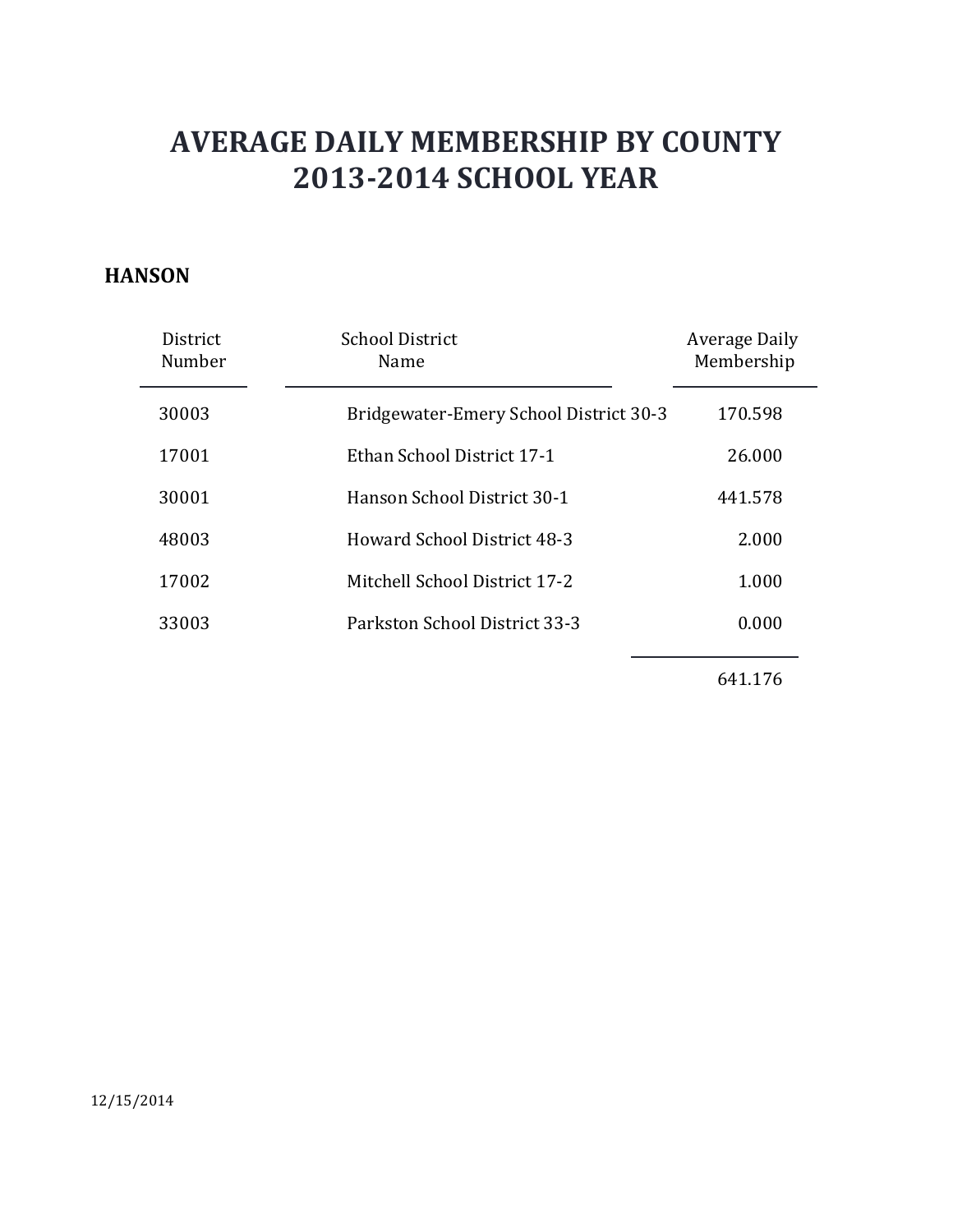#### **HARDING**

| District<br>Number | <b>School District</b><br>Name      | <b>Average Daily</b><br>Membership |
|--------------------|-------------------------------------|------------------------------------|
| 31001              | Harding County School District 31-1 | 197.073                            |
|                    |                                     | 197.073                            |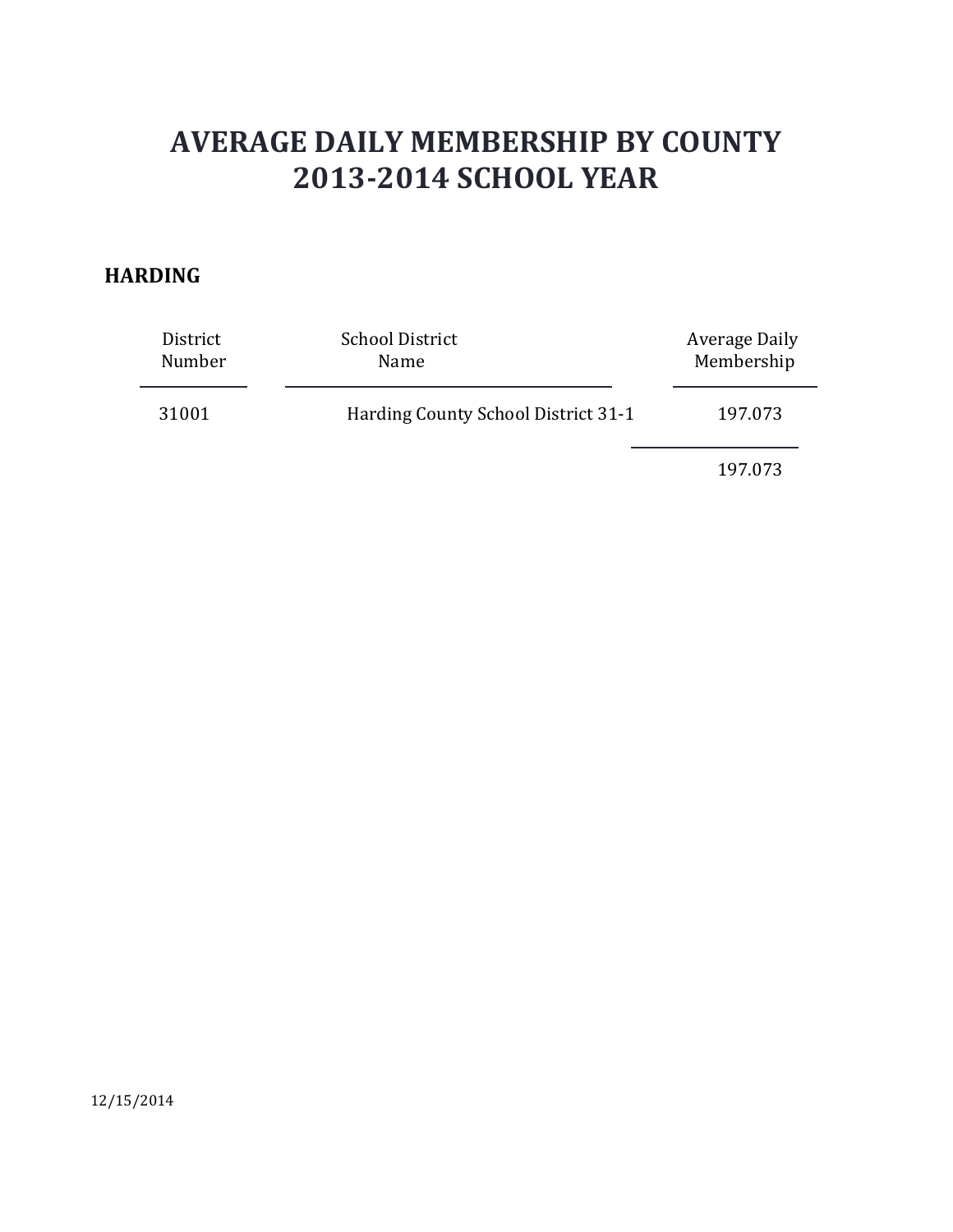### **HUGHES**

| District<br>Number | <b>School District</b><br>Name        | Average Daily<br>Membership |
|--------------------|---------------------------------------|-----------------------------|
| 58003              | Agar-Blunt-Onida School District 58-3 | 96.102                      |
| 34002              | Highmore-Harrold School District 34-2 | 31.762                      |
| 32002              | Pierre School District 32-2           | 2,751.900                   |
|                    |                                       | 2,879.763                   |

12/15/2014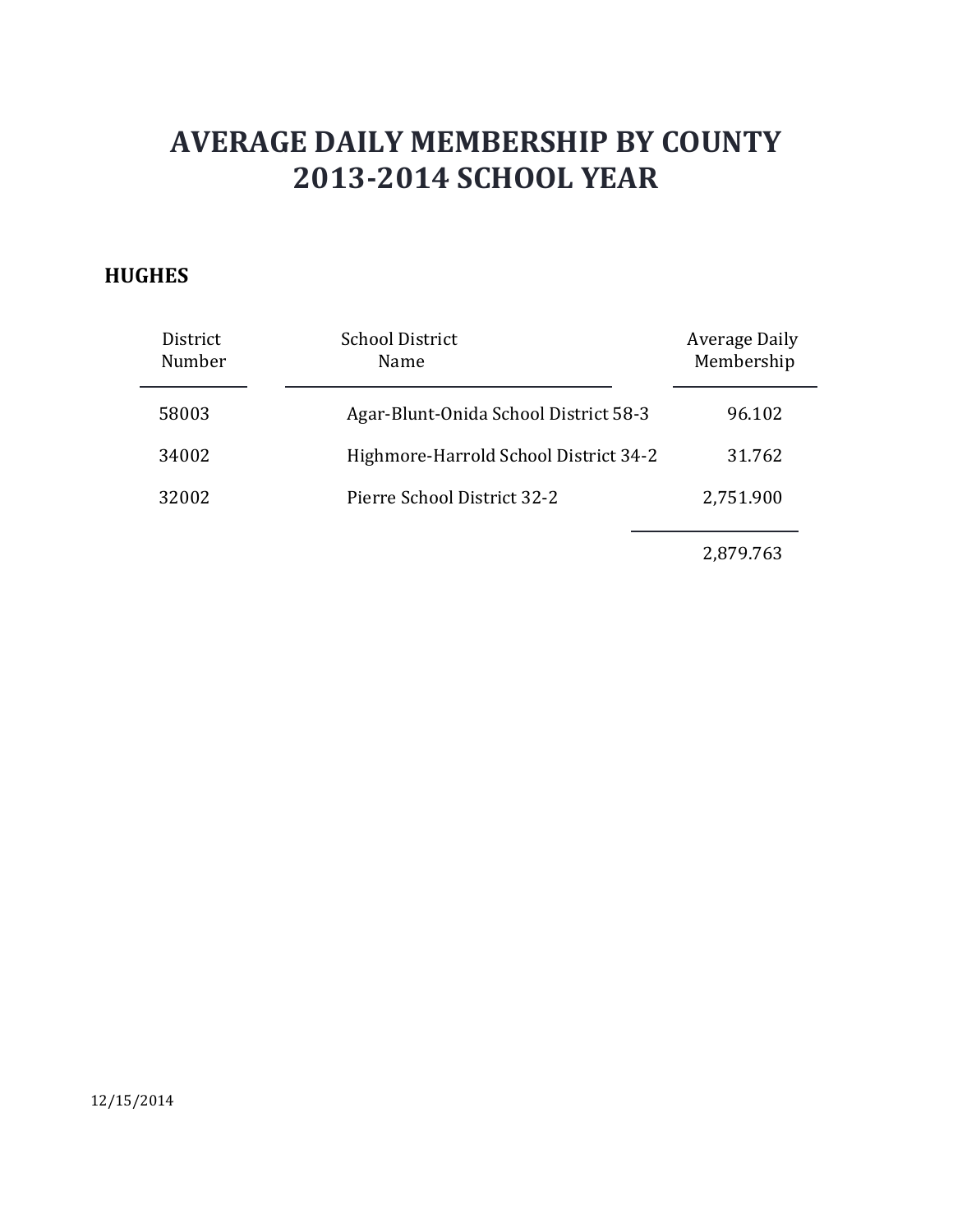### **HUTCHINSON**

| District<br>Number | <b>School District</b><br>Name         | <b>Average Daily</b><br>Membership |
|--------------------|----------------------------------------|------------------------------------|
| 30003              | Bridgewater-Emery School District 30-3 | 17.556                             |
| 17001              | Ethan School District 17-1             | 0.000                              |
| 33001              | Freeman School District 33-1           | 397.193                            |
| 33002              | Menno School District 33-2             | 240.442                            |
| 33003              | Parkston School District 33-3          | 529.466                            |
| 4003               | Scotland School District 04-3          | 12.459                             |
| 33005              | Tripp-Delmont School District 33-5     | 227.143                            |

1,424.259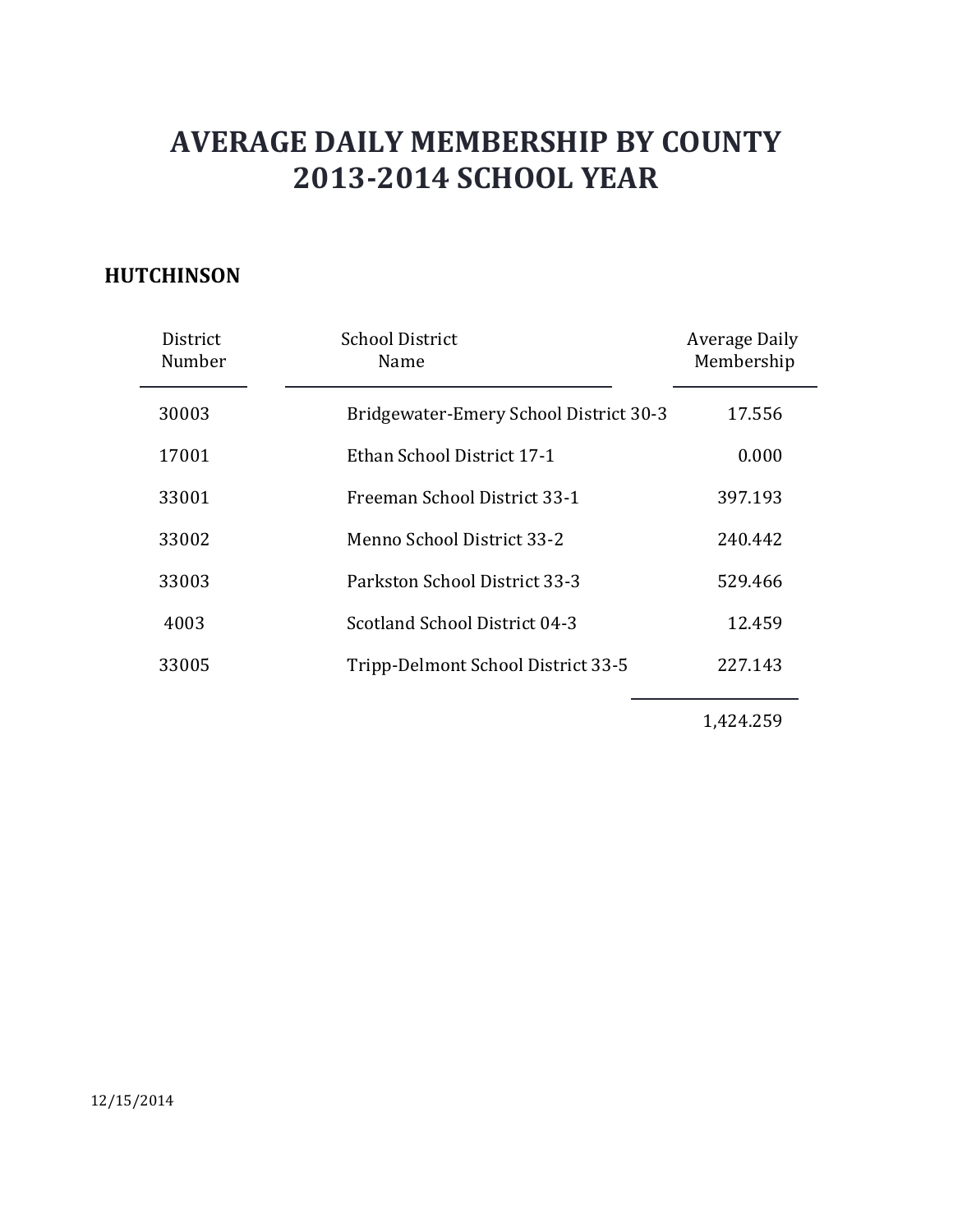#### **HYDE**

| District<br>Number | <b>School District</b><br>Name        | Average Daily<br>Membership |
|--------------------|---------------------------------------|-----------------------------|
| 24004              | Faulkton Area Schools District 24-4   | 1.000                       |
| 34002              | Highmore-Harrold School District 34-2 | 245.386                     |
| 29004              | Miller School District 29-4           | 0.000                       |
|                    |                                       |                             |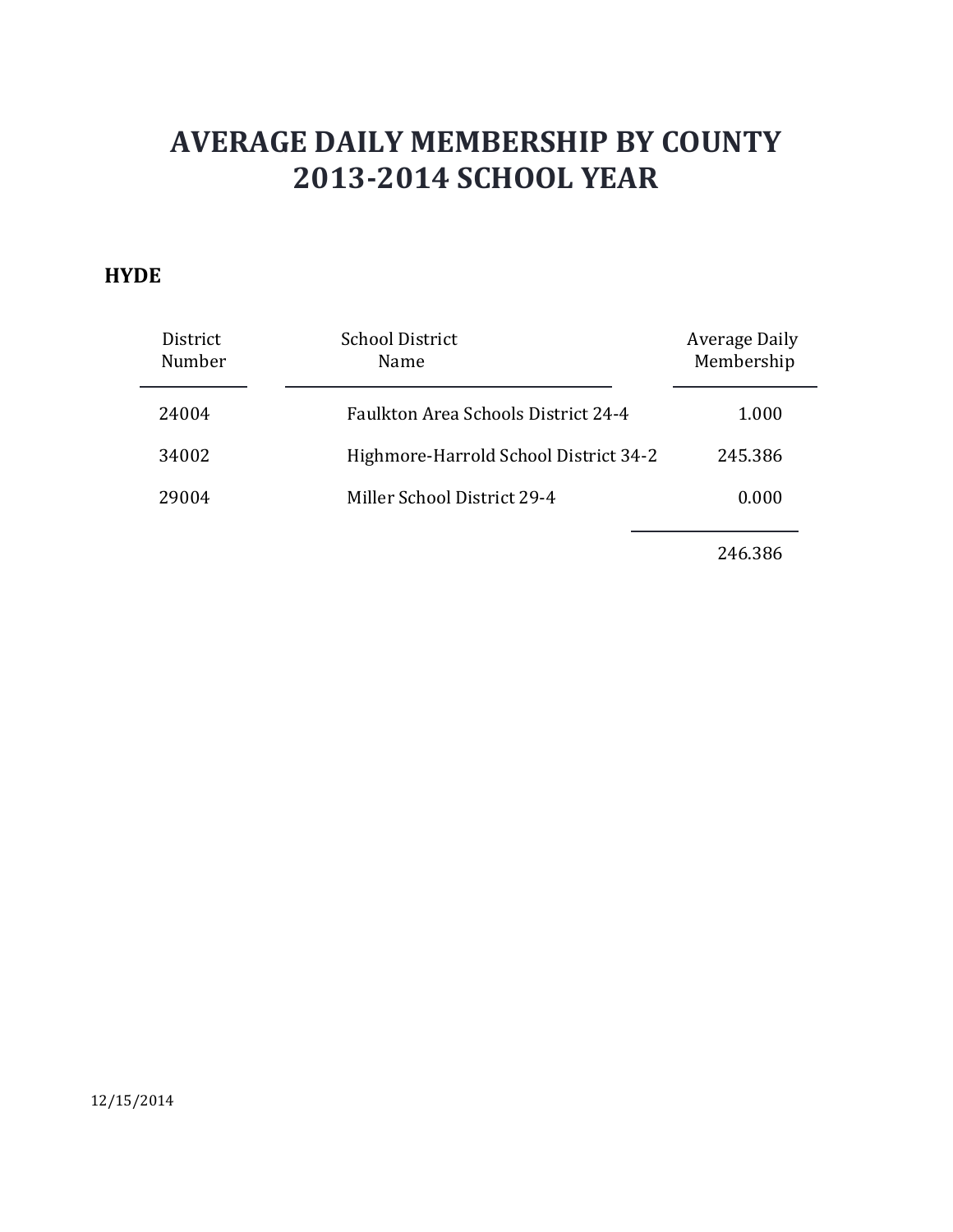### **JACKSON**

| District<br>Number | <b>School District</b><br>Name   | Average Daily<br>Membership |
|--------------------|----------------------------------|-----------------------------|
| 27001              | Haakon School District 27-1      | 0.000                       |
| 35002              | Kadoka Area School District 35-2 | 712.974                     |
|                    |                                  | 712.974                     |

12/15/2014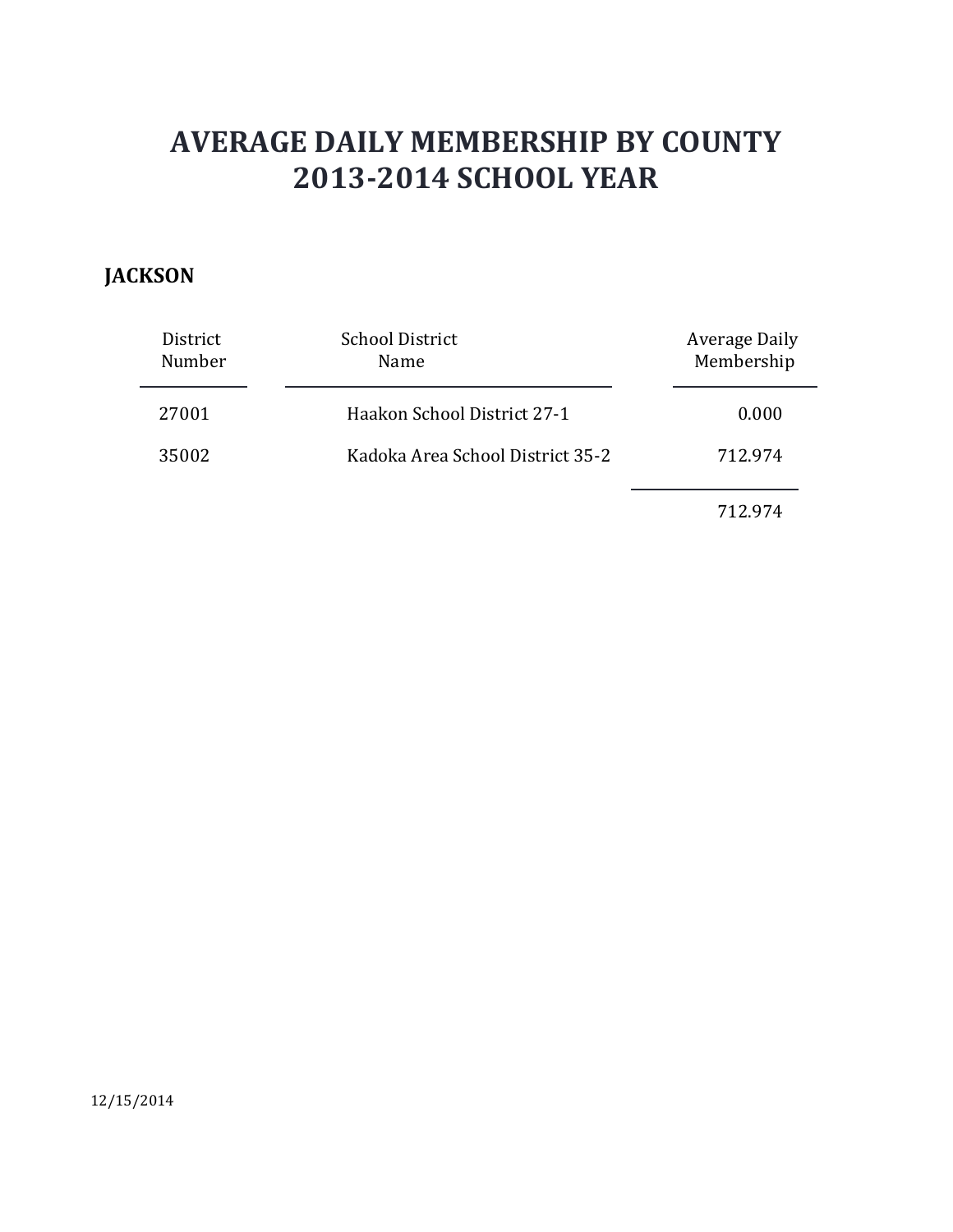### **JERAULD**

| District<br>Number | <b>School District</b><br>Name          | <b>Average Daily</b><br>Membership |
|--------------------|-----------------------------------------|------------------------------------|
| 2002               | Huron School District 02-2              | 7.982                              |
| 7002               | Kimball School District 07-2            | 4.000                              |
| 36002              | Wessington Springs School District 36-2 | 270.692                            |
| 55004              | Woonsocket School District 55-4         | 3.000                              |
|                    |                                         |                                    |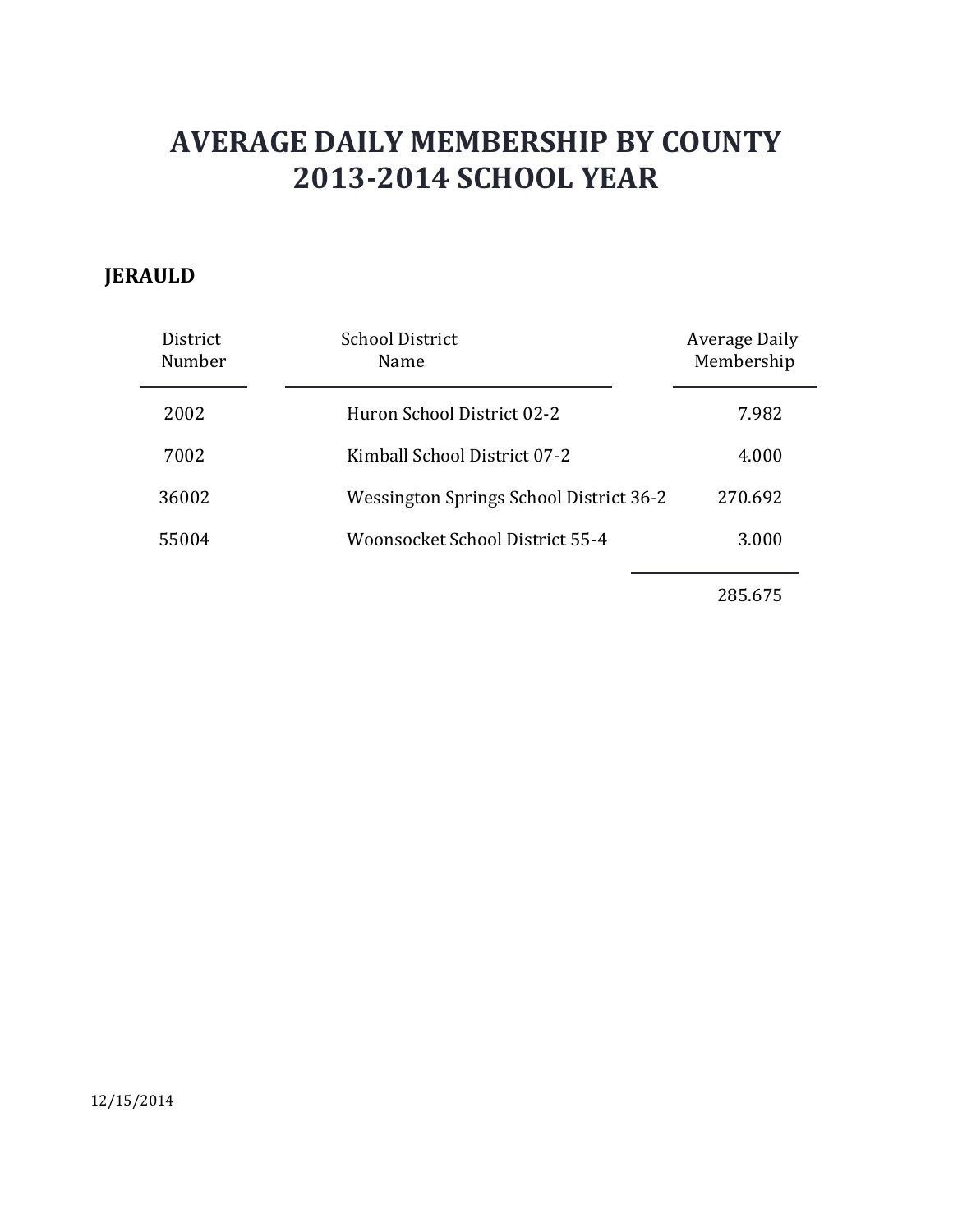### **JONES**

| District<br>Number | <b>School District</b><br><b>Name</b> | Average Daily<br>Membership |
|--------------------|---------------------------------------|-----------------------------|
| 37003              | Jones County School District 37-3     | 174.438                     |
| 35002              | Kadoka Area School District 35-2      | 0.000                       |
|                    |                                       |                             |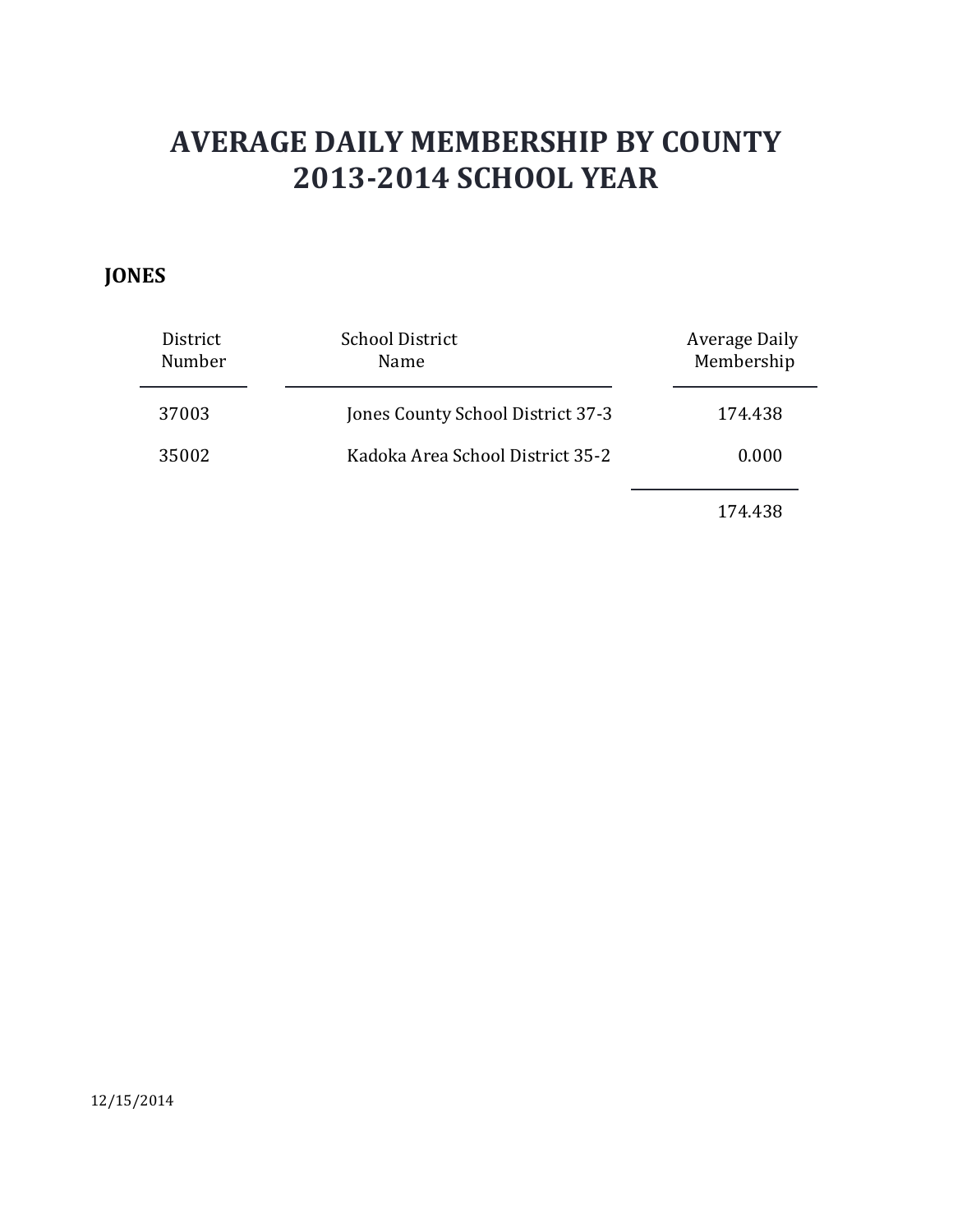#### **KINGSBURY**

| District<br>Number | School District<br>Name            | Average Daily<br>Membership |
|--------------------|------------------------------------|-----------------------------|
| 38001              | Arlington School District 38-1     | 287.983                     |
| 38002              | De Smet School District 38-2       | 274.584                     |
| 28003              | Hamlin School District 28-3        | 1.000                       |
| 48003              | Howard School District 48-3        | 0.000                       |
| 2003               | Iroquois School District 02-3      | 16.799                      |
| 38003              | Lake Preston School District 38-3  | 164.118                     |
| 39005              | Oldham-Ramona School District 39-5 | 46.899                      |
| 12003              | Willow Lake School District 12-3   | 0.000                       |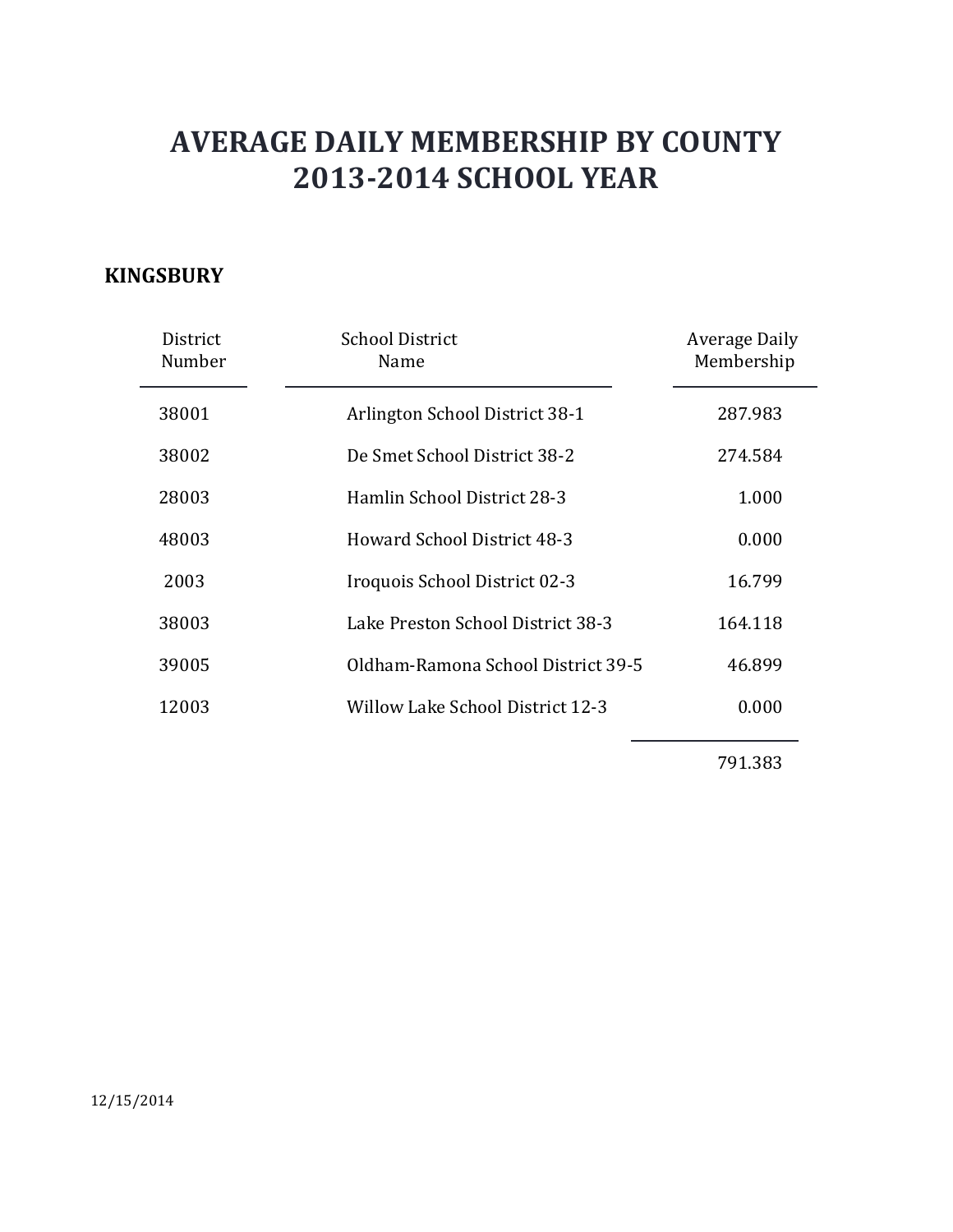#### **LAKE**

| District<br>Number | <b>School District</b><br>Name       | Average Daily<br>Membership |
|--------------------|--------------------------------------|-----------------------------|
| 39001              | Chester Area School District 39-1    | 295.720                     |
| 50005              | Colman-Egan School District 50-5     | 0.000                       |
| 39002              | Madison Central School District 39-2 | 1,283.111                   |
| 43007              | McCook Central School District 43-7  | 0.000                       |
| 39005              | Oldham-Ramona School District 39-5   | 79.358                      |
| 39004              | Rutland School District 39-4         | 87.604                      |
| 5005               | Sioux Valley School District 05-5    | 0.000                       |

1,745.792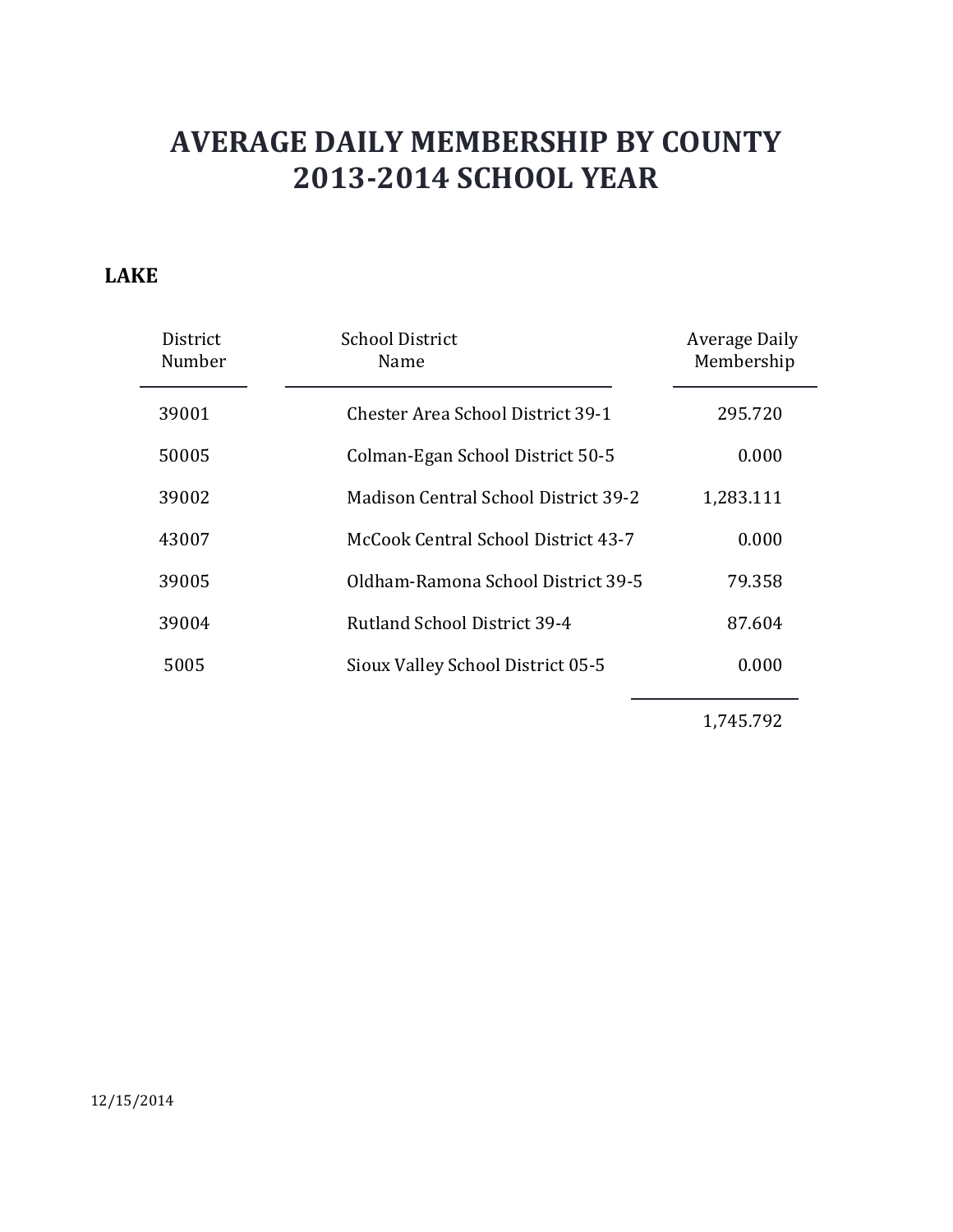#### **LAWRENCE**

| <b>District</b><br>Number | <b>School District</b><br>Name     | <b>Average Daily</b><br>Membership |
|---------------------------|------------------------------------|------------------------------------|
| 9001                      | Belle Fourche School District 09-1 | 6.939                              |
| 40001                     | Lead-Deadwood School District 40-1 | 837.538                            |
| 46001                     | Meade School District 46-1         | 196.998                            |
| 40002                     | Spearfish School District 40-2     | 2,195.977                          |
|                           |                                    |                                    |

3,237.451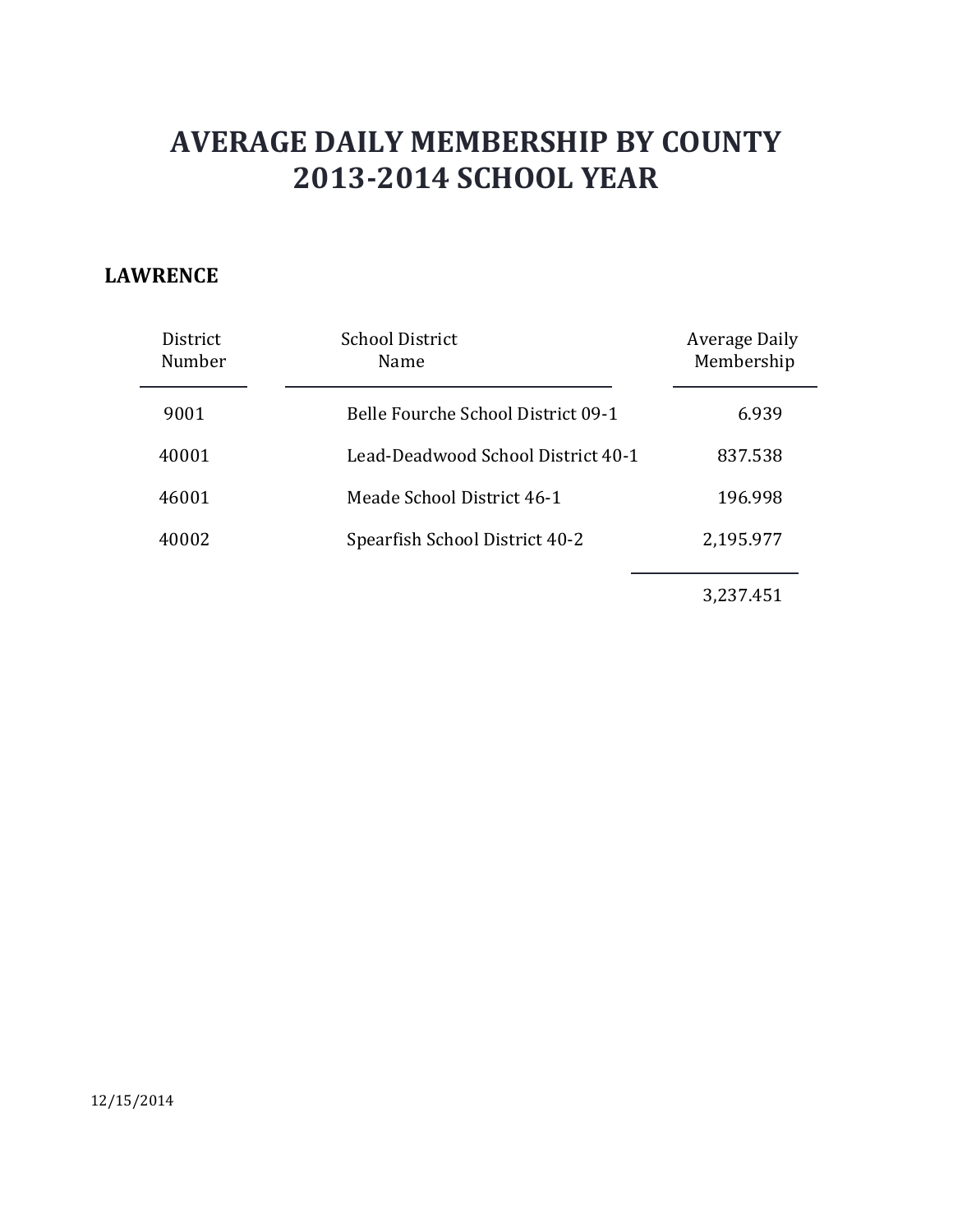### **LINCOLN**

| District<br>Number | <b>School District</b><br>Name       | Average Daily<br>Membership |
|--------------------|--------------------------------------|-----------------------------|
| 61001              | Alcester-Hudson School District 61-1 | 77.740                      |
| 61002              | Beresford School District 61-2       | 138.156                     |
| 41001              | Canton School District 41-1          | 981.227                     |
| 60001              | Centerville School District 60-1     | 24.471                      |
| 41002              | Harrisburg School District 41-2      | 3,891.777                   |
| 41004              | Lennox School District 41-4          | 960.990                     |
| 49005              | Sioux Falls School District 49-5     | 1,948.361                   |
| 41005              | Tea Area School District 41-5        | 1,546.862                   |
|                    |                                      |                             |

9,569.584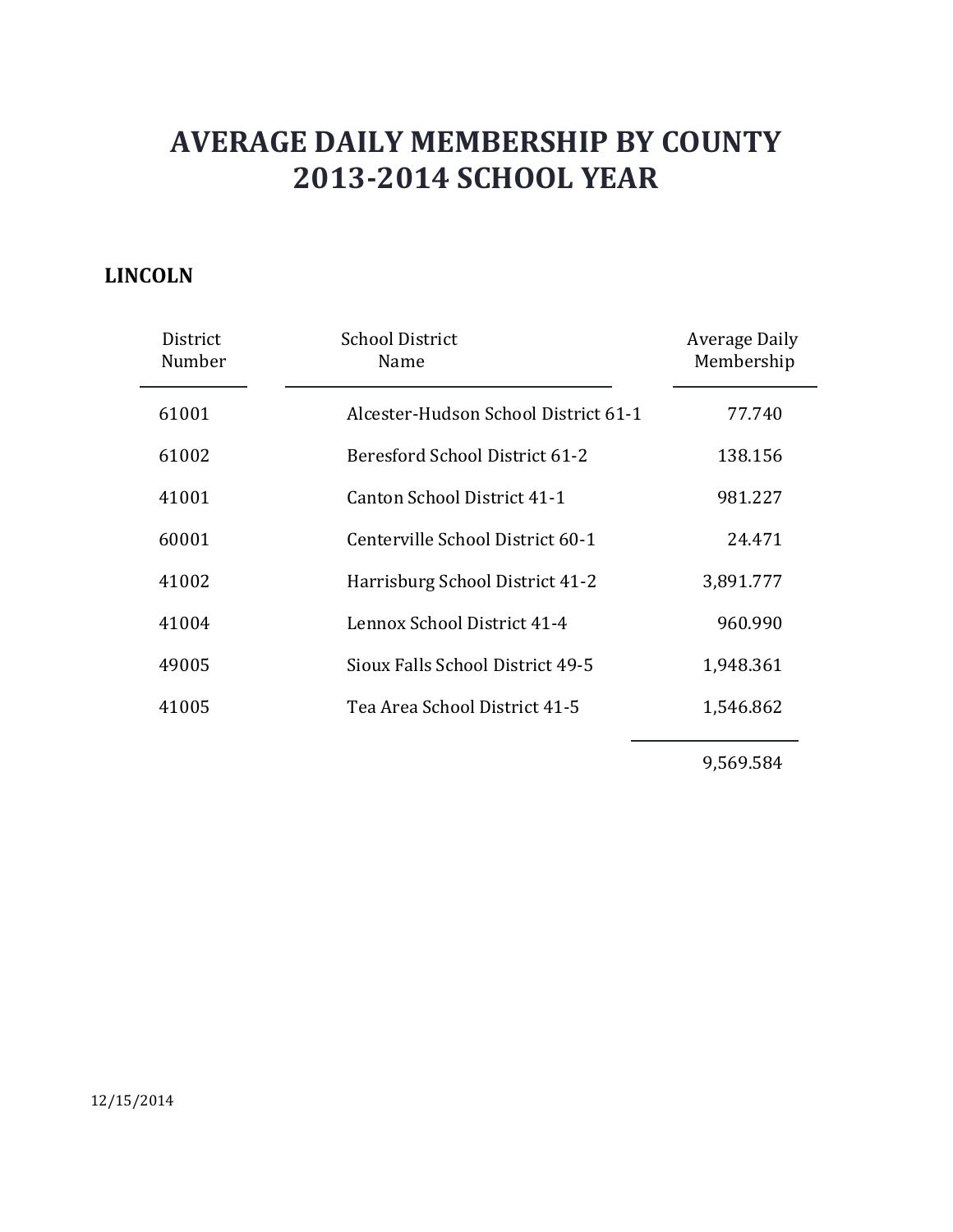#### **LYMAN**

| District<br>Number | <b>School District</b><br>Name   | <b>Average Daily</b><br>Membership |
|--------------------|----------------------------------|------------------------------------|
| 7001               | Chamberlain School District 07-1 | 2.000                              |
| 26004              | Gregory School District 26-4     | 0.000                              |
| 42001              | Lyman School District 42-1       | 716.684                            |
| 59002              | Winner School District 59-2      | 0.000                              |
|                    |                                  |                                    |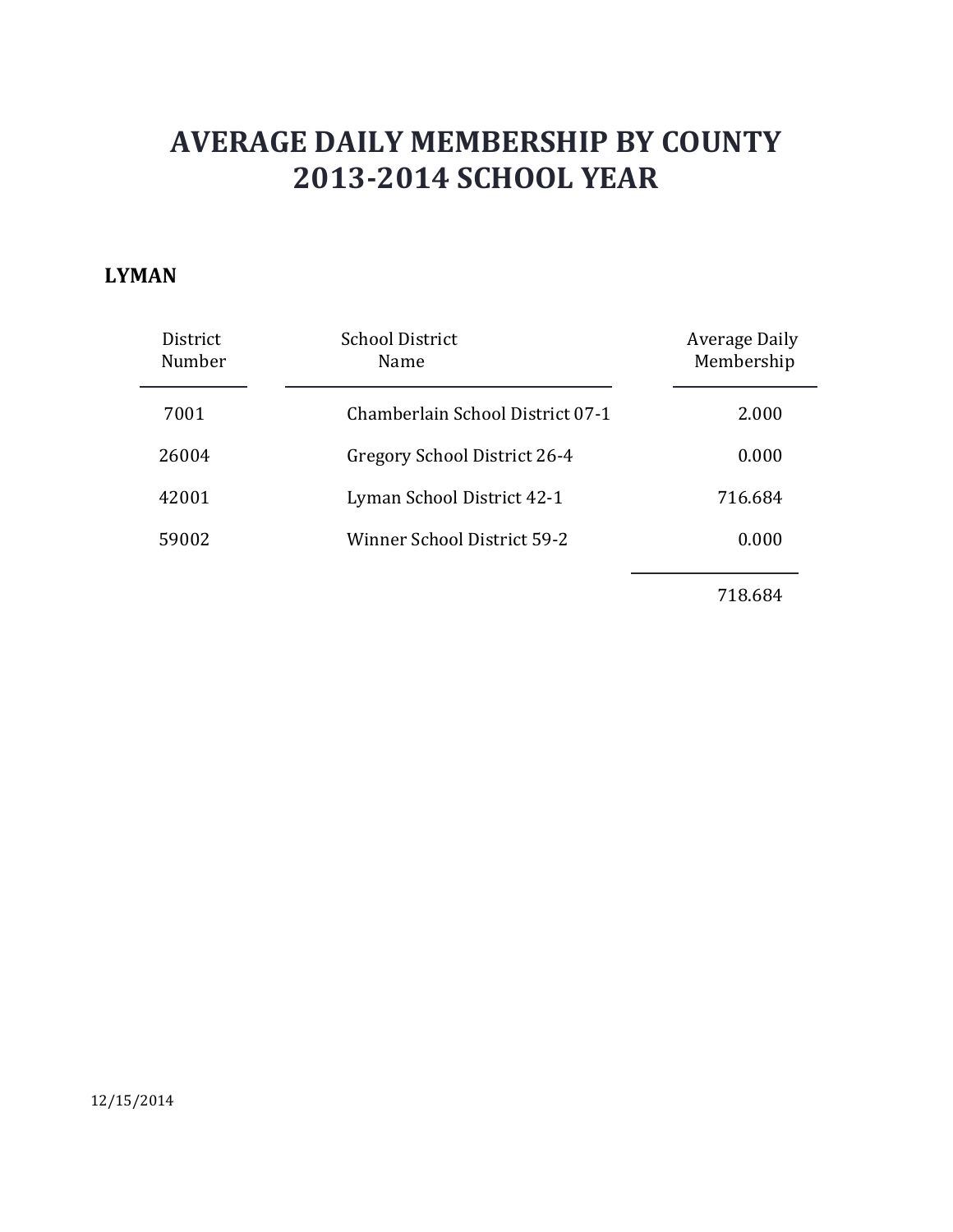#### **MARSHALL**

| <b>District</b><br>Number | <b>School District</b><br><b>Name</b> | Average Daily<br>Membership |
|---------------------------|---------------------------------------|-----------------------------|
| 45004                     | Britton-Hecla School District 45-4    | 419.811                     |
| 6006                      | Groton Area School District 06-6      | 0.000                       |
| 45005                     | Langford Area School District 45-5    | 142.988                     |
| 54002                     | Sisseton School District 54-2         | 7.990                       |
| 18005                     | Webster Area School District 18-5     | 3.000                       |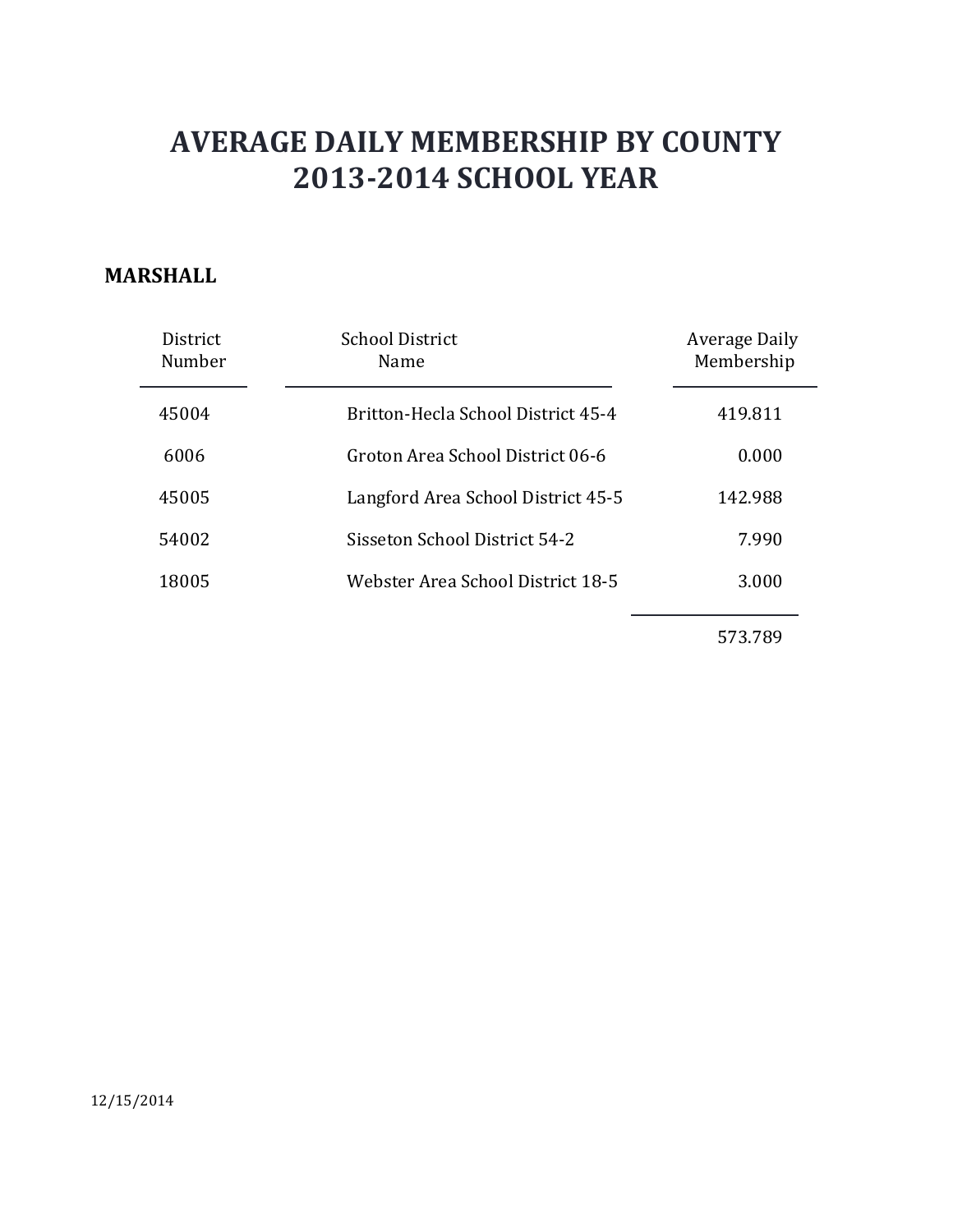### **MC COOK**

| District<br>Number | <b>School District</b><br>Name           | Average Daily<br>Membership |
|--------------------|------------------------------------------|-----------------------------|
| 30003              | Bridgewater-Emery School District 30-3   | 178.629                     |
| 43001              | Canistota School District 43-1           | 199.476                     |
| 39001              | <b>Chester Area School District 39-1</b> | 0.000                       |
| 33001              | Freeman School District 33-1             | 0.000                       |
| 48003              | <b>Howard School District 48-3</b>       | 0.000                       |
| 39002              | Madison Central School District 39-2     | 0.000                       |
| 60003              | <b>Marion School District 60-3</b>       | 4.000                       |
| 43007              | McCook Central School District 43-7      | 415.937                     |
| 43002              | Montrose School District 43-2            | 234.770                     |
| 60004              | Parker School District 60-4              | 5.022                       |
| 49007              | <b>West Central School District 49-7</b> | 2.000                       |

1,039.835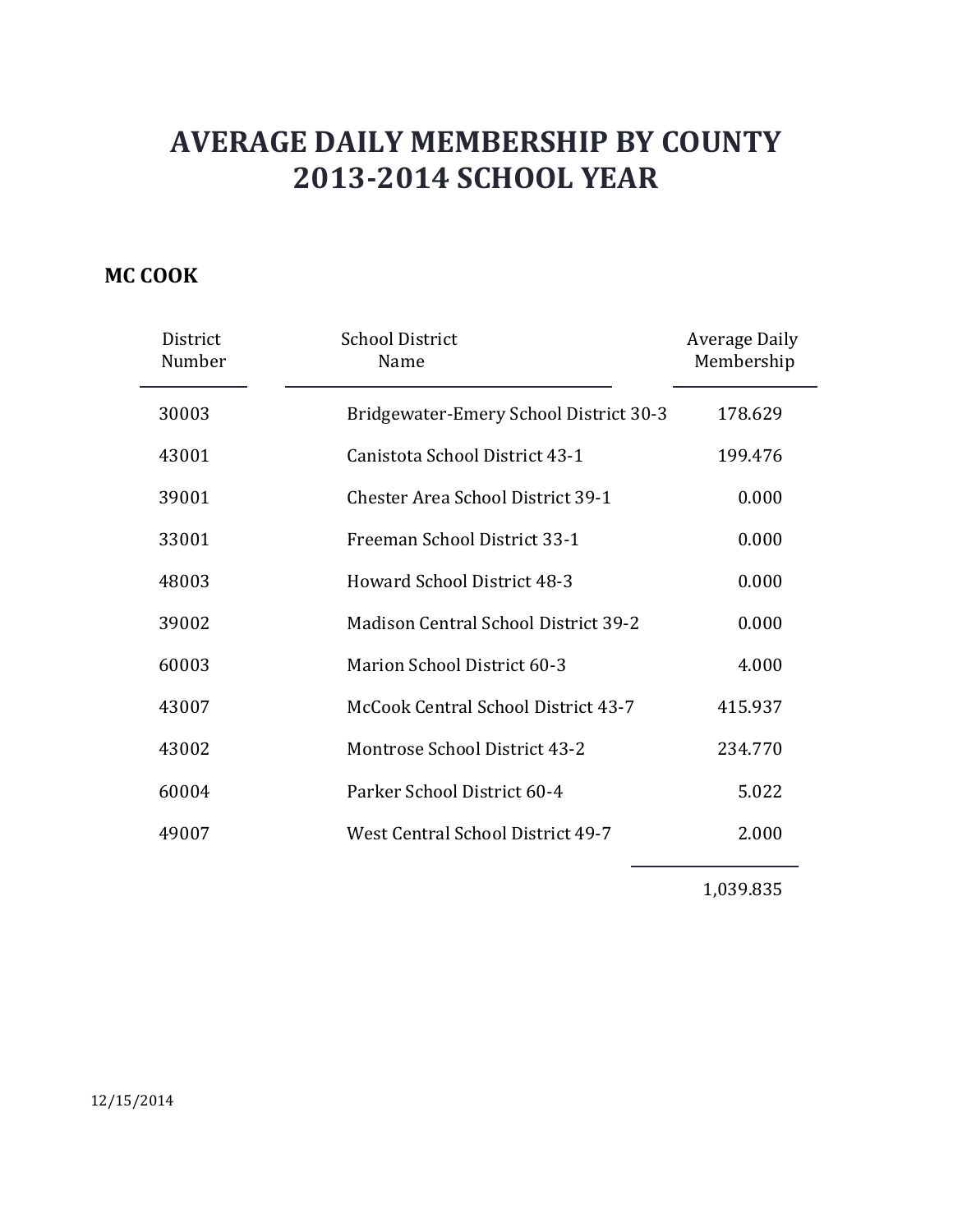### **MC PHERSON**

| District<br>Number | <b>School District</b><br>Name       | Average Daily<br>Membership |
|--------------------|--------------------------------------|-----------------------------|
| 22005              | Edmunds Central School District 22-5 | 5.000                       |
| 44001              | Eureka School District 44-1          | 132.262                     |
| 44002              | Leola School District 44-2           | 271.272                     |
|                    |                                      | 408.533                     |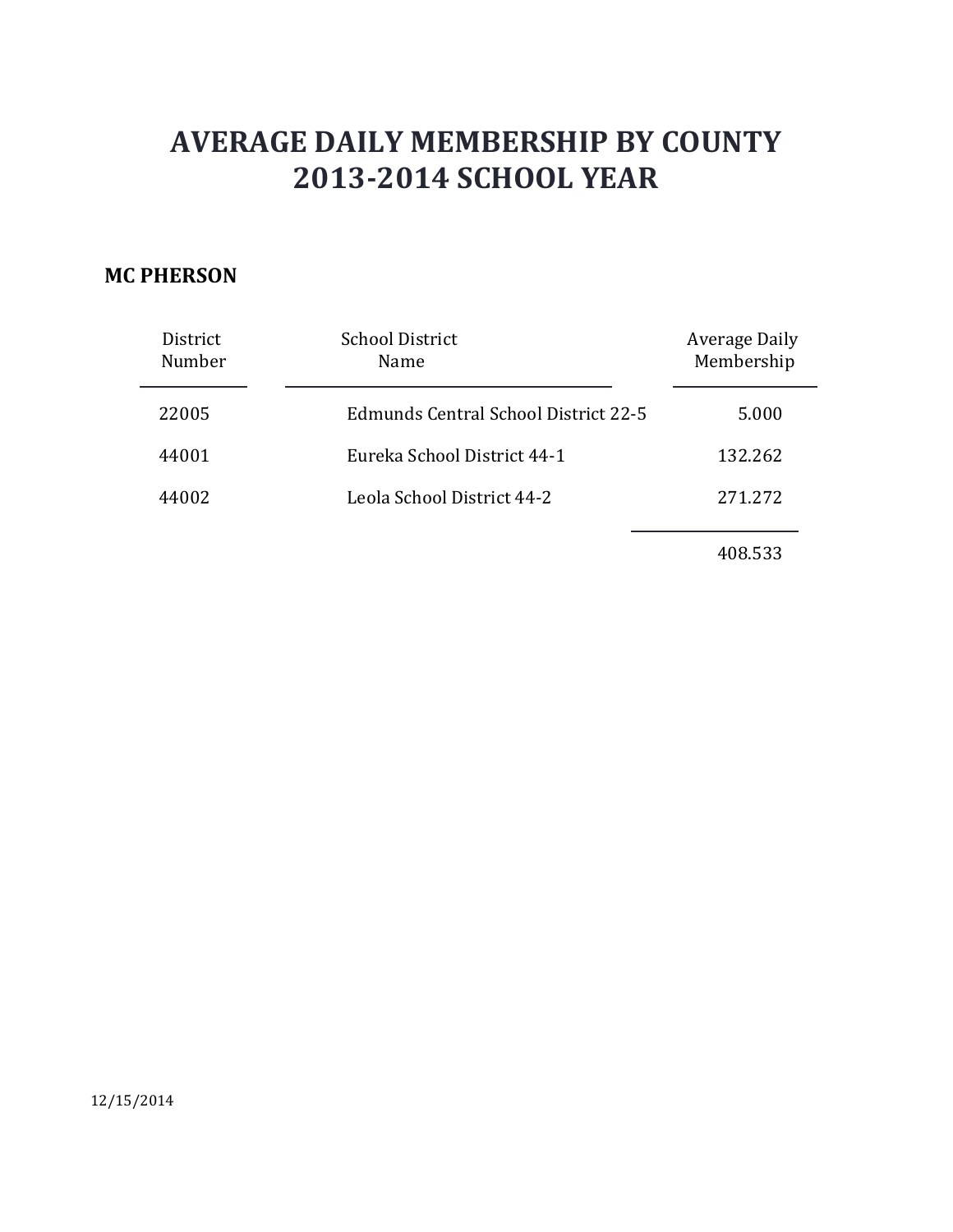#### **MEADE**

| District<br>Number | <b>School District</b><br>Name       | Average Daily<br>Membership |
|--------------------|--------------------------------------|-----------------------------|
| 51001              | Douglas School District 51-1         | 728.780                     |
| 46002              | Faith School District 46-2           | 125.989                     |
| 46001              | Meade School District 46-1           | 2,619.779                   |
| 51003              | New Underwood School District 51-3   | 0.000                       |
| 9002               | Newell School District 09-2          | 0.000                       |
| 51004              | Rapid City Area School District 51-4 | 304.554                     |
| 51005              | Wall School District 51-5            | 0.000                       |

3,779.103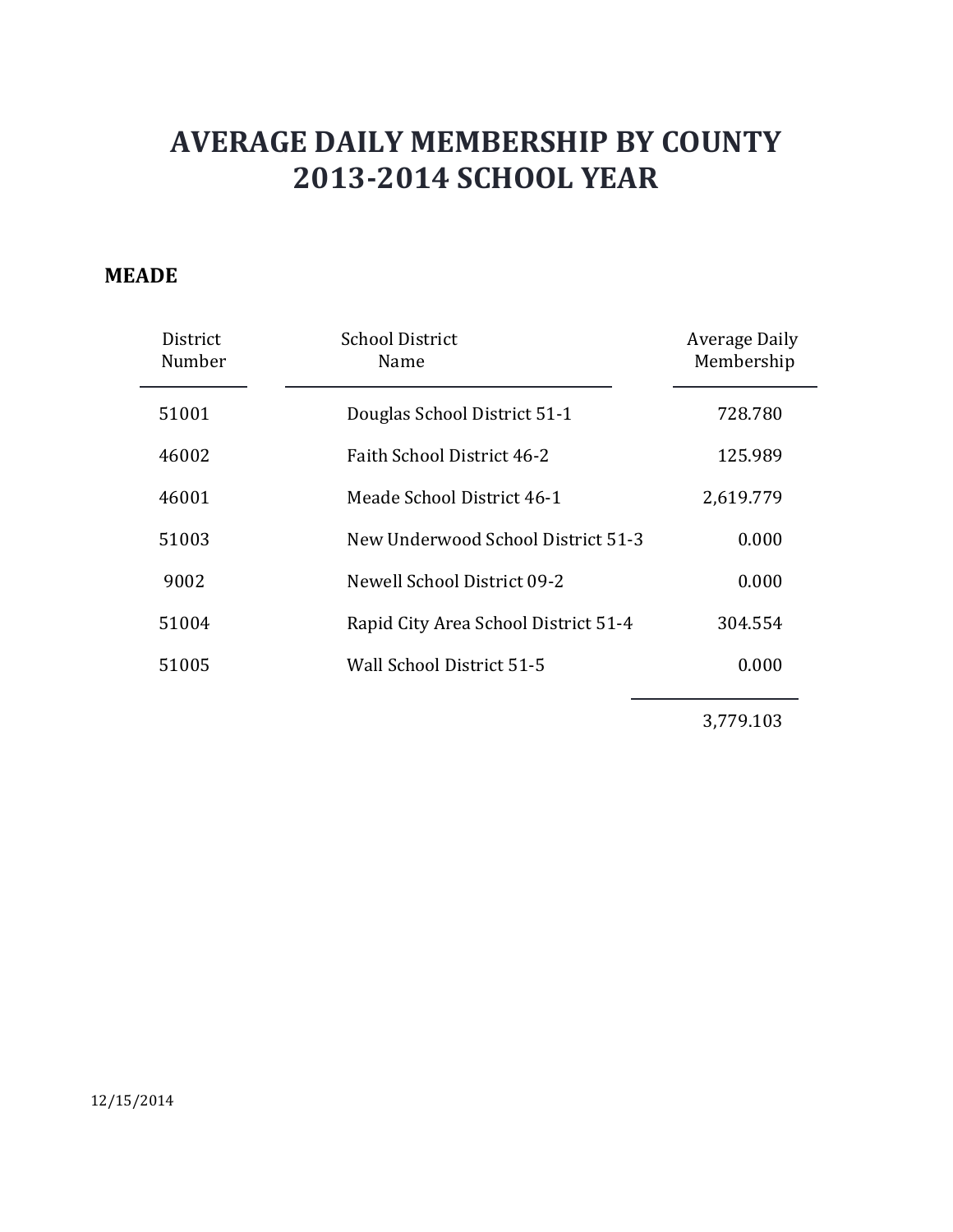#### **MELLETTE**

| District<br>Number | <b>School District</b><br>Name           | Average Daily<br>Membership |
|--------------------|------------------------------------------|-----------------------------|
| 59003              | Colome Consolidated School District 59-3 | 30.969                      |
| 37003              | Jones County School District 37-3        | 0.000                       |
| 47001              | White River School District 47-1         | 414.157                     |
|                    |                                          |                             |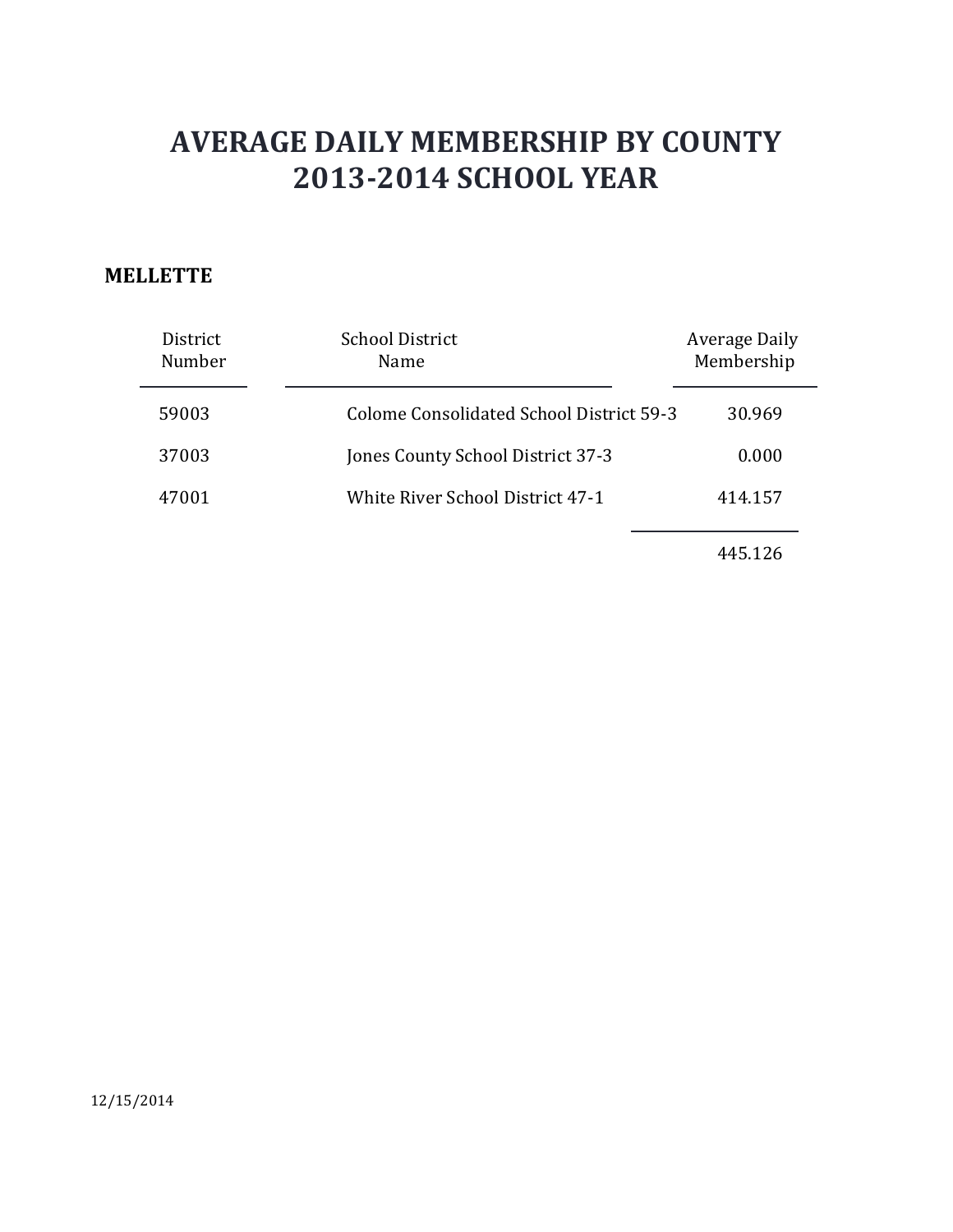#### **MINER**

| <b>District</b><br>Number | School District<br>Name              | Average Daily<br>Membership |
|---------------------------|--------------------------------------|-----------------------------|
| 30001                     | Hanson School District 30-1          | 0.000                       |
| 48003                     | Howard School District 48-3          | 399.603                     |
| 43007                     | McCook Central School District 43-7  | 5.000                       |
| 39005                     | Oldham-Ramona School District 39-5   | 2.000                       |
| 55005                     | Sanborn Central School District 55-5 | 0.000                       |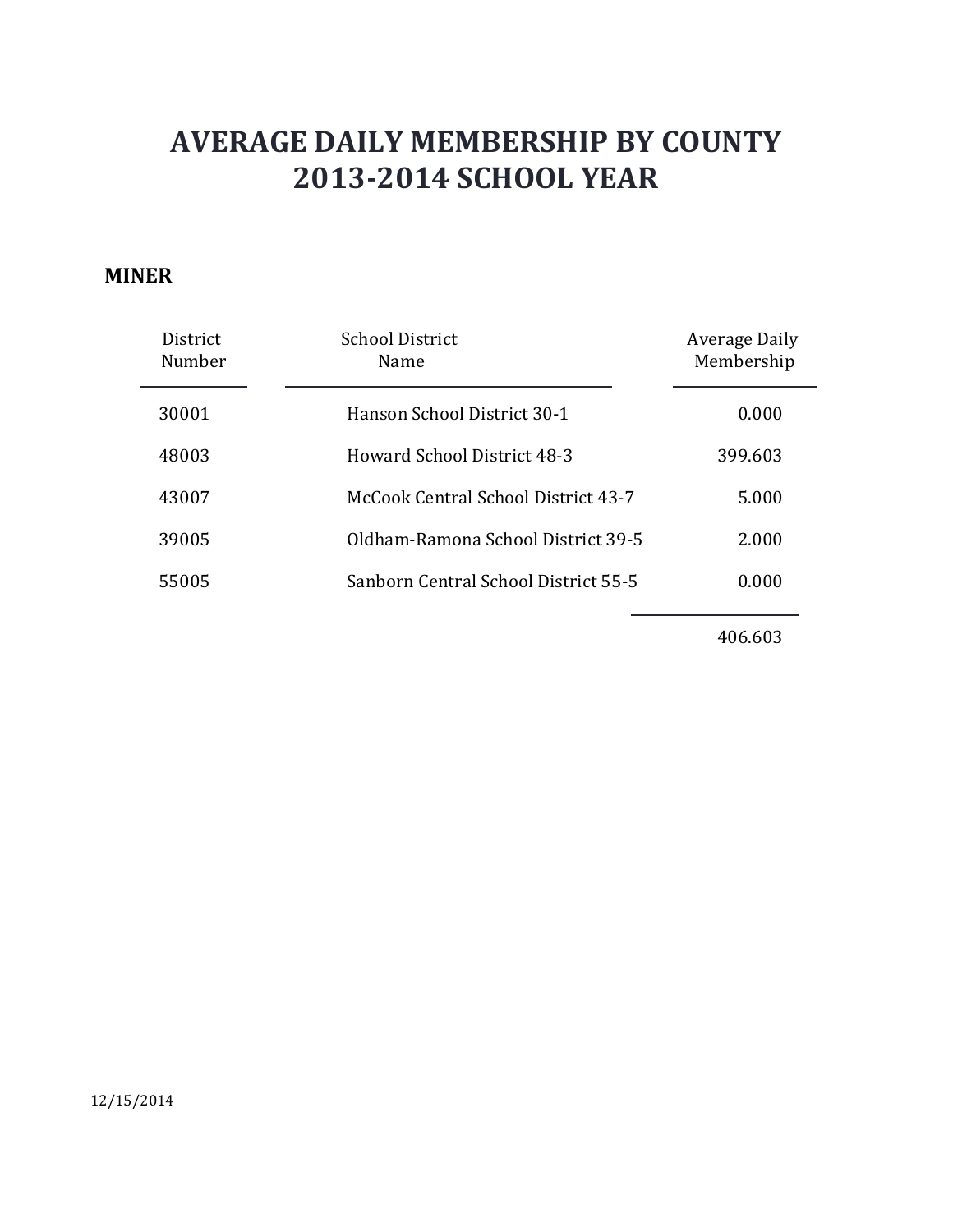#### **MINNEHAHA**

| District<br>Number | <b>School District</b><br>Name           | <b>Average Daily</b><br>Membership |
|--------------------|------------------------------------------|------------------------------------|
| 49001              | <b>Baltic School District 49-1</b>       | 397.907                            |
| 49002              | Brandon Valley School District 49-2      | 3,984.260                          |
| 41001              | Canton School District 41-1              | 4.000                              |
| 39001              | <b>Chester Area School District 39-1</b> | 21.306                             |
| 49003              | Dell Rapids School District 49-3         | 1,127.449                          |
| 49004              | Garretson School District 49-4           | 535.907                            |
| 41002              | Harrisburg School District 41-2          | 3.331                              |
| 41004              | Lennox School District 41-4              | 7.000                              |
| 43002              | Montrose School District 43-2            | 6.000                              |
| 60004              | Parker School District 60-4              | 11.994                             |
| 49005              | Sioux Falls School District 49-5         | 23,355.976                         |
| 41005              | Tea Area School District 41-5            | 5.233                              |
| 49006              | Tri-Valley School District 49-6          | 971.759                            |
| 49007              | West Central School District 49-7        | 1,388.225                          |

31,820.347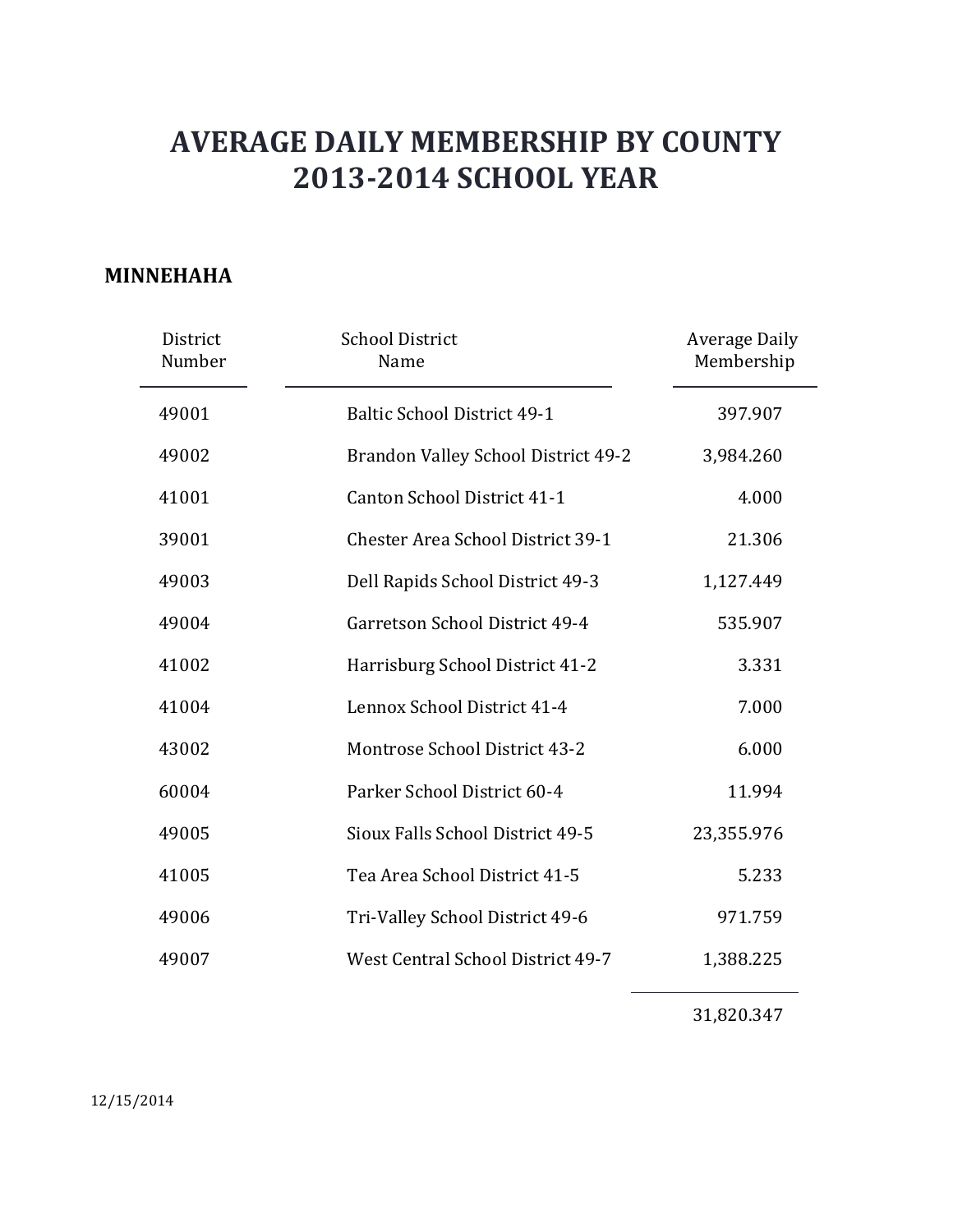#### **MOODY**

| District<br>Number | <b>School District</b><br>Name           | Average Daily<br>Membership |
|--------------------|------------------------------------------|-----------------------------|
| 5001               | <b>Brookings School District 05-1</b>    | 0.000                       |
| 39001              | <b>Chester Area School District 39-1</b> | 15.054                      |
| 50005              | Colman-Egan School District 50-5         | 310.447                     |
| 49003              | Dell Rapids School District 49-3         | 9.750                       |
| 5003               | Elkton School District 05-3              | 0.000                       |
| 50003              | Flandreau School District 50-3           | 896.411                     |
| 39004              | Rutland School District 39-4             | 0.000                       |
| 5005               | Sioux Valley School District 05-5        | 0.000                       |
|                    |                                          |                             |

1,231.663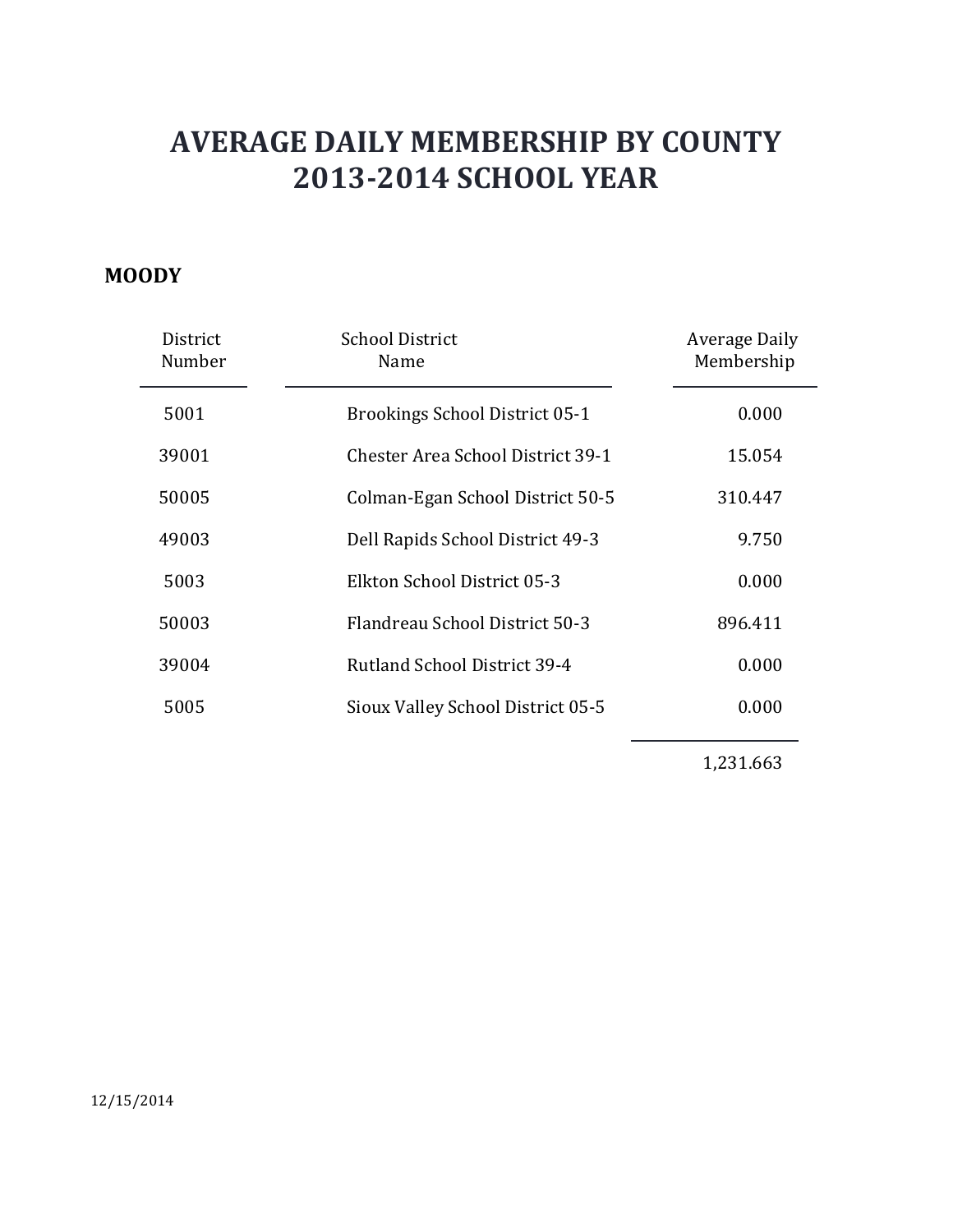#### **PENNINGTON**

| District<br>Number | <b>School District</b><br>Name       | Average Daily<br>Membership |
|--------------------|--------------------------------------|-----------------------------|
| 16001              | Custer School District 16-1          | 21.735                      |
| 51001              | Douglas School District 51-1         | 1,932.379                   |
| 51002              | Hill City School District 51-2       | 511.991                     |
| 51003              | New Underwood School District 51-3   | 194.418                     |
| 51004              | Rapid City Area School District 51-4 | 15,040.533                  |
| 51005              | Wall School District 51-5            | 237.684                     |
|                    |                                      |                             |

17,938.741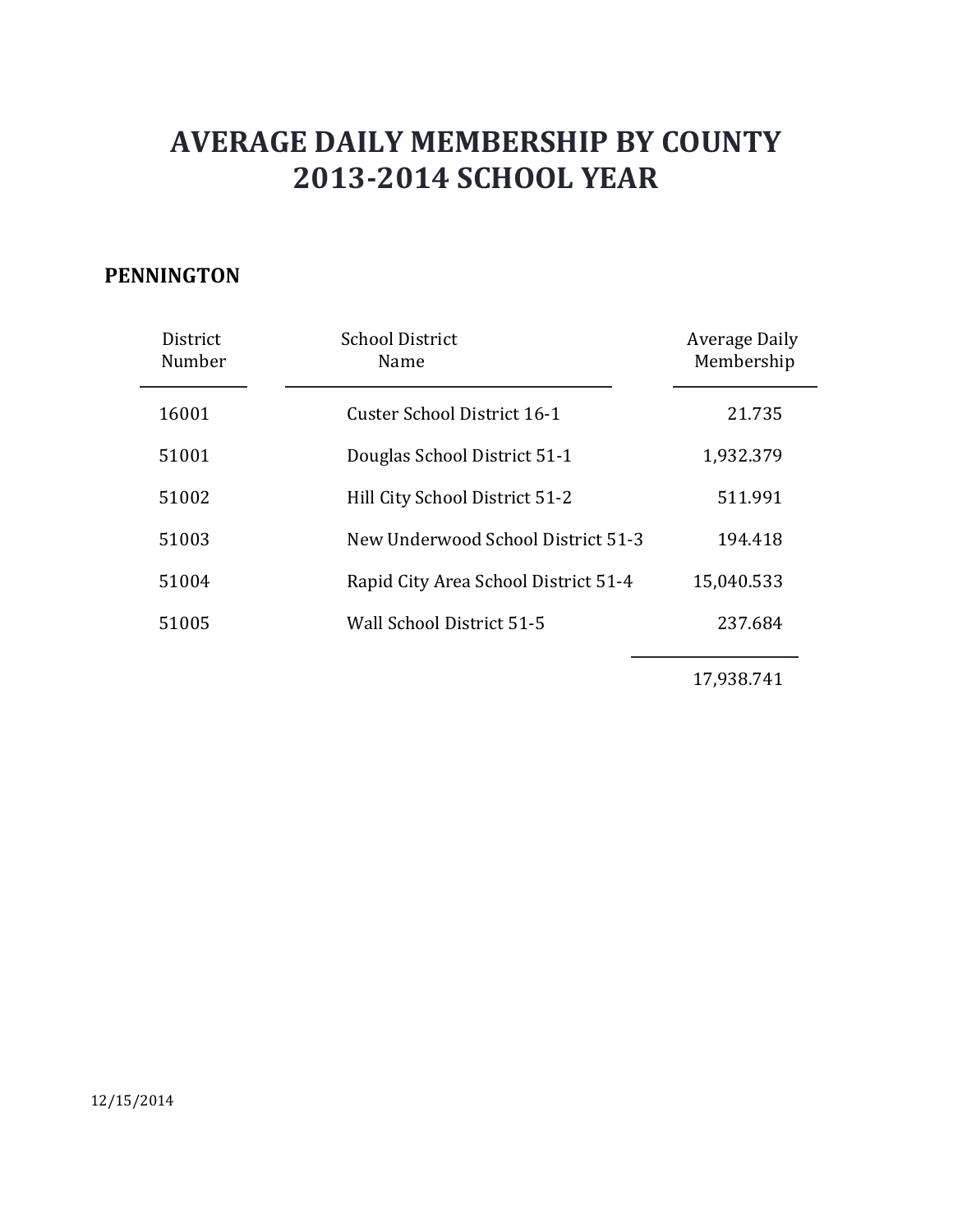### **PERKINS**

| District<br>Number | <b>School District</b><br>Name    | Average Daily<br>Membership |
|--------------------|-----------------------------------|-----------------------------|
| 52001              | <b>Bison School District 52-1</b> | 171.254                     |
| 46002              | Faith School District 46-2        | 19.000                      |
| 52004              | Lemmon School District 52-4       | 275.198                     |
|                    |                                   | 465.451                     |

12/15/2014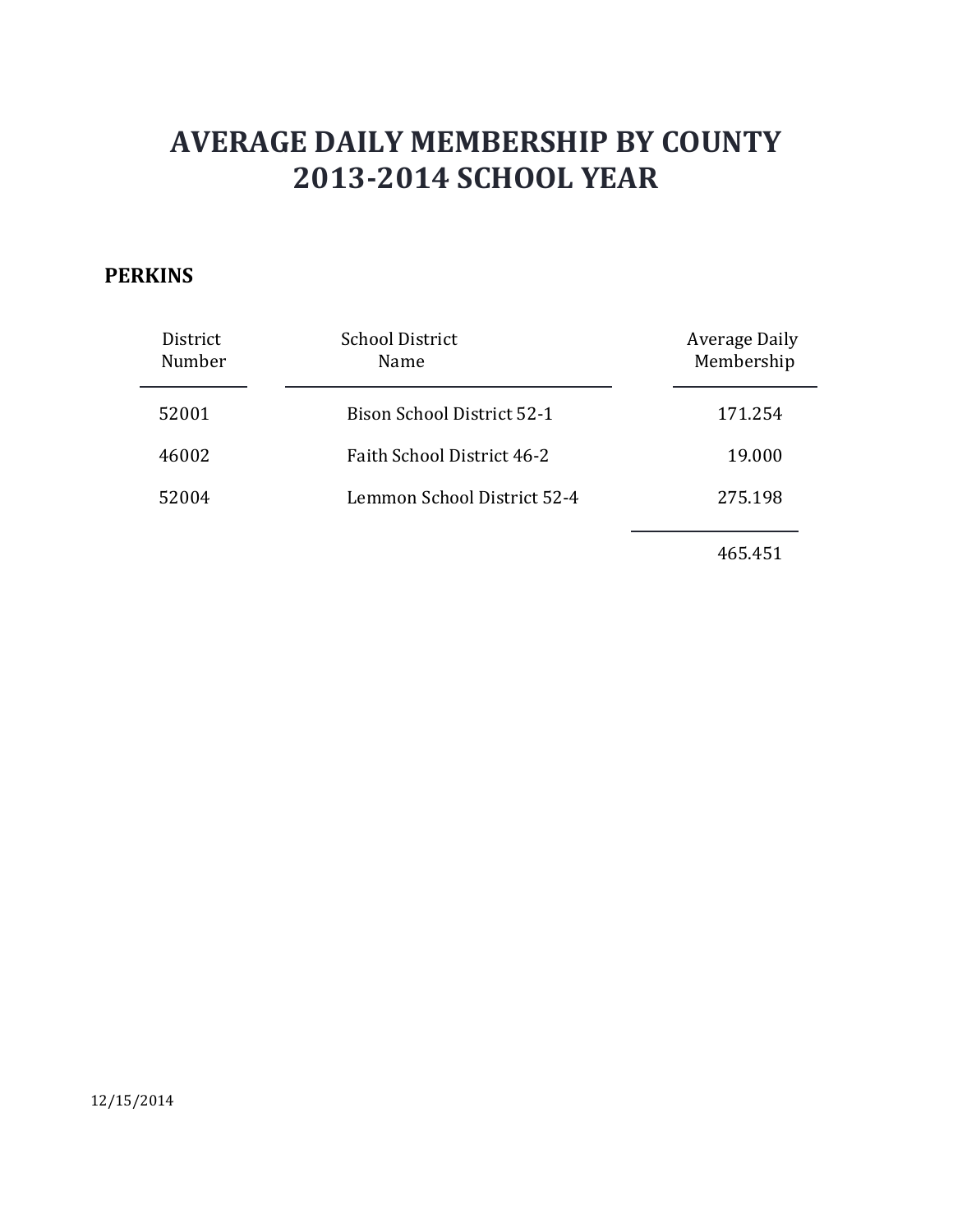### **POTTER**

| District<br>Number | <b>School District</b><br>Name      | Average Daily<br>Membership |
|--------------------|-------------------------------------|-----------------------------|
| 24004              | Faulkton Area Schools District 24-4 | 0.000                       |
| 53001              | Gettysburg School District 53-1     | 222.216                     |
| 53002              | Hoven School District 53-2          | 157.103                     |
|                    |                                     | 379.319                     |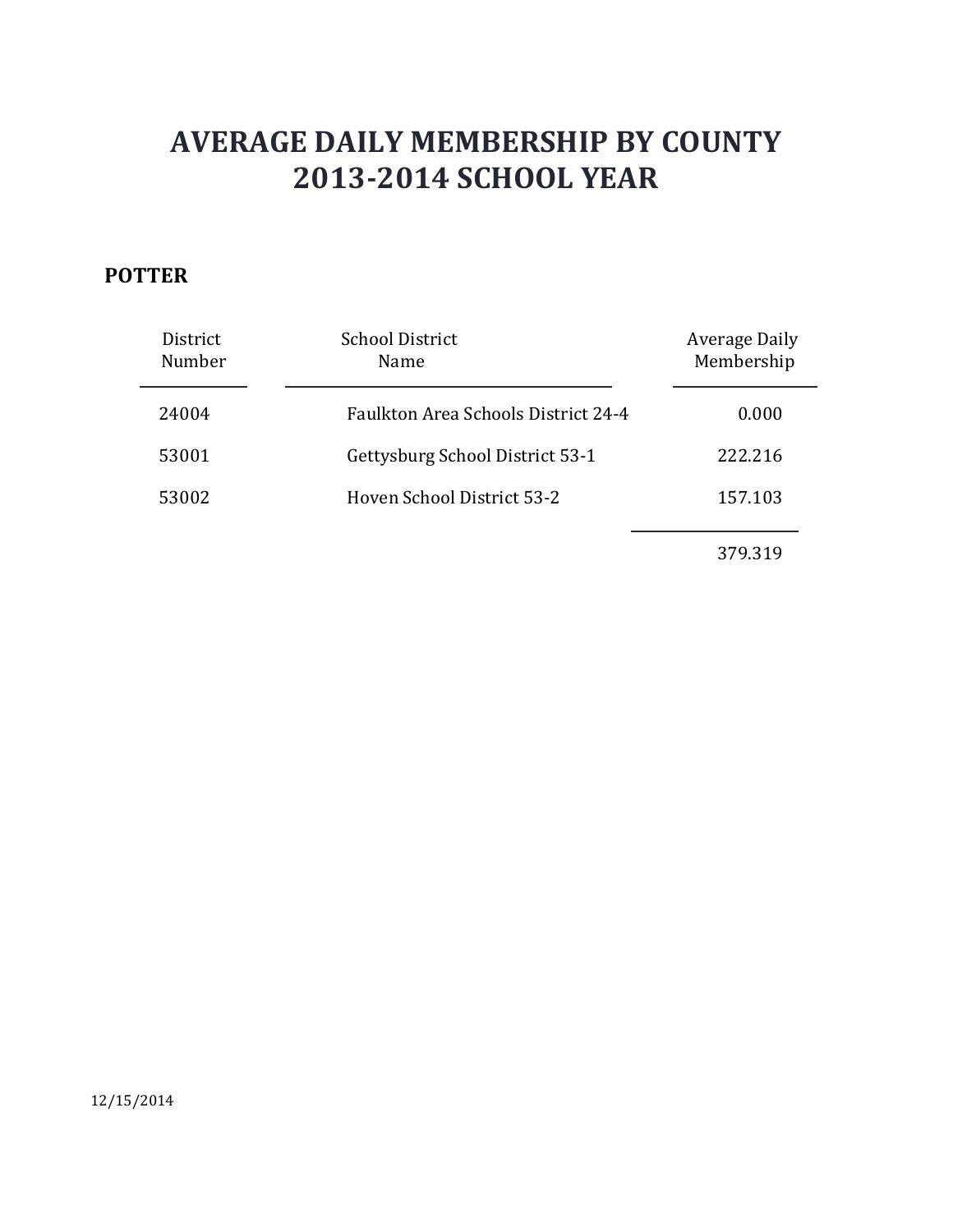### **ROBERTS**

| District<br>Number | <b>School District</b><br>Name      | Average Daily<br>Membership |
|--------------------|-------------------------------------|-----------------------------|
| 25001              | Big Stone City School District 25-1 | 8.816                       |
| 25004              | Milbank School District 25-4        | 0.000                       |
| 54004              | Rosholt School District 54-4        | 183.727                     |
| 54002              | Sisseton School District 54-2       | 1,648.762                   |
| 54006              | Summit School District 54-6         | 88.763                      |
| 18003              | <b>Waubay School District 18-3</b>  | 2.000                       |
| 54007              | Wilmot School District 54-7         | 190.828                     |
|                    |                                     |                             |

2,122.896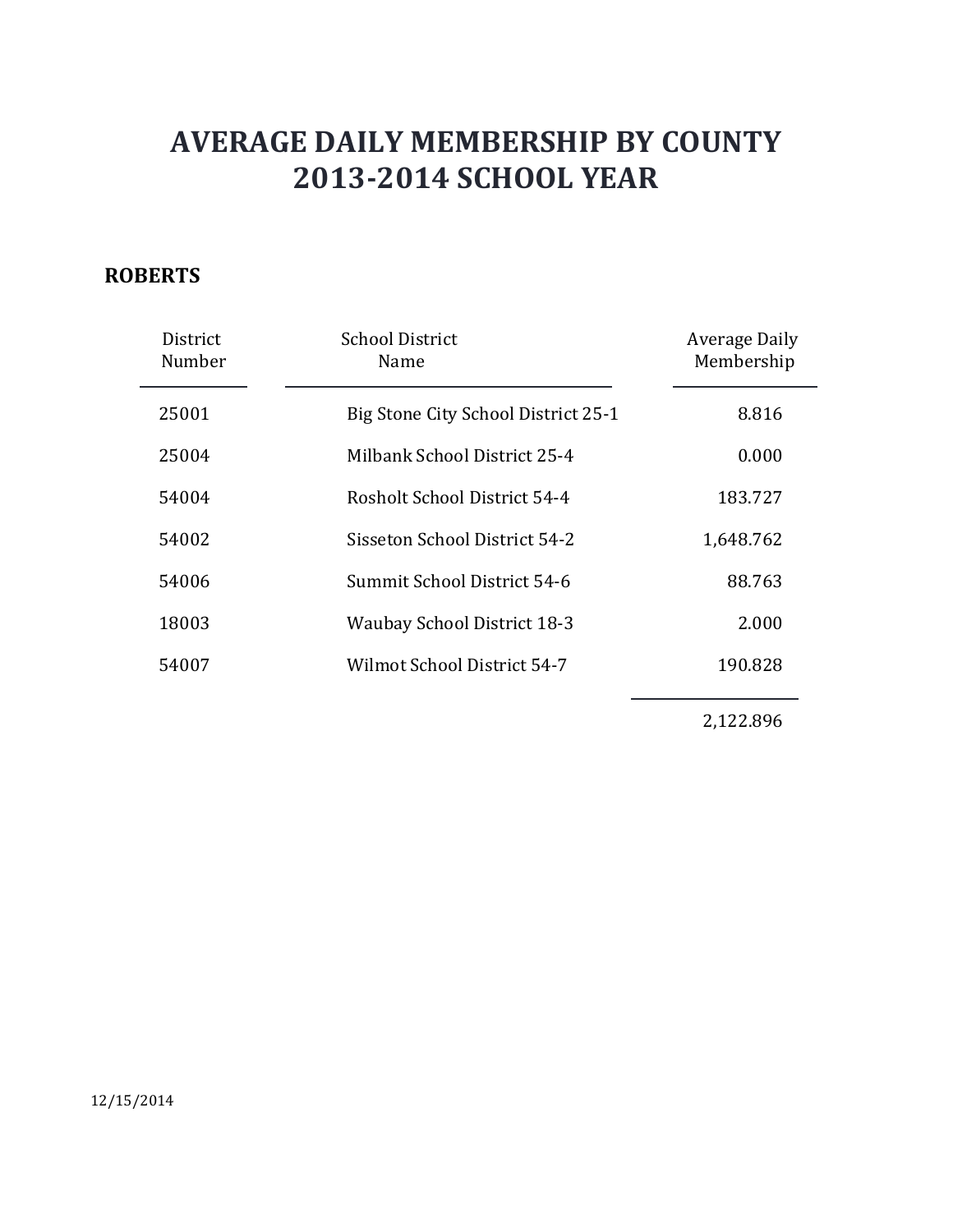#### **SANBORN**

| District<br>Number | School District<br>Name                 | Average Daily<br>Membership |
|--------------------|-----------------------------------------|-----------------------------|
| 2002               | Huron School District 02-2              | 0.000                       |
| 17003              | Mount Vernon School District 17-3       | 1.000                       |
| 55005              | Sanborn Central School District 55-5    | 197.187                     |
| 36002              | Wessington Springs School District 36-2 | 0.000                       |
| 55004              | Woonsocket School District 55-4         | 209.049                     |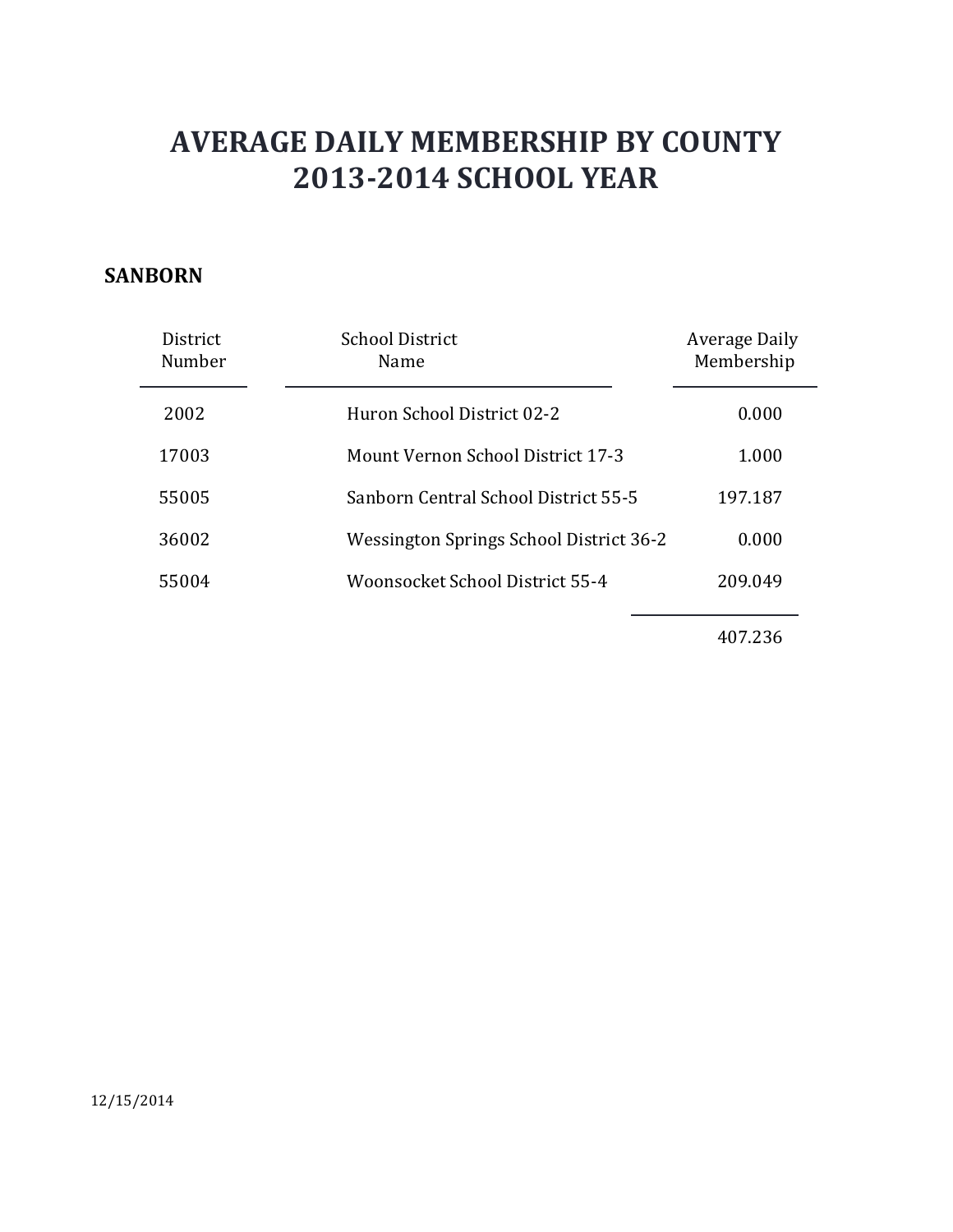#### **SHANNON**

| District | <b>School District</b>              | Average Daily |
|----------|-------------------------------------|---------------|
| Number   | Name                                | Membership    |
| 65001    | Shannon County School District 65-1 | 4,069.972     |

4,069.972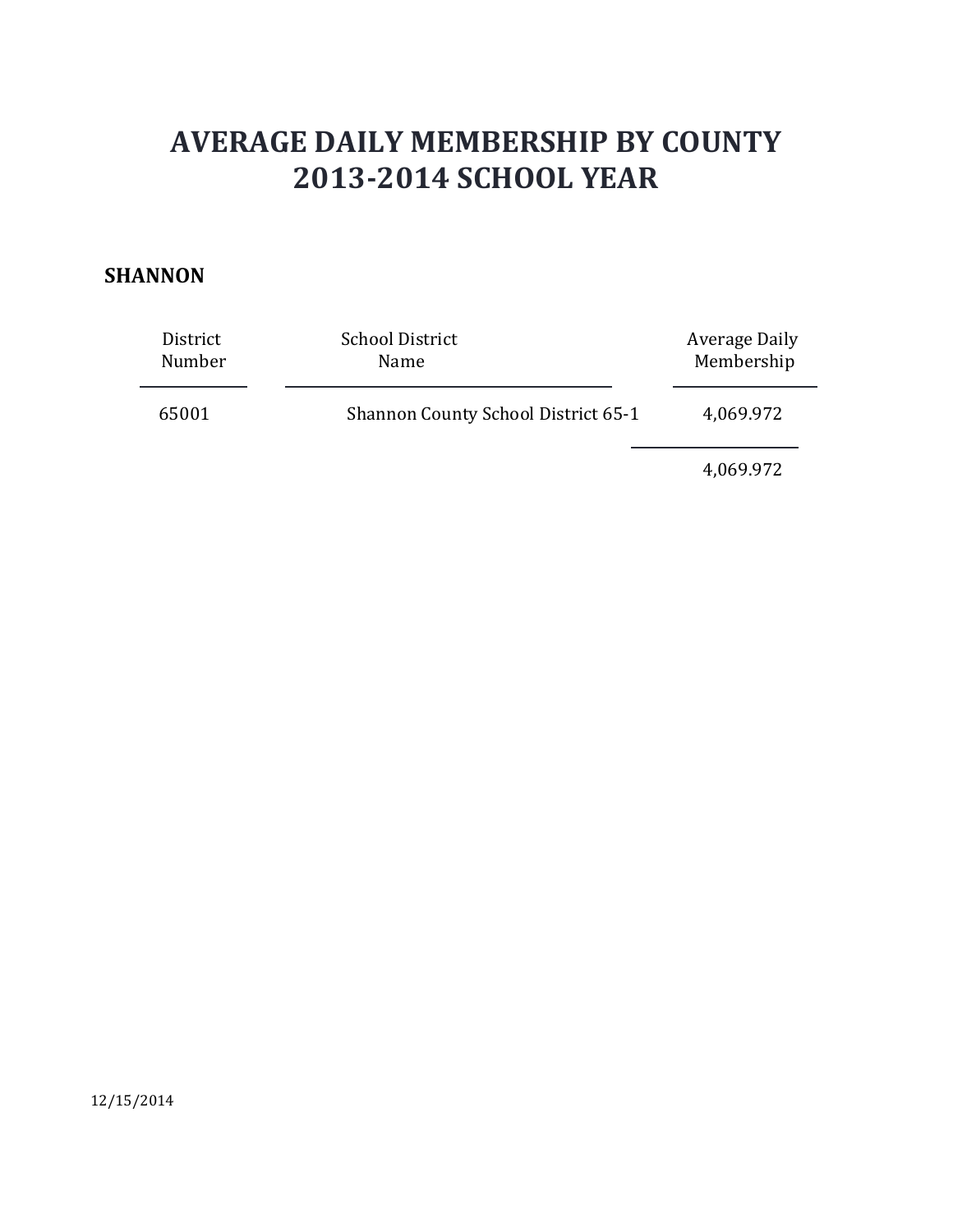### **SPINK**

| District<br>Number | <b>School District</b><br>Name         | Average Daily<br>Membership |
|--------------------|----------------------------------------|-----------------------------|
| 12002              | Clark School District 12-2             | 0.000                       |
| 56002              | Doland School District 56-2            | 199.050                     |
| 6006               | Groton Area School District 06-6       | 1.000                       |
| 56006              | Hitchcock-Tulare School District 56-6  | 225.652                     |
| 56007              | Northwestern Area School District 56-7 | 317.554                     |
| 56004              | Redfield School District 56-4          | 637.913                     |
| 6005               | Warner School District 06-5            | 0.000                       |
| 12003              | Willow Lake School District 12-3       | 0.000                       |
|                    |                                        |                             |

1,381.167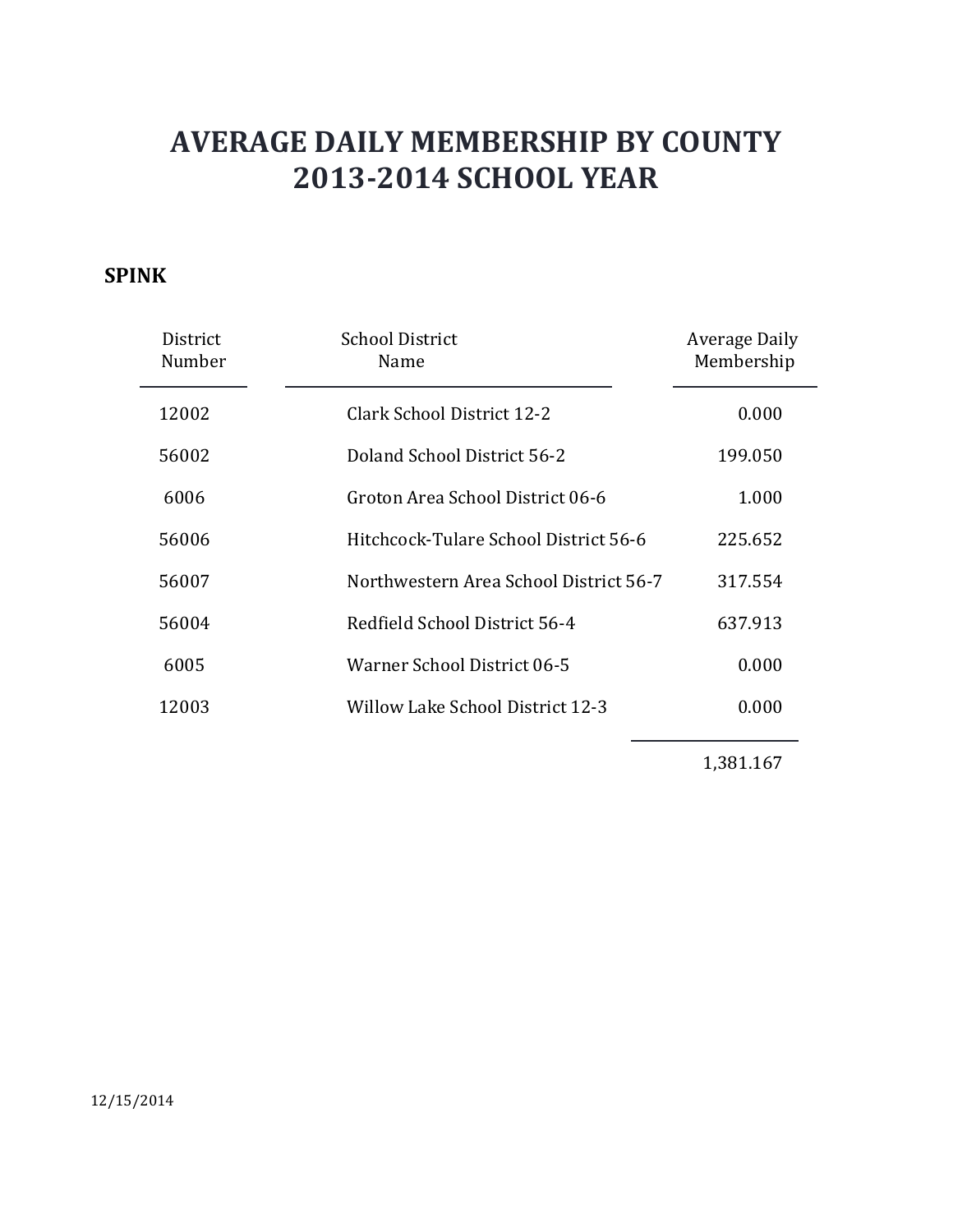### **STANLEY**

| District<br>Number | <b>School District</b><br>Name             | Average Daily<br>Membership |
|--------------------|--------------------------------------------|-----------------------------|
| 57001              | <b>Stanley County School District 57-1</b> | 524.901                     |
|                    |                                            | 524.901                     |

12/15/2014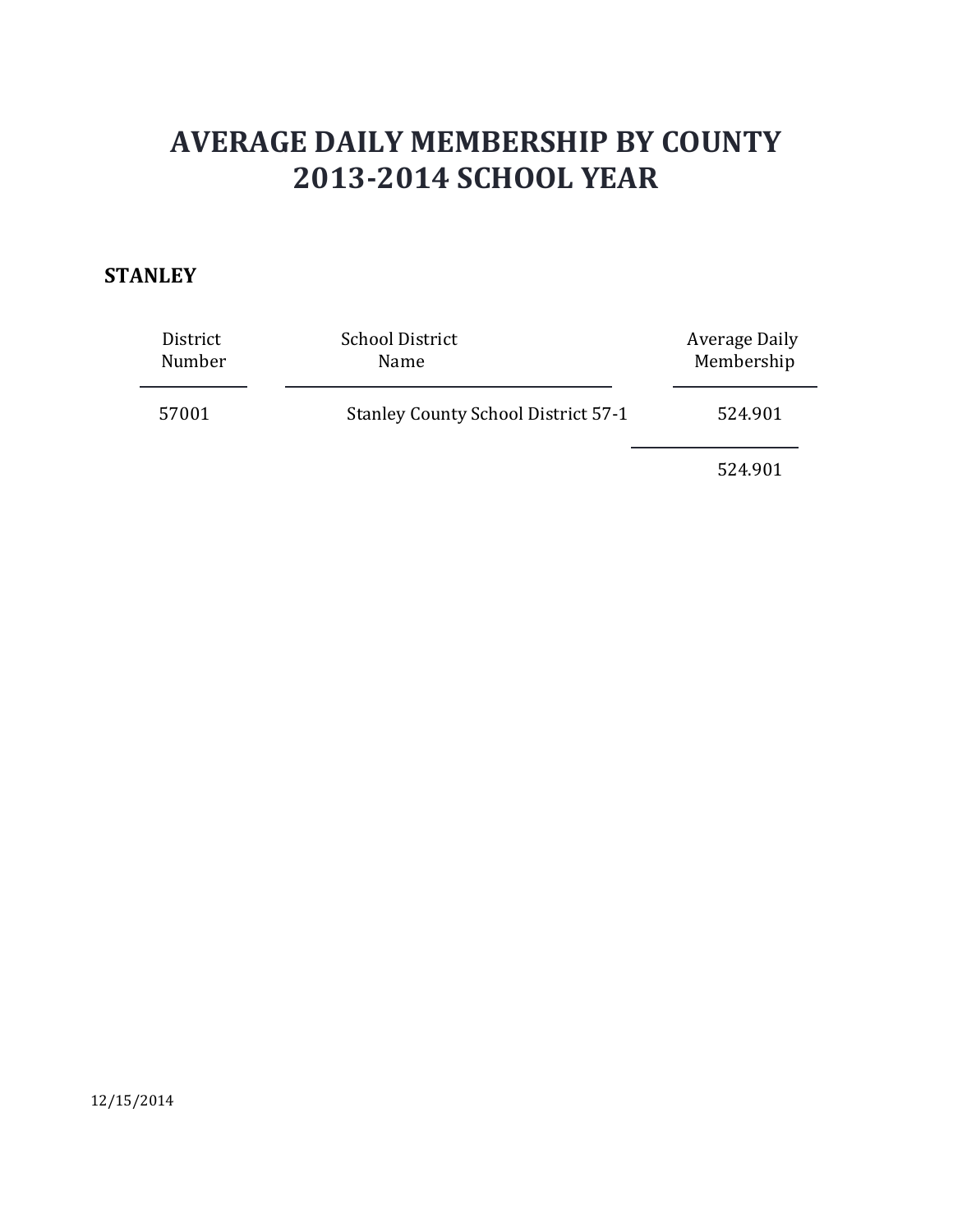#### **SULLY**

| District<br>Number | <b>School District</b><br>Name        | Average Daily<br>Membership |
|--------------------|---------------------------------------|-----------------------------|
| 58003              | Agar-Blunt-Onida School District 58-3 | 230.795                     |
| 34002              | Highmore-Harrold School District 34-2 | 0.000                       |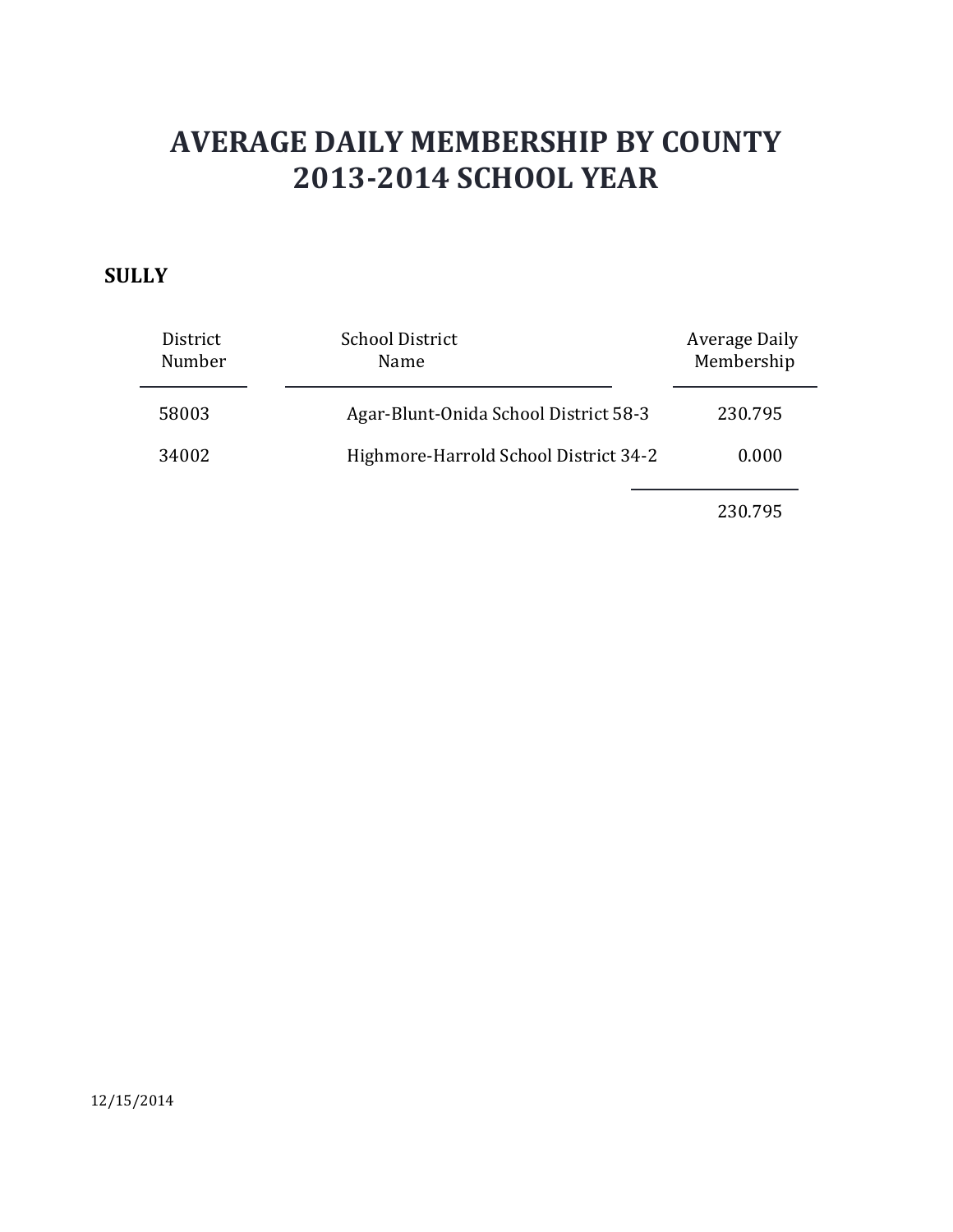#### **TODD**

| District<br>Number | <b>School District</b><br>Name   | Average Daily<br>Membership |
|--------------------|----------------------------------|-----------------------------|
| 66001              | Todd County School District 66-1 | 2,774.975                   |
|                    |                                  | 2,774.975                   |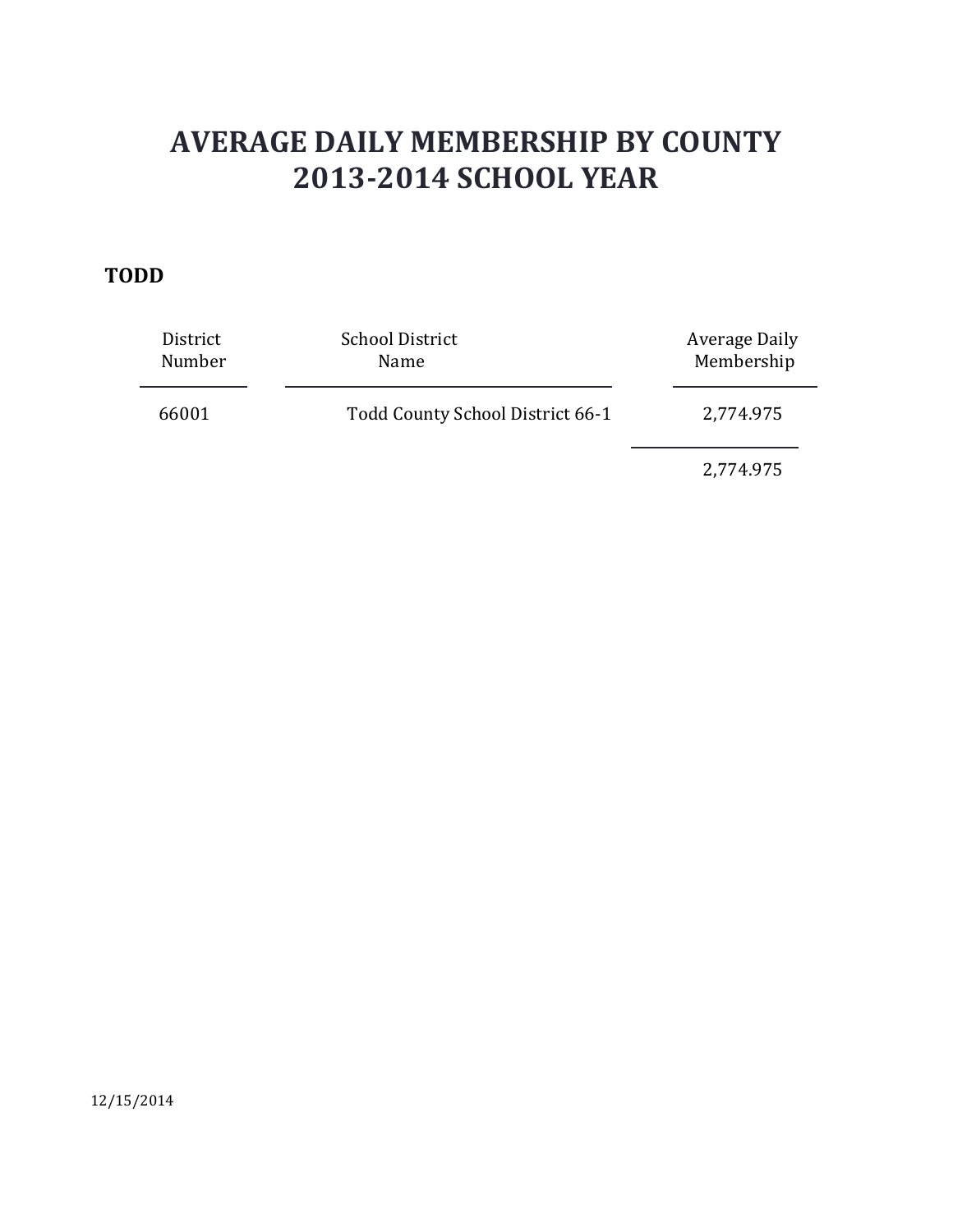#### **TRIPP**

| District<br>Number | <b>School District</b><br>Name                  | Average Daily<br>Membership |
|--------------------|-------------------------------------------------|-----------------------------|
| 59003              | <b>Colome Consolidated School District 59-3</b> | 162.161                     |
| 26004              | Gregory School District 26-4                    | 0.000                       |
| 42001              | Lyman School District 42-1                      | 3.000                       |
| 59002              | Winner School District 59-2                     | 736.655                     |
|                    |                                                 | 0.0101c                     |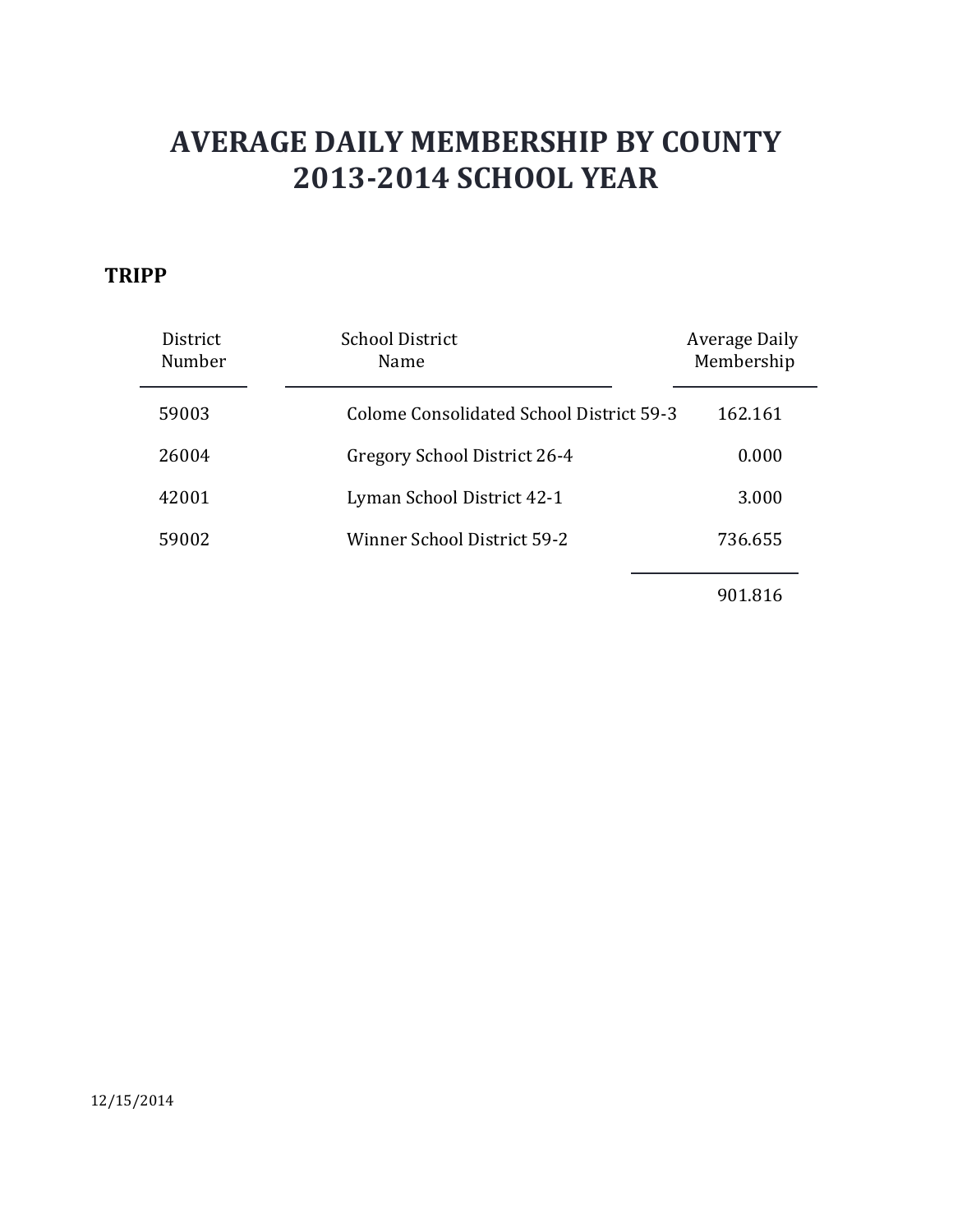### **TURNER**

| District<br>Number | School District<br>Name            | Average Daily<br>Membership |
|--------------------|------------------------------------|-----------------------------|
| 60001              | Centerville School District 60-1   | 213.243                     |
| 33001              | Freeman School District 33-1       | 2.593                       |
| 13003              | Irene-Wakonda School District 13-3 | 22.483                      |
| 41004              | Lennox School District 41-4        | 146.147                     |
| 60003              | <b>Marion School District 60-3</b> | 206.341                     |
| 33002              | Menno School District 33-2         | 0.000                       |
| 60004              | Parker School District 60-4        | 365.996                     |
| 60006              | Viborg-Hurley School District 60-6 | 372.845                     |

1,329.649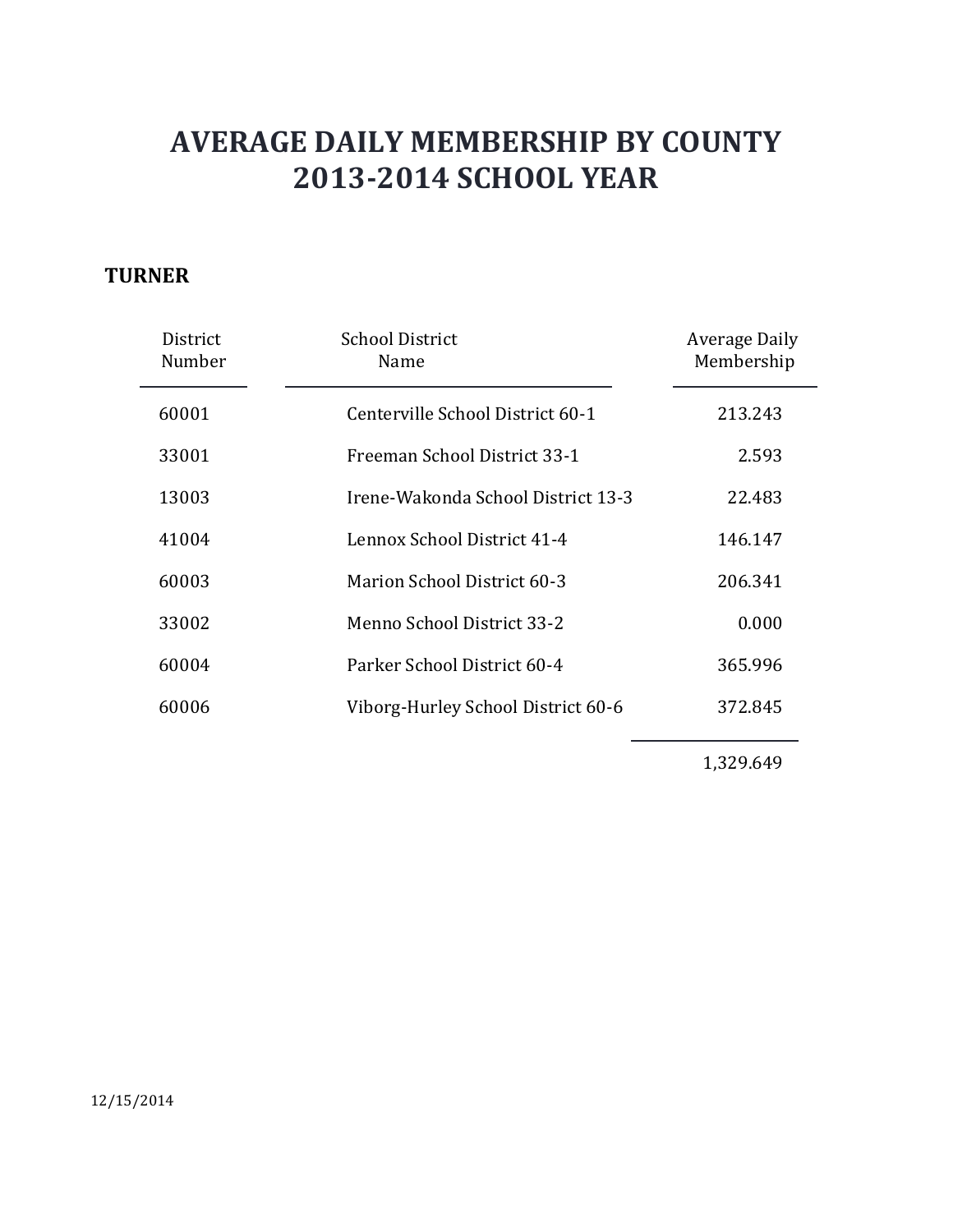#### **UNION**

| <b>District</b><br>Number | <b>School District</b><br>Name           | Average Daily<br>Membership |
|---------------------------|------------------------------------------|-----------------------------|
| 61001                     | Alcester-Hudson School District 61-1     | 271.101                     |
| 61002                     | Beresford School District 61-2           | 418.650                     |
| 61008                     | Dakota Valley School District 61-8       | 1,390.092                   |
| 61007                     | Elk Point-Jefferson School District 61-7 | 785.822                     |
| 13001                     | Vermillion School District 13-1          | 2.408                       |

2,868.072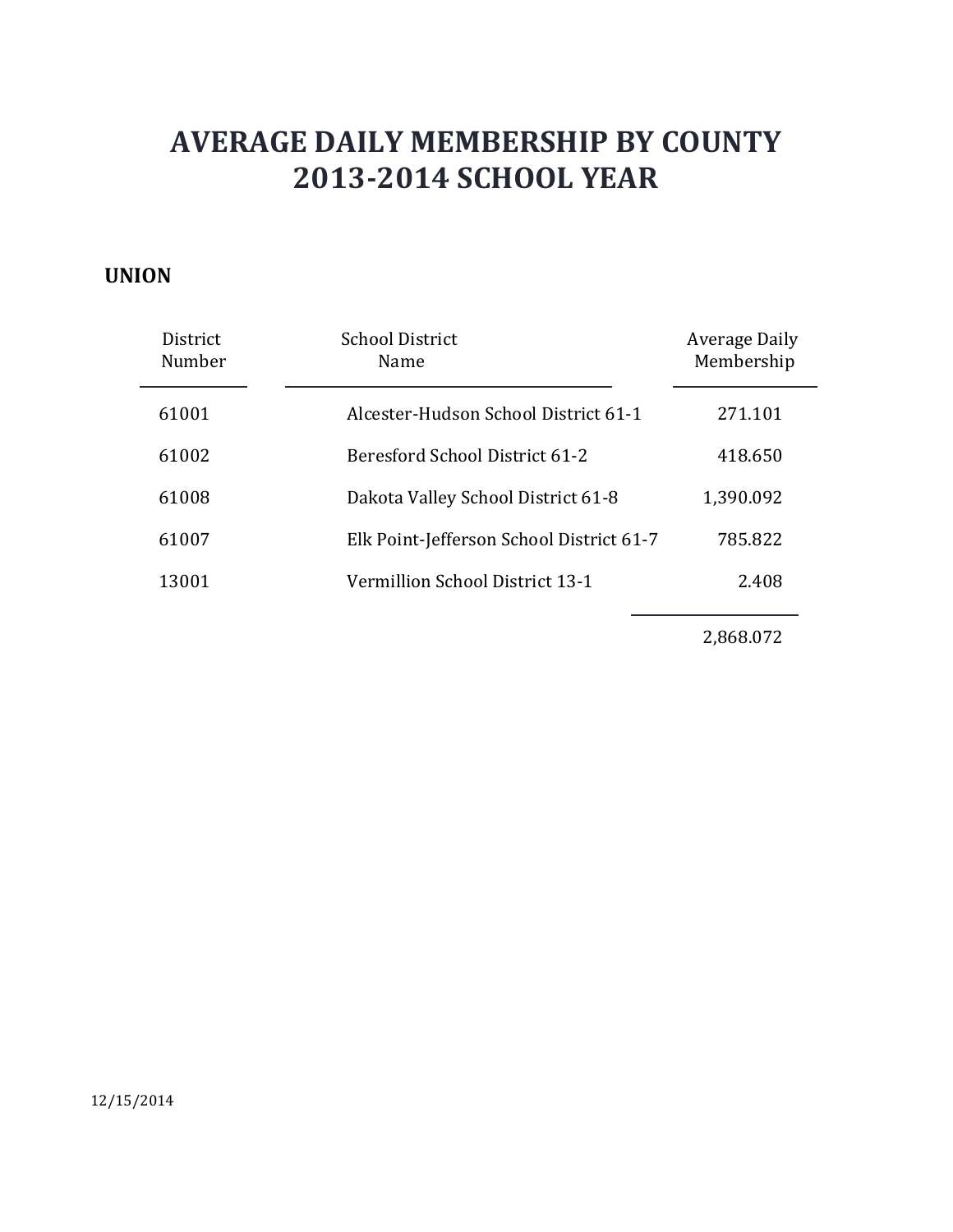#### **WALWORTH**

| District<br>Number | <b>School District</b><br>Name        | Average Daily<br>Membership |
|--------------------|---------------------------------------|-----------------------------|
| 22001              | Bowdle School District 22-1           | 4.254                       |
| 53002              | Hoven School District 53-2            | 1.000                       |
| 62006              | Mobridge-Pollock School District 62-6 | 667.497                     |
| 62005              | Selby Area School District 62-5       | 224.815                     |
|                    |                                       |                             |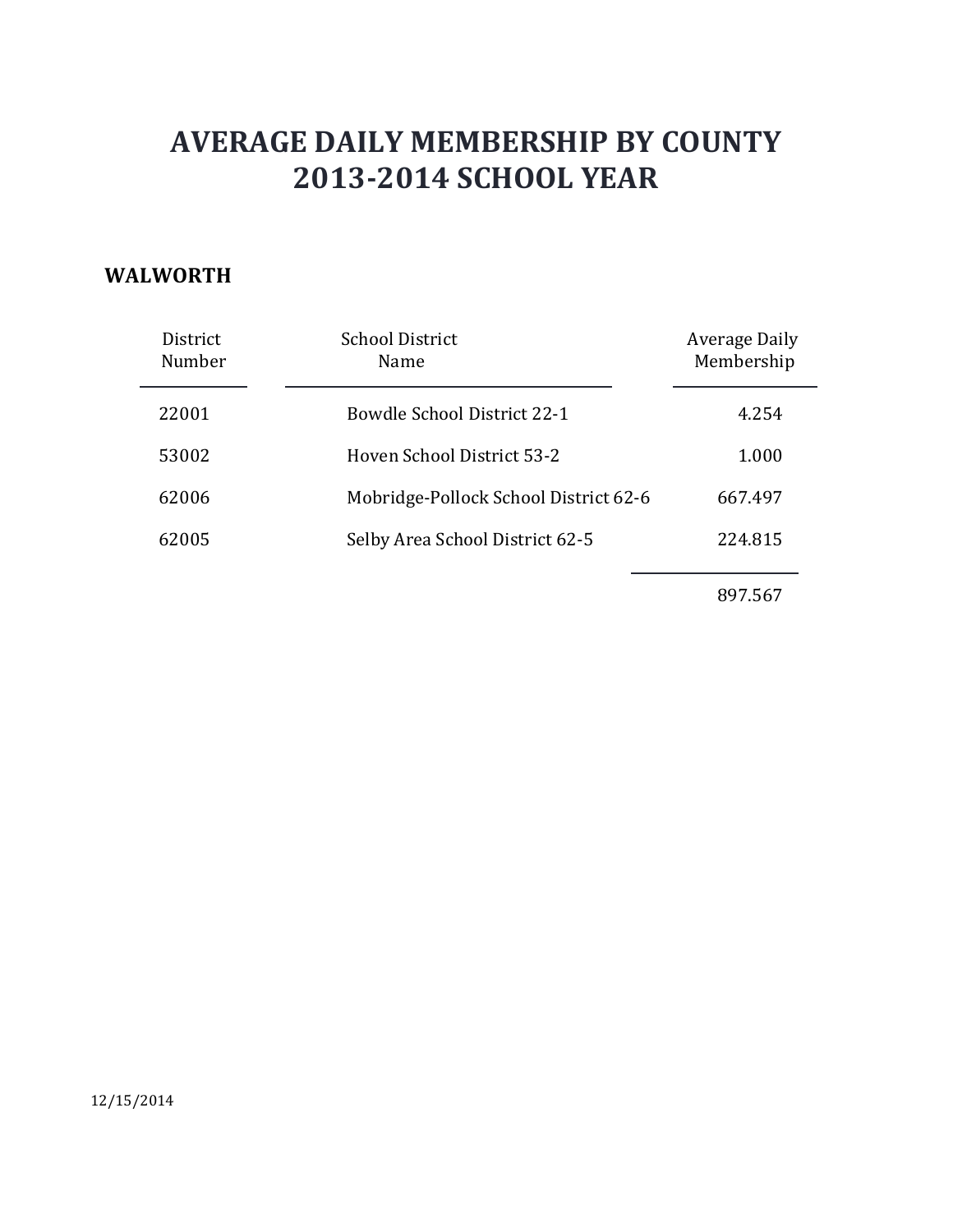#### **YANKTON**

| District<br>Number | <b>School District</b><br>Name        | Average Daily<br>Membership |
|--------------------|---------------------------------------|-----------------------------|
| 4002               | <b>Bon Homme School District 04-2</b> | 1.000                       |
| 63001              | Gayville-Volin School District 63-1   | 208.275                     |
| 13003              | Irene-Wakonda School District 13-3    | 42.277                      |
| 33002              | Menno School District 33-2            | 42.508                      |
| 4003               | Scotland School District 04-3         | 28,000                      |
| 60006              | Viborg-Hurley School District 60-6    | 18.533                      |
| 63003              | Yankton School District 63-3          | 3,143.627                   |

3,484.219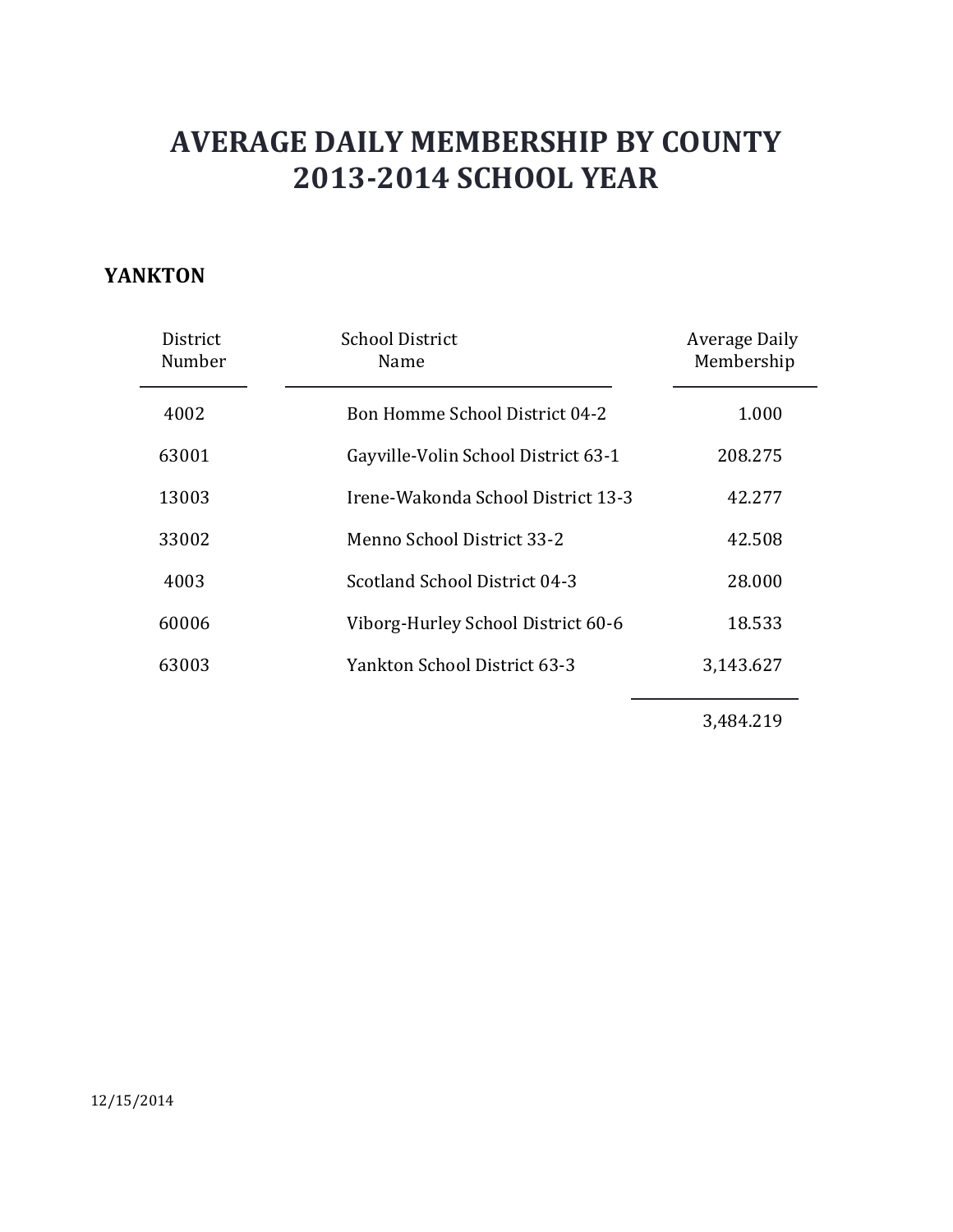### **ZIEBACH**

| <b>District</b><br>Number | School District<br>Name           | <b>Average Daily</b><br>Membership |
|---------------------------|-----------------------------------|------------------------------------|
| 64002                     | Dupree School District 64-2       | 383.640                            |
| 20001                     | Eagle Butte School District 20-1  | 148.187                            |
| 46002                     | <b>Faith School District 46-2</b> | 10.000                             |
| 52004                     | Lemmon School District 52-4       | 2.000                              |
| 20003                     | Timber Lake School District 20-3  | 2.000                              |